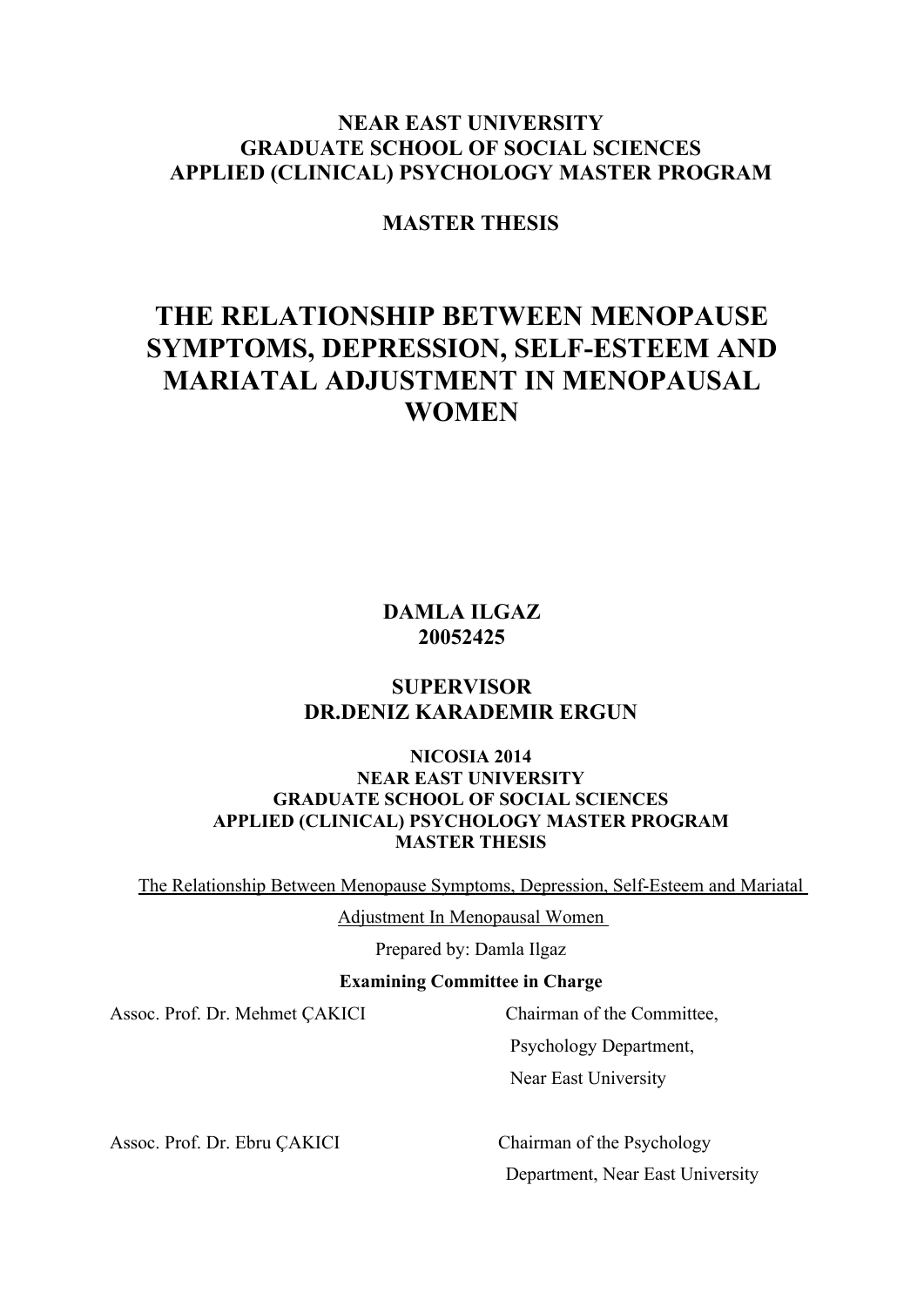Dr. Deniz Ergün Department of Psychology, Near East University (Supervisor)

## **Approval of the Graduate School of Social Sciences Prof. Dr. Çelik Arvoba**

## **i**

## **TEŞEKKÜR**

 Yüksek lisans eğitimim boyunca bilgi ve tecrübelerini bize aktaran akademik ve bireysel gelişimim için sağladıkları destekler için Assoc. Prof. Dr. Ebru ÇAKICI, Assoc. Prof. Dr. Mehmet ÇAKICI'ya teşekkür ederim. Çalışmamın her aşamasında bana yardım eden, desteklerini benden esirgemeyen tez danışmanın Dr. Deniz ERGÜNE'e içtenlikle teşekkür ederim. Öğrenciliğim sırasında beni destekleyen maddi ve manevi olarak desteğini hiçbir zaman esirgemeyen Anneme ve sabrı, anlayışı ve sonsuz desteği için hayatıma anlam katan eşim İzzet Bozcan'a teşekkür ederim.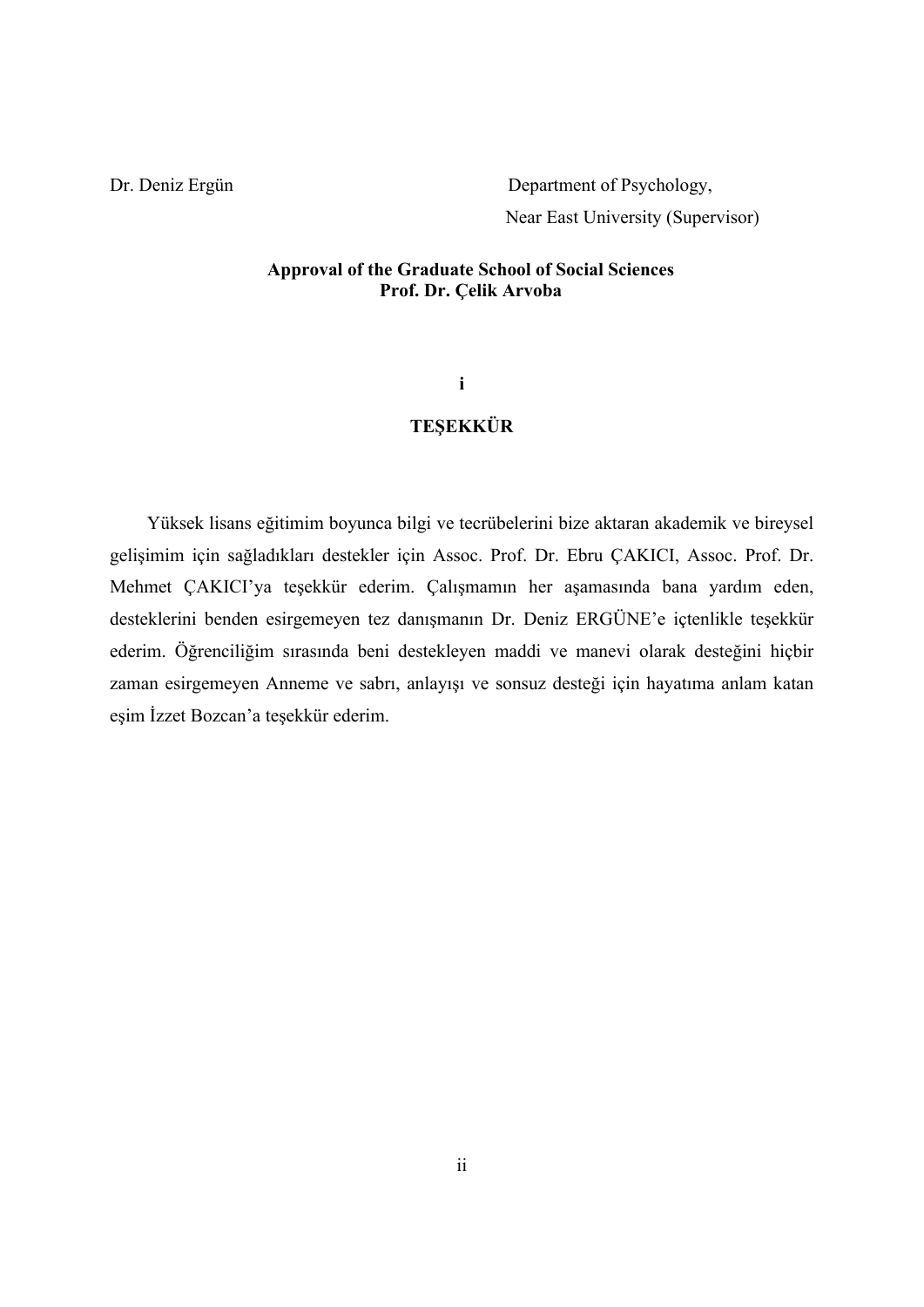## **ÖZET**

## **MENOPOZ DÖNEMİNDE OLAN KADINLARIN MENOPOZ SEMPTOMLARI, DEPRESYON, BENLİK SAYGISI VE EVLİLİK UYUMU İLE İLİŞKİSİ DAMLA ILGAZ ŞUBAT, 2014**

Menopoz dönemi kadınlar için fizyolojik yönden bir çok etki yaratırken psikolojik yönden de bir çok etki yaratmaktadır.

Bu çalışma da KKTC'de yaşamakta olan kadınların menopoz dönemindeki şikayetleri ile evlilik uyumu, depresyon, benlik saygısı ve bazı sosyodemografik özellikleri arasındaki ilişki incelenmiştir.Çalışmaya 110 menopoz dönemindeki kadın alınmış ve kartopu tekniği kullanılarak anketler toplanmıştır.

Araştırmaya katılan kadınlara sosyodemografik bilgi formu, Menopoz Semptomları Değerlendirme Ölçeği (MSDÖ), Beck Depresyon Ölçeği (BDI), Evlilik Uyum Ölçeği (EUÖ) ve Rosenberg Benlik Saygısı Ölçeği (RBSÖ) uygulanmıştır.

Ekonomik durumu yüksek olan kadınlarda menopoz şikayetlerinin daha az olduğu tespit edilmiştir. Çalışmada menopoz semptomlarının şiddeti ve evlilik uyumu arasında bir farklılık tespit edilmiştir.Menopoz semptomlarının şiddeti ile depresyon puanlarının arasında pozitif yönde bir ilişki bulunmuştur. Menopoz semptomları ve Benlik saygısı arasında ise negatif yönde bir ilişki bulunmuştur.

Menopoz döneminde olan kadınların bu dönemde tıbbı ve hormonal yardımın yanında psikiyatrik ve psikolojik desteğinde verilmesi gerekmektedir. Çünkü kadınlar bu dönemde ruhsal yönden birçok sıkıntı yaşamaktadır.

Menopoz döneminde olan kadınlara bu dönemle ilgili bilgi verilmeli ve bu dönemi daha rahat geçirmesi sağlanmalıdır.

### iii **ABSTRACT**

## **THE RELATIONSHIP BETWEEN MENOPAUSE SYMPTOMS, DEPRESSION SELF-ESTEEM AND MARIATAL ADJUSTMENT IN MENOPAUSAL WOMEN DAMLA ILGAZ**

#### **ŞUBAT, 2014**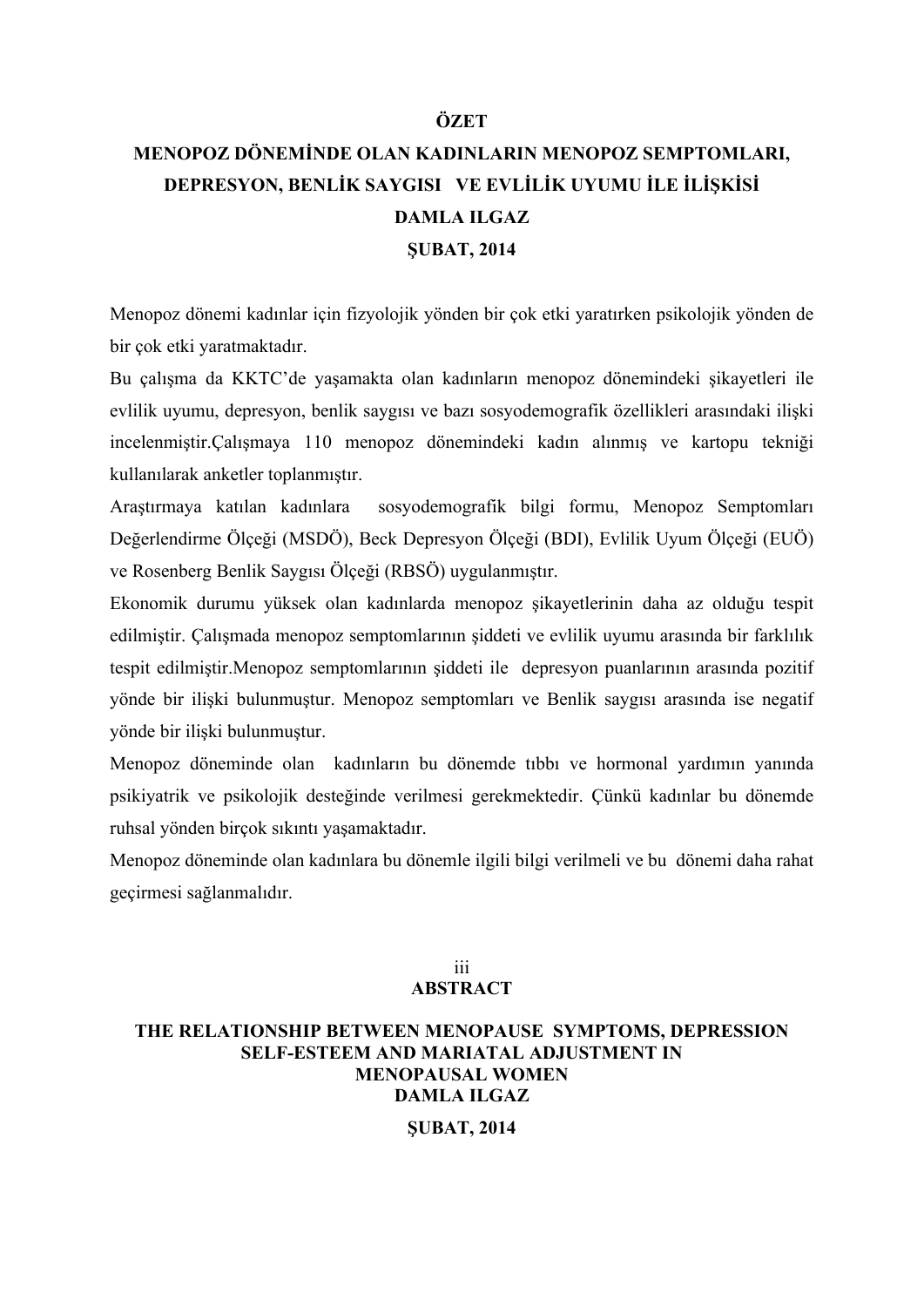Menopausal period causes many psychological effects on women in addition to physiological effects.

In the present study the effects of marital adjustment, depression, self esteem, and some sociodemographic features of menopausal women on their menopausal complaints on the women who live in TRNC was investigated. 110 women in menopause period participated in the present study.

Socio-demographic information form, Menopause Symptoms Assessment Scale (MSAS), Marital Adjustment Inventory (MAI), Rosenberg Self Esteem Scale (RSES), and Beck Depression Inventory (BDI) were used for data collection.

It was found that women with higher economical condition had lower menopausal complaints. There was no relationship between intensity of menopausal symptoms and marital adjustment. In addition, it was found that there was a positive relationship between menopausal symptoms and depression; and there was a negative relationship between depression and self-esteem.

Women in the menopause period need to get psychiatric and psychological support in addition to medical and hormonal support; because, women experience psychological distress in menopause period.

More information needs to be given to women on menopause period to make them experience this period more easily.

## iv **ACKNOWLEDGEMENT**

 MRS: Menopause Symptoms Assessment Scale BDI: Beck Depression Inventory MAI: Marital Adjustment Inventory RSES: Rosenberg Self-Esteem Scale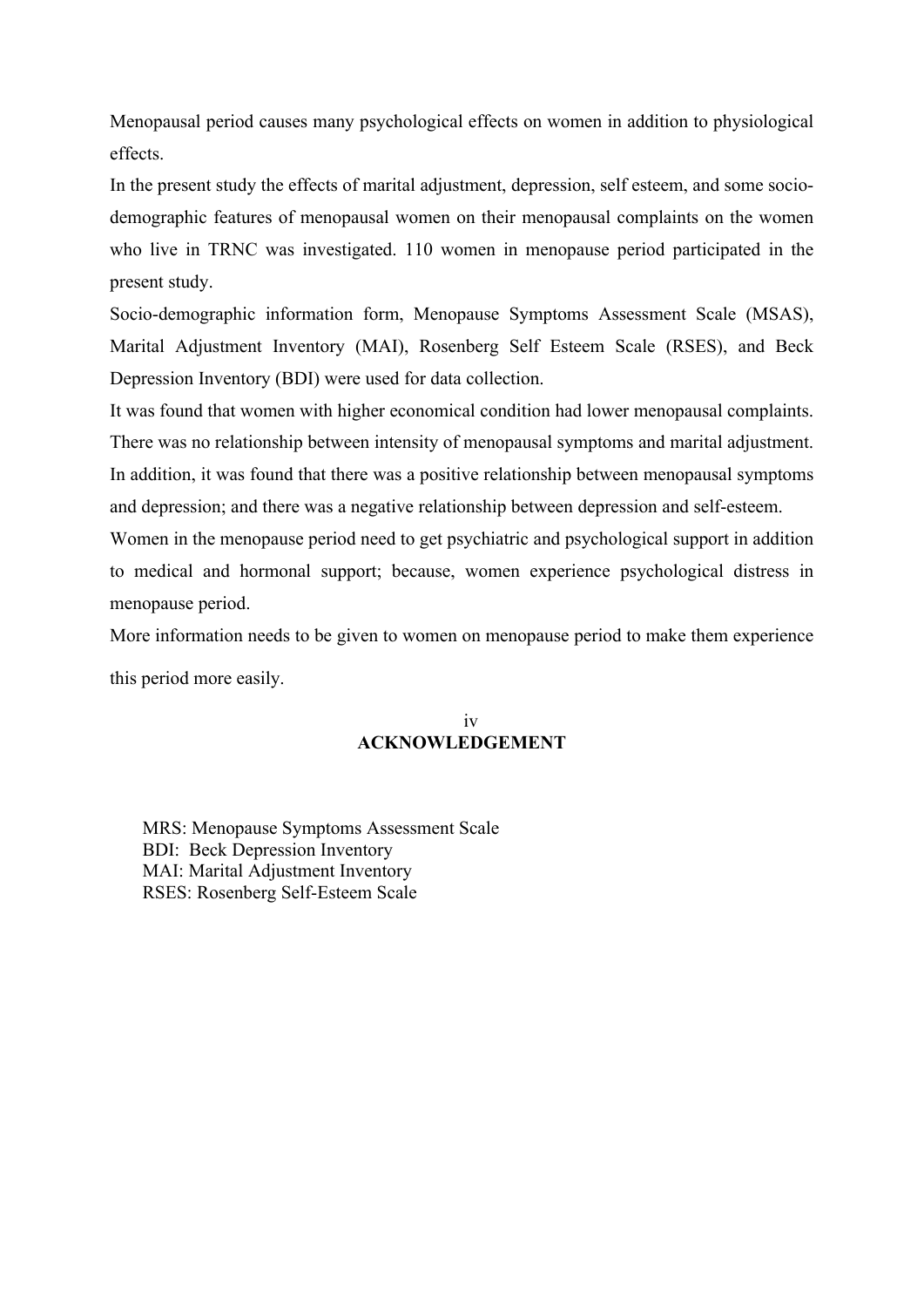| <b>TEŞEKKÜR I</b>         |
|---------------------------|
| ÖZET II                   |
| <b>ABSTRACT III</b>       |
| <b>ACKNOWLEDGEMENT IV</b> |
| <b>INDEX V</b>            |
| <b>LIST OF TABLES VI</b>  |
| <b>ABBREVIATIONS VI1</b>  |
|                           |
|                           |
|                           |
|                           |
|                           |
|                           |
|                           |
|                           |
|                           |
|                           |
|                           |
|                           |

vi

# $\frac{v}{\text{INDEX}}$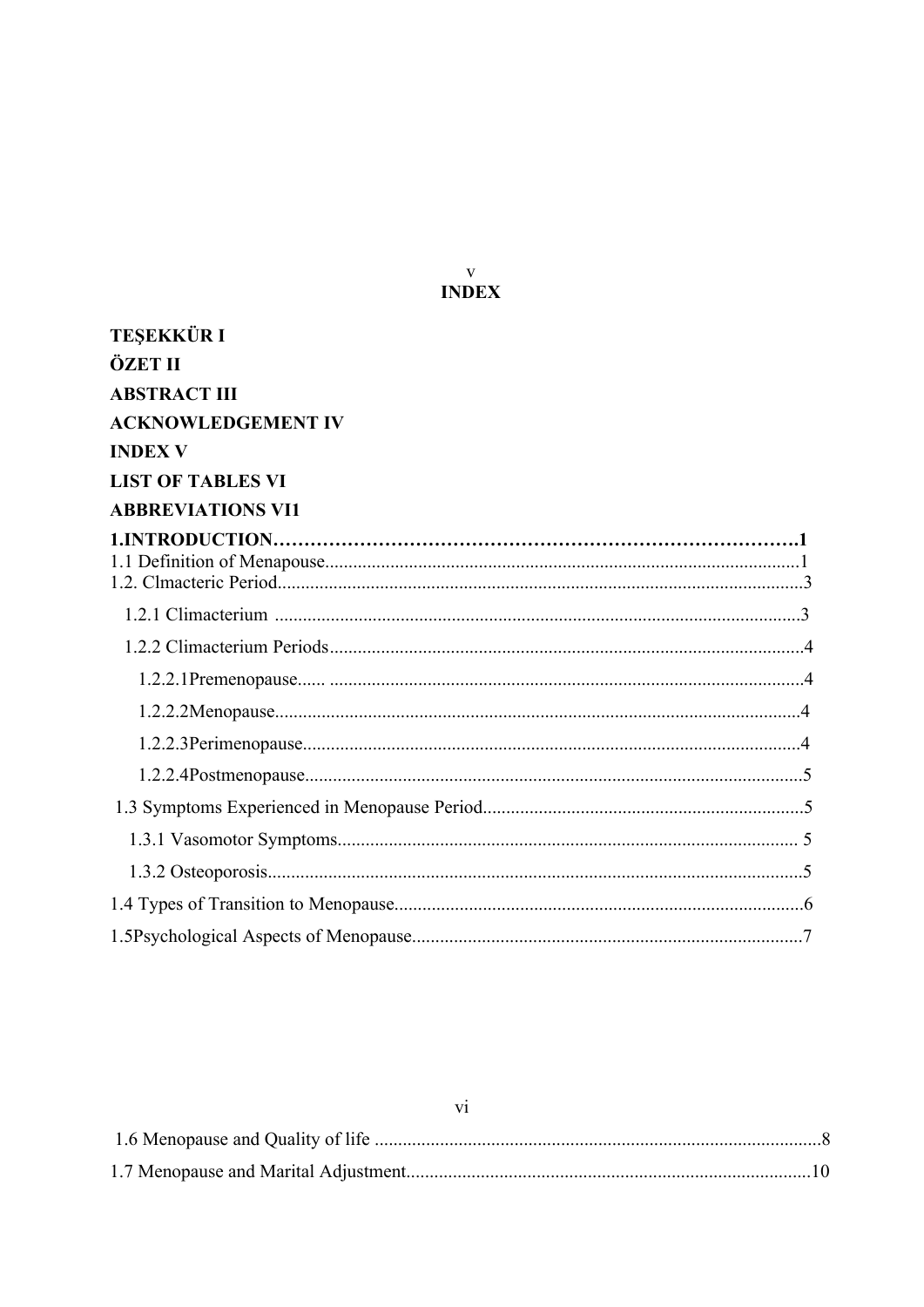## 2.METHOD

## vii

## **LIST OF TABLES**

| Table 4. Comparison of year of marriage woman and total means scores MSAS20 |  |
|-----------------------------------------------------------------------------|--|
|                                                                             |  |
|                                                                             |  |
|                                                                             |  |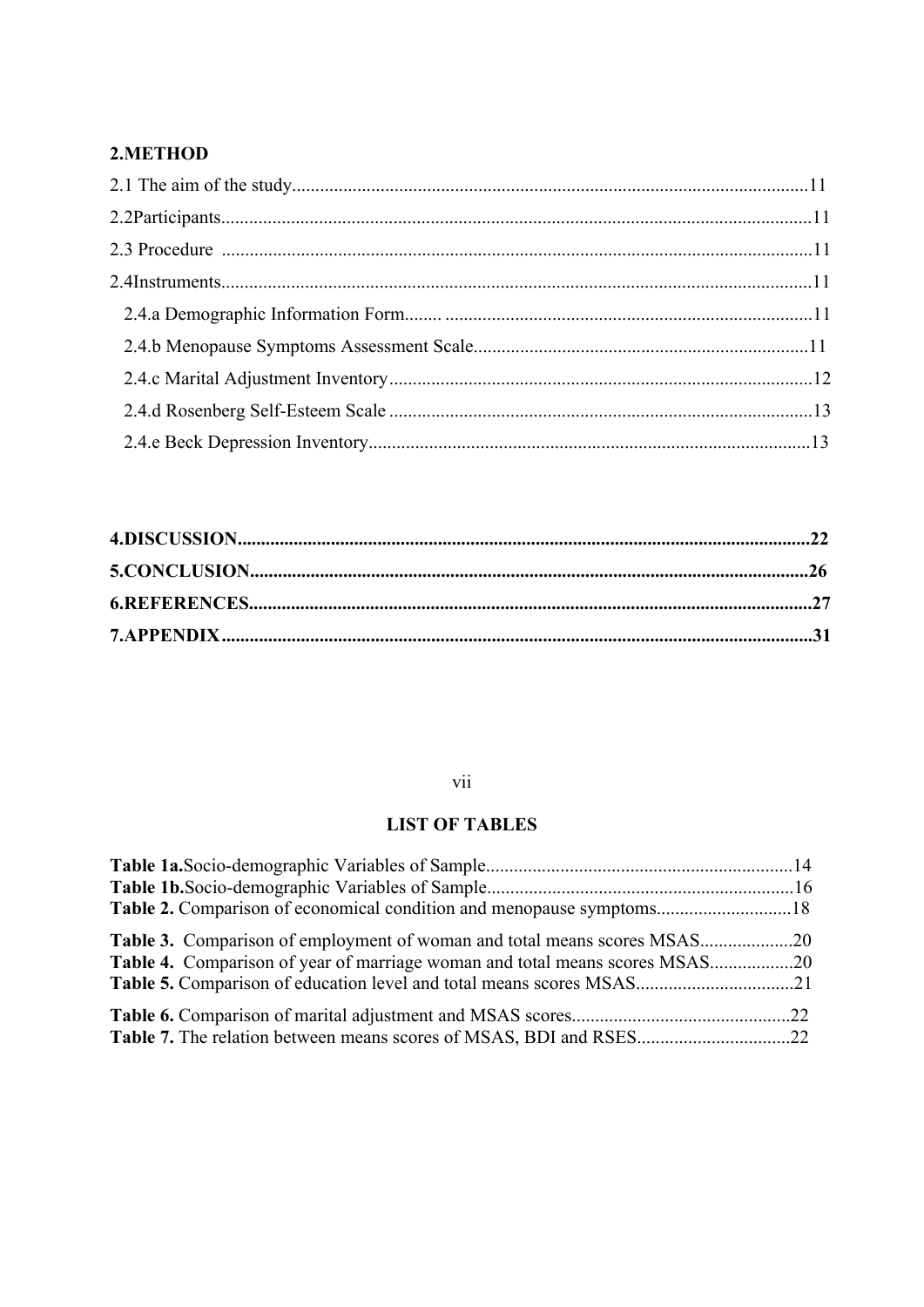#### **1. INTRODUCTION**

#### **1.1 DEFINITION OF MENAPOUSE**

World Health Organisation (WHO) defines menopause period commonly as ovarian activity is completely lost and reproduction is completely finished. The word menopause produced from the words men (month) and pausis (termination) in Greek (Atasü and collegues 2007).

Word meaning of menopause is last menstrual flow (Seyisoğlu, 2002).

Menopause period does not happen suddenly for women. Until it happens, many changes start before years. A woman in this period, if she did not have menstruation for the last 12 months, period after her last menstruation is called menopause.

While menopause period is coating a woman's life's significant portion, period after menopause is starting to be important for women, and becoming a period in which concerns and question marks increase (Atasü and collegues. 2007).

Being aware of that they do not experience this period alone, and perceiving this period as a women's life's' natural process instead of an illness, would make menopause period easier for women (Kıroğlu, 2005).

According to the researches in the literature, commonly in the world the age of menopause is accepted as 51; on the other hand, the researches on Turkish women showed that, this age fort hem is approximately 47-48 (Seyisoğlu, 2006). In the world, the average human life span is increasing. In the early 1900s, average human life span was 49 years, so women were dying before they experience menopause. At the present time, average life span increased as women

2

lives averagely 40 years after menopause. This means that women would spend averagely their 25 years of life in menopause period (CEDAD).

1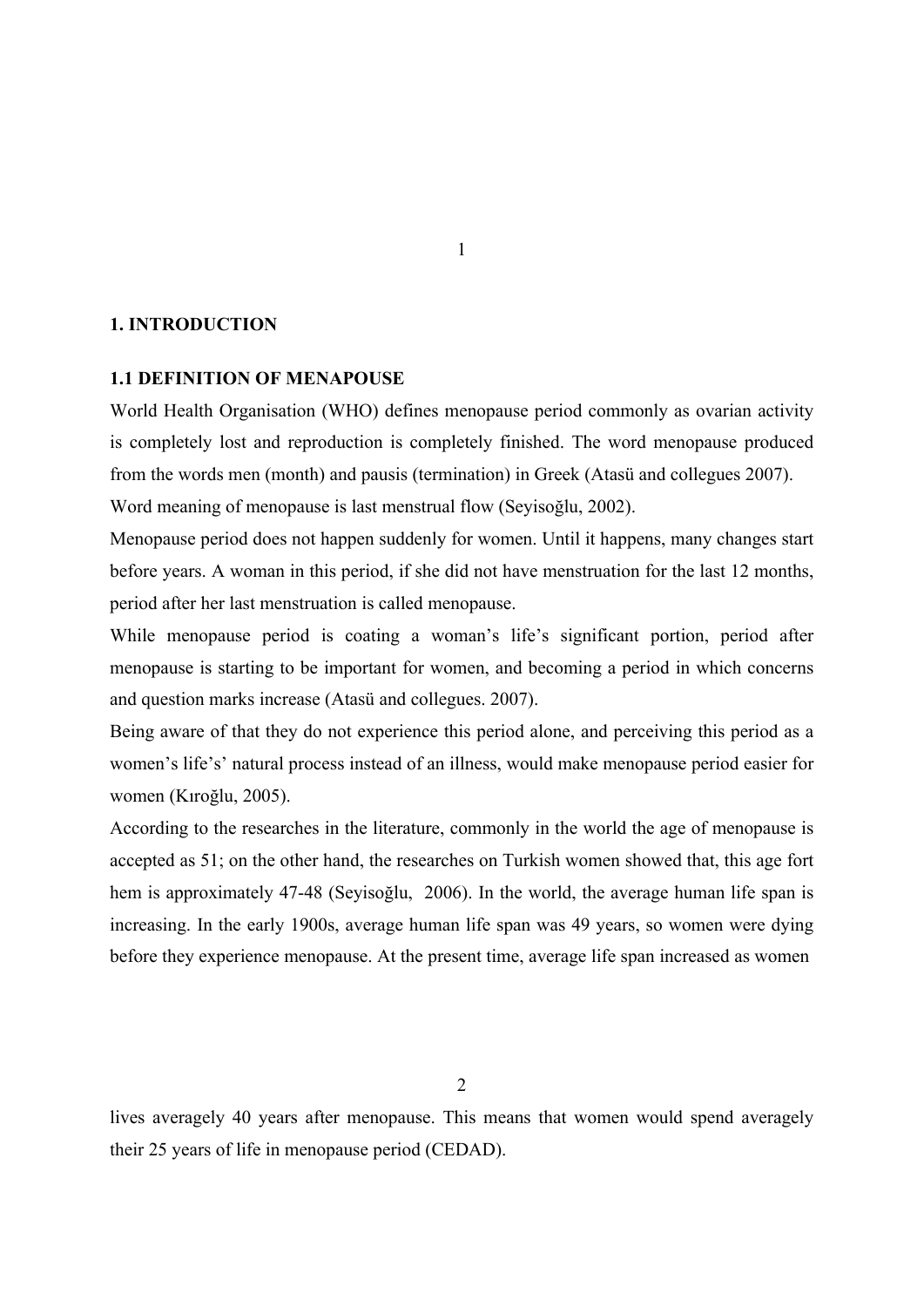Average lifespan is increased to ages of 80s. Taking this into consideration, it can be said that women's menopause period covers their life's' significant portion. It is found that, age of menopause is highly related to genetic factors. In addition, stress in business life, life style, genetic factors and many other reasons effect age of menopause (Menopoz Website, 2014).

Although the period of change in menopause is certain, symptoms can be experienced in different forms and levels (Seyisoğlu, 2006). In addition to individual differences of women, cultural features effect these changes as well (CEDAD).

Period after menopause is a significant period for women's lifes. Women should be informed about this period; also, support need to be given to them about social environment and business related issues. In menopause period, vasomotor symptoms emerge. These symptoms are primarily, hot flushes, night sweating and sleeping difficulties, excessive sweating, tremors, spasm of the gastrointestinal tract, tingling sensation and pins-and-needles sensations (Atasü and collegues, 2007).

For some women, menopause is considered as biologically, psychologically, and social environmentally obtrusive period. On the other hand, for some women this period can be experienced psychologically and physiologically very easy (Kıroğlu, 2005). Forstly, women need to get information about menopause period and then they need to accept this period. (Görgel and collegues, 2007)

3

#### **1.2. CLIMACTERIC PERIOD**

#### **1.2.1 CLIMACTERIUM**

Another word which is being used for menopause period is climacterium (stairway). Climacterium consists of the period between the ages 45 and 60, and is known as the period before elderliness. The word climacterium was used in 18th century as period of transition for both men and women (Atasü and collegues 2007).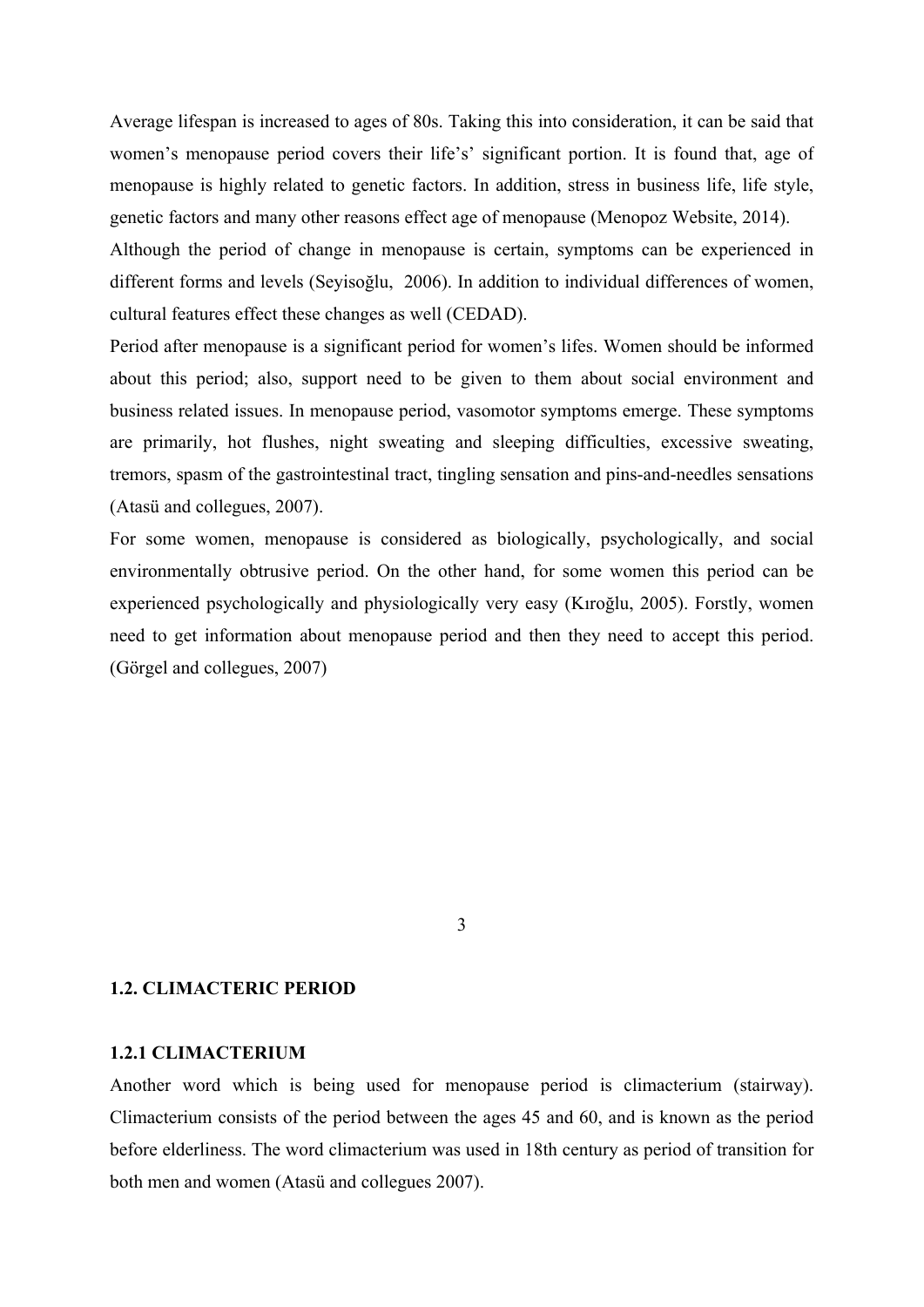Climacterium involves the period in which ovarian functions decrease and stop (Seyisoğlu, 2006).

In many researches, words climacterium and menopause are being used instead of each other. While the word menopause is being used for end of menstruation periods, the word climatric is being used for the period in which ovarian functions and femininity of women changes slowly towards agedness. Primary symptoms of climacterium period are menstrual irregularities. In this period, for example menstruation is not experienced for a month and then it is experienced again; and this ending period becomes completed in a few years. For the minority of women, menstruation ends suddenly. As estrogens decrease in climacterium period, in womens' body structure and metabolism, there are many changes being happened. Some of these changes cause symptoms and complaints which are specific to this period. In this period, 80% of women experience these problems, It is assumed that most of these probles are caused by decreased estrogen hormones (Kazancıgil, 1973). Deficiency of estrogen is one of the most important reasons of menopause period (Görgel and colleagues, 2007).

4

#### **1.2.2 CLIMACTERIUM PERIODS**

#### **1.2.2.1 PREMENOPAUSE**

In the period before menopause, menstrual irregularities are being seen in women. In this period, early vasomotor symptoms can start to be seen. Hot flushes, sweating, tremors, sleep difficulties, nervousness and head aches can be seen (Kazancıgil, 1973). The period from the time decreases in women's ovaries start until menopause is called pre menopause (CEDAD).

#### **1.2.2.2 MENOPAUSE**

In this period, menstruation totally ends. Vasomotor impairments start to be seen frequently. Generally, women's feelings of tiredness towards life increase in this period (Kazancıgil, 1973).

## **1.2.2.3 PERİMENOPAUSE**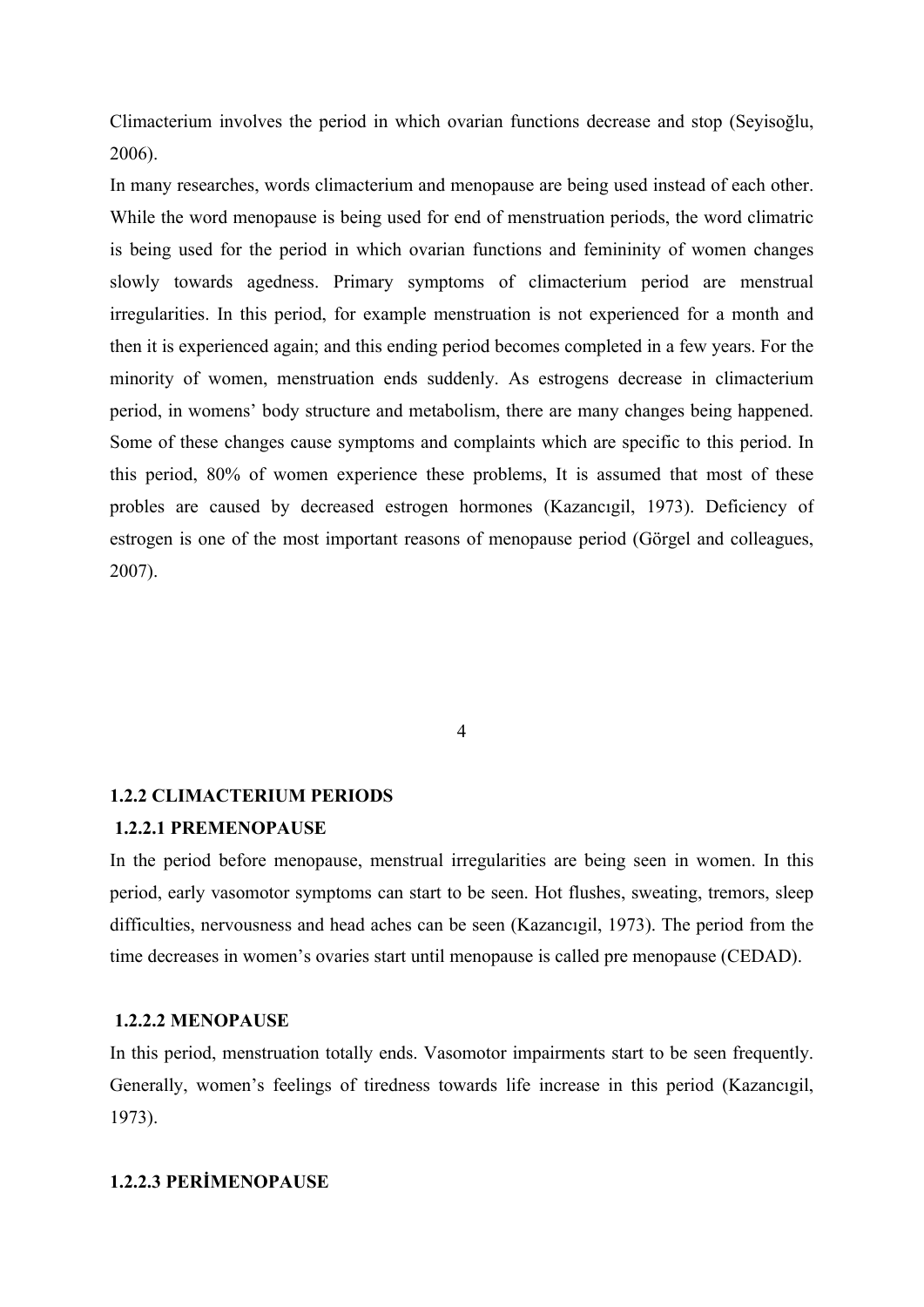Peri menopausal period is a risky period because of irregular bleedings caused by estrogens deficiency, concerns about getting pregnant or not being able to get pregnant, and with regards to cardiovascular diseases. In addition, as in this period bone loss becomes faster; women are affected both psychologically and socially. For most of the women, in peri menopausal period, very varied and intensive symptoms are experienced. On the other hand, for some women, no symptoms are seen and the period is experienced very easily (Atasü and colleagus, 2007). For women, the period 3 years before than the symptoms start, and 1 year after the last menstruation is called peri menopause (CEDAD).

5

#### **1.2.2.4 POSTMENOPAUSE**

The period until the age of 64 (margin of senility for women) is called post menopause (CEDAD).

In this period, as the vasomotor symptoms can be repeated occasionally, also, osteoporosis, decrease in bone tissue, fracture risk, and loss of weight can be seen (Kazancıgil, 1973).

#### **1.3 SYMPTOMS EXPERIENCED IN MENOPAUSE PERIOD**

#### **1.3.1 VASOMOTOR SYMPTOMS**

Symptoms and changes that seen in menopause:

- 1. Vasomotor symptoms (hot flushes, sweating)
- 2. Symptoms on skin (drying, corrugation, thinning, reduction in skin hydration, xerasia, nail fracture)

3. Neuro psychic symptoms (sleeplessness, restlessness, nervousness, concentration impairment, feeling bad, tiredness, decrease in sexual desire, depression, dizziness, migraine, head ache)

- 4. Symptoms about digestive system (indigestion, feverish gas, constipation, intestine spasm)
- 5. Symptoms about cardiovascular diseases (chest pain, heartbeat disorder, tremor)
- 6. Symptoms related to motion system (muscle pain, arthralgia, and decrease in body mass)
- 7. Ocular symptoms (xerophthalmia, mottling)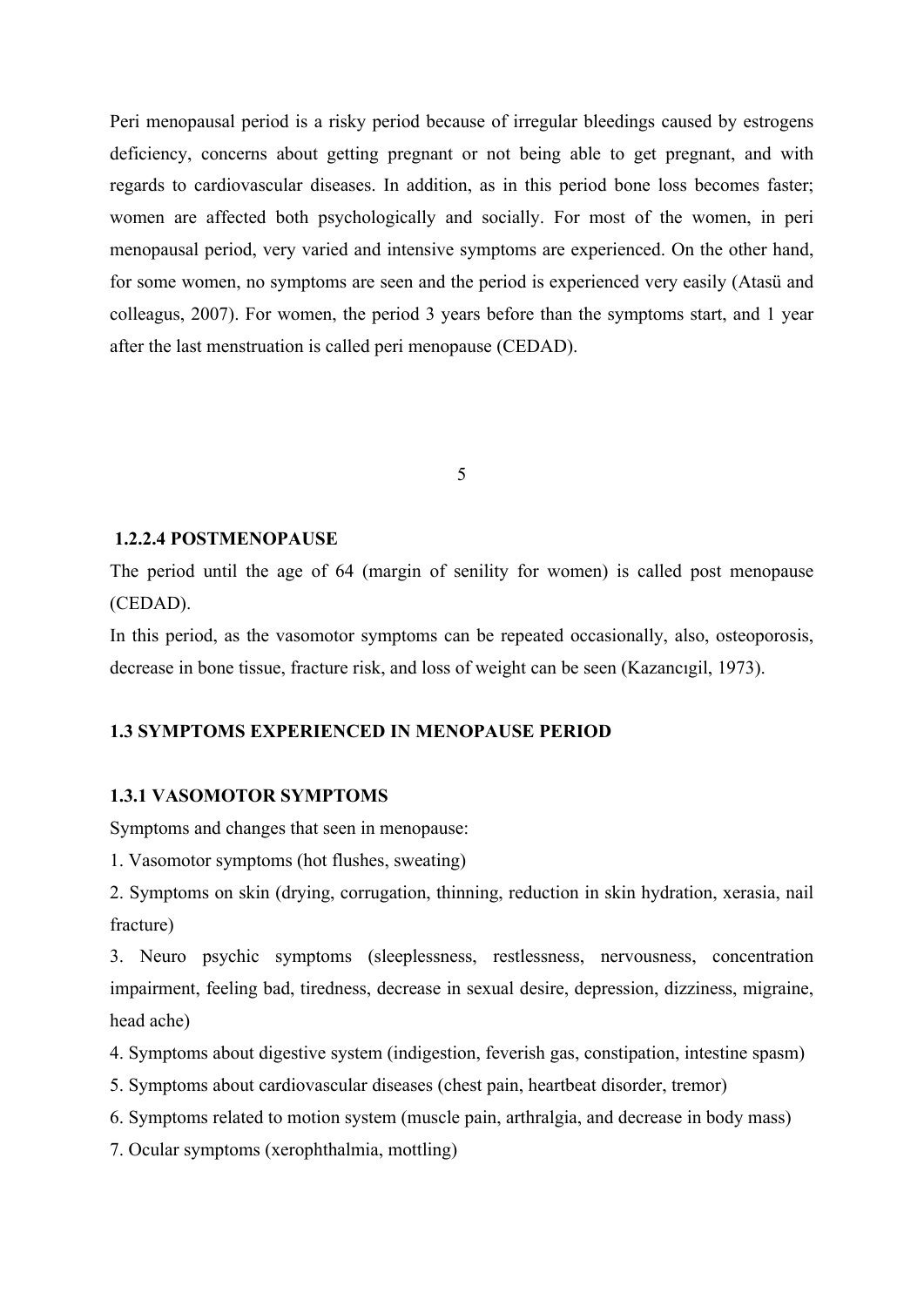8. Symptoms related to decrease in progestogen (voice changes, tendency to oedema formation, mammalgia)

9. Woman voice and hormone

6

10. Changes related to reproductive system

11. Changes in sub-urogenital system (Atasü and collegues, 2007)

#### **1.3.2 OSTEOPOROSIS**

Another name of osteoporosis is bone loss (Jinekoloji Website, 2014). Decrease in bone tissues causes increase in fracture. Osteoporosis is one of most the important health problems in United States. Generally, fractures caused by osteoporosis after menopause cause serious results (Atasü and collegues, 2007). Risk of osteoporosis increases by the age increases (Jinekoloji Website, 2014). 75% of bone loss of women in their lifetime happens after menopausal period. In post menopause period, in 15-20 years, 30% decrease in total bone mass in the body happens (CEDAD).

#### **1.4 TYPES OF TRANSITION TO MENOPAUSE**

Most of the women experience transition to menopause naturally by the ending of fertility. On the other hand, some women experience transition to menopause by surgery operations on ovaries.

The period after a woman experience surgery on ovaries and experience menopause, at any age, is called surgical menopause (Seyisoğlu, 2006). For any reasons, removing fertility organs of women such as uterus and ovaries by surgery is called surgical menopause (Atasü and collegues, 2007).

For some women the word menopause indicates a physiological period. After a surgery, because of the effects of radiotherapy and chemotherapy women loose their fertility ability and transit to menopause (Atasü and collegues, 2007).

7

#### **1.5 PSYCHOLOGICAL ASPECTS OF MENOPAUSE**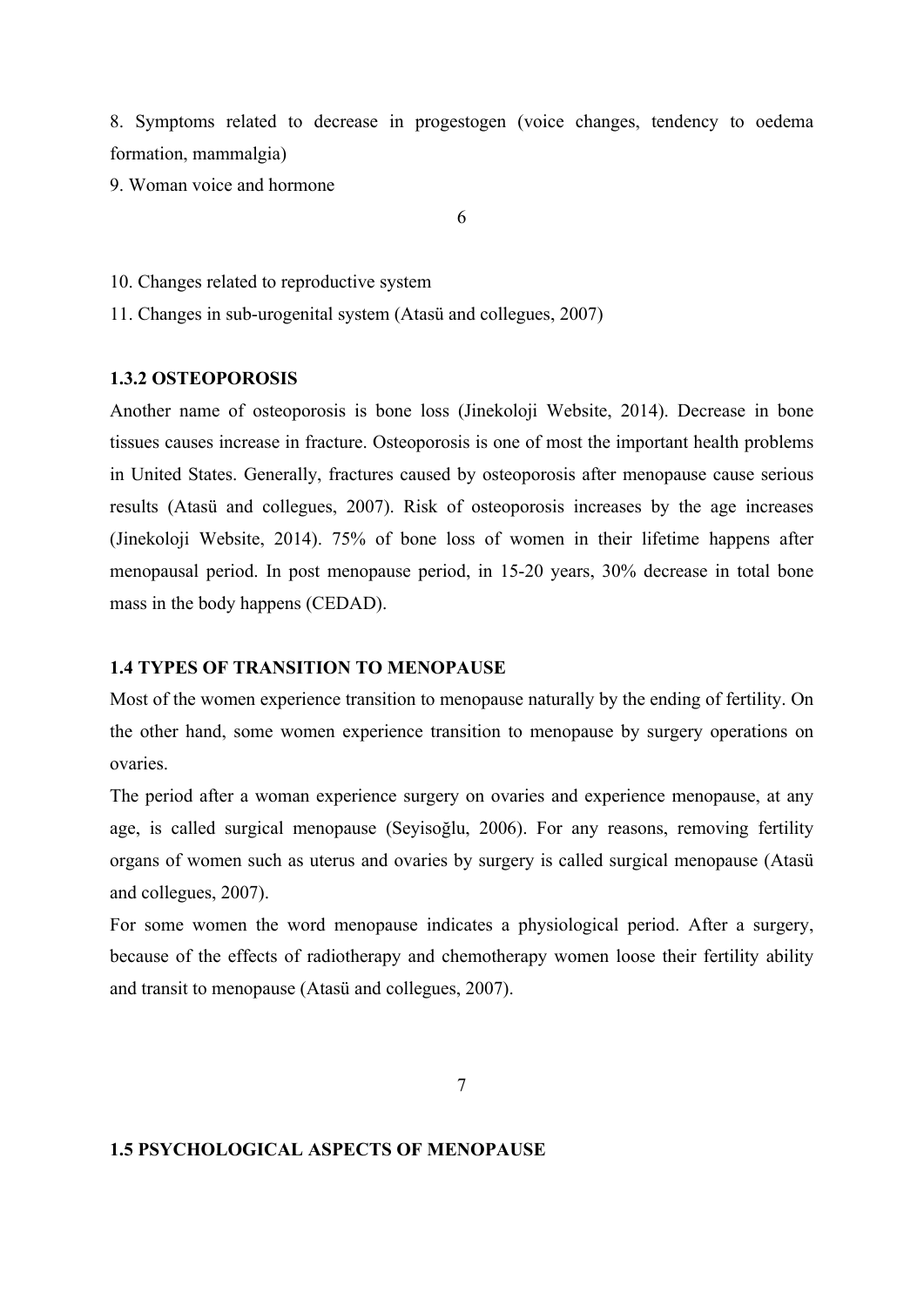This period is inescapable for women. With this period, psychological burdens get into women's lives. In this period, in addition to somatic symptoms, psychological symptoms can be seen. Some of these psychological symptoms can be nervousness, restlessness, hopelessness, and attention deficit (Kazancıgil, 1973). In menopausal period, in addition to biological difficulties that can be experienced related to estrogens and androgen deficiency, heavy symptoms such as depression anxiety, chronic stress, and sleeplessness can be seen (CEDAD).

Research done by Sağsöz and colleagues showed that, depression scores of menopausal women were found significantly higher than the depression scores of women who were on the period before menopause. According to these results, it can be said that menopause period effects women psychologically in a negative way.

The symptoms that are experienced in the period of menopause, as women feel sad for reaching this age period, becomes psychological problems. Loosing fertility abilities raises the feelings of losing femininity. In addition, at this period, most probably children of a woman grew up and left the house. Because of this, women feel that they are not needed any more and they are aging. Also, they tend to think that they are not that beautiful anymore and afraid of loosing sexuality (Kazancıgil, 1973).

Charmchi and colleagues, 2011, showed that in this period of life, psychological process in menopause period need to be realized, perspective towards middle-aged group need to be changed, new roles in the new age group need to be accepted, and life standards need to be changed in this direction by women.

Şahingöz (2008), showed that, in 57.3% of women psychological problems begin. It was indicated that, for women mood and anxiety disorders increase extensively in the period after menopause.

Charmchi et. al., 2011, indicated that, sleep problems and vasomotor symptoms in the menopause period effect women's psychological health significantly.

8

Kıroğlu 2005, revealed that, for women who are experiencing menopause period, their relationships with their husbands and social relations with friends are very important fort his period.

### **1.6 MENOPAUSE AND QUALITY OF LIFE**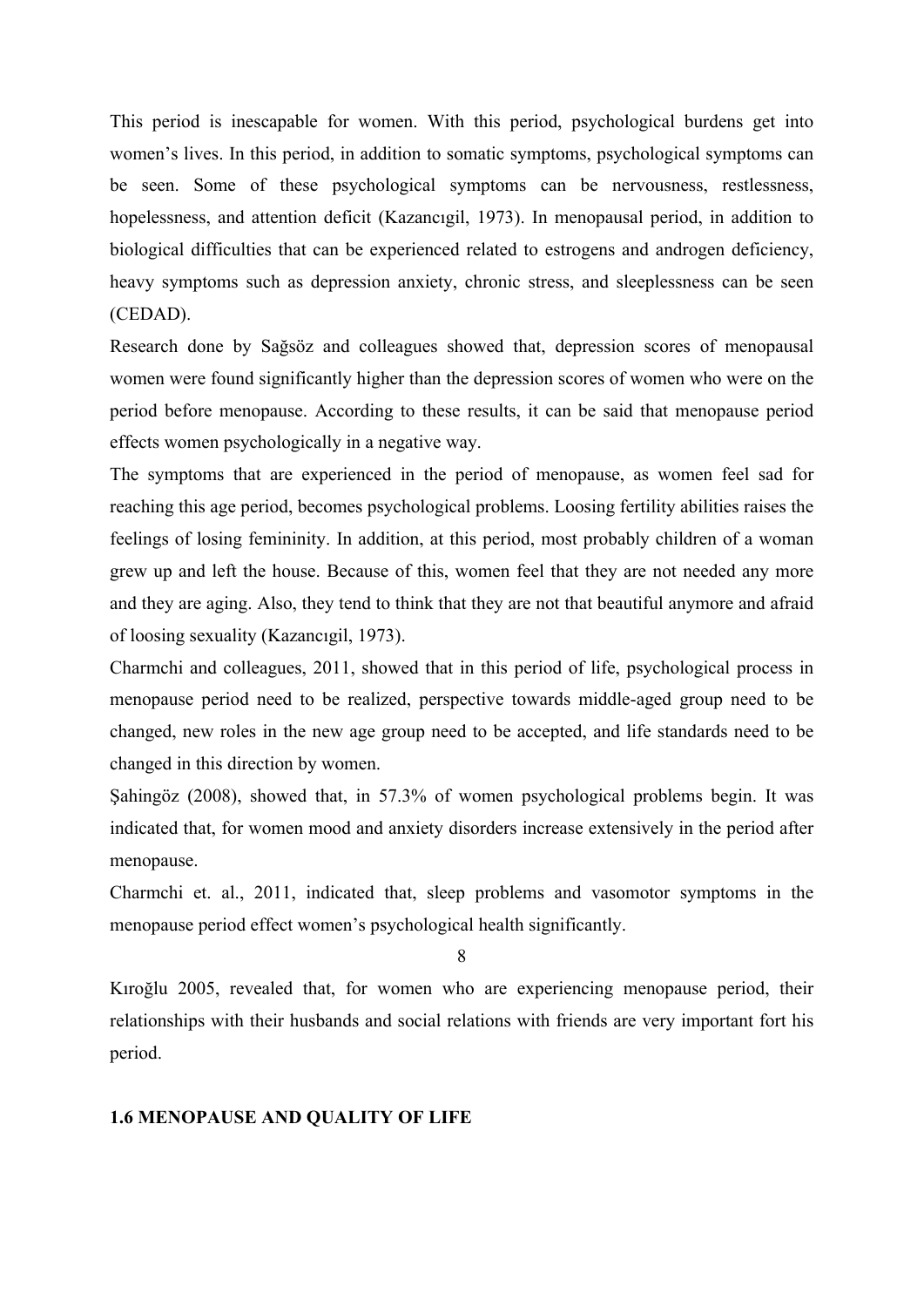Healthy quality of life means that individuals are physiologically, psychologically, and socially in a good condition. In addition, individuals' expectations and hopes, also in what extend they achieved their expectations and hopes is important as well (CEDAD).

Yurdakul, Eker and Kaya (2007), studied the quality of life of women in menopause period. They found that, there were not any significant relationships between quality of life and age, education level, living children number, getting service, getting information, getting medical help, and physically exercising.

Women in menopause period, as in all other periods of life, culturally and environmentally how they value and give importance to their life style, and health affect their life. Women's health perception in menopause period affects their quality of life.

In another research on women's quality of life after menopause it was found that, there was a significant difference between older age, low level of educational background and quality of life. In addition, there was significant relationship between income, being able to get medical services about menopause and quality of life (Ertem, 2010).

Problems being experienced in menopause period and changes that happen in this period effect women's quality of life. Women have many roles and responsibilities in this period. As

 $\overline{Q}$ 

women have many roles socially, the difficulties they experience in the menopausal period effect their quality of life in this period (Yurdakul and collegues, 2007).

Esen ve Çam (2006), did a research to explore the quality of life of women who had hysterectomy. The researchers found that, women who experienced changes in their relationships with their partners and sexual lives had lower quality of life and lower social dimension scores.

Inconveniences which arise in this period such as hot flushes, sweating, sleep problems, and psychological problems affect menopausal women's quality of life (Ertem, 2010).

Portion of symptoms which arise in menopause period are experienced at night. This case causes sleep problems (Atasü and collegues, 2007).

When we look at the problems being experienced in menopause period, it can be said that one of the most common problems is sleep. For example problems like difficulties in falling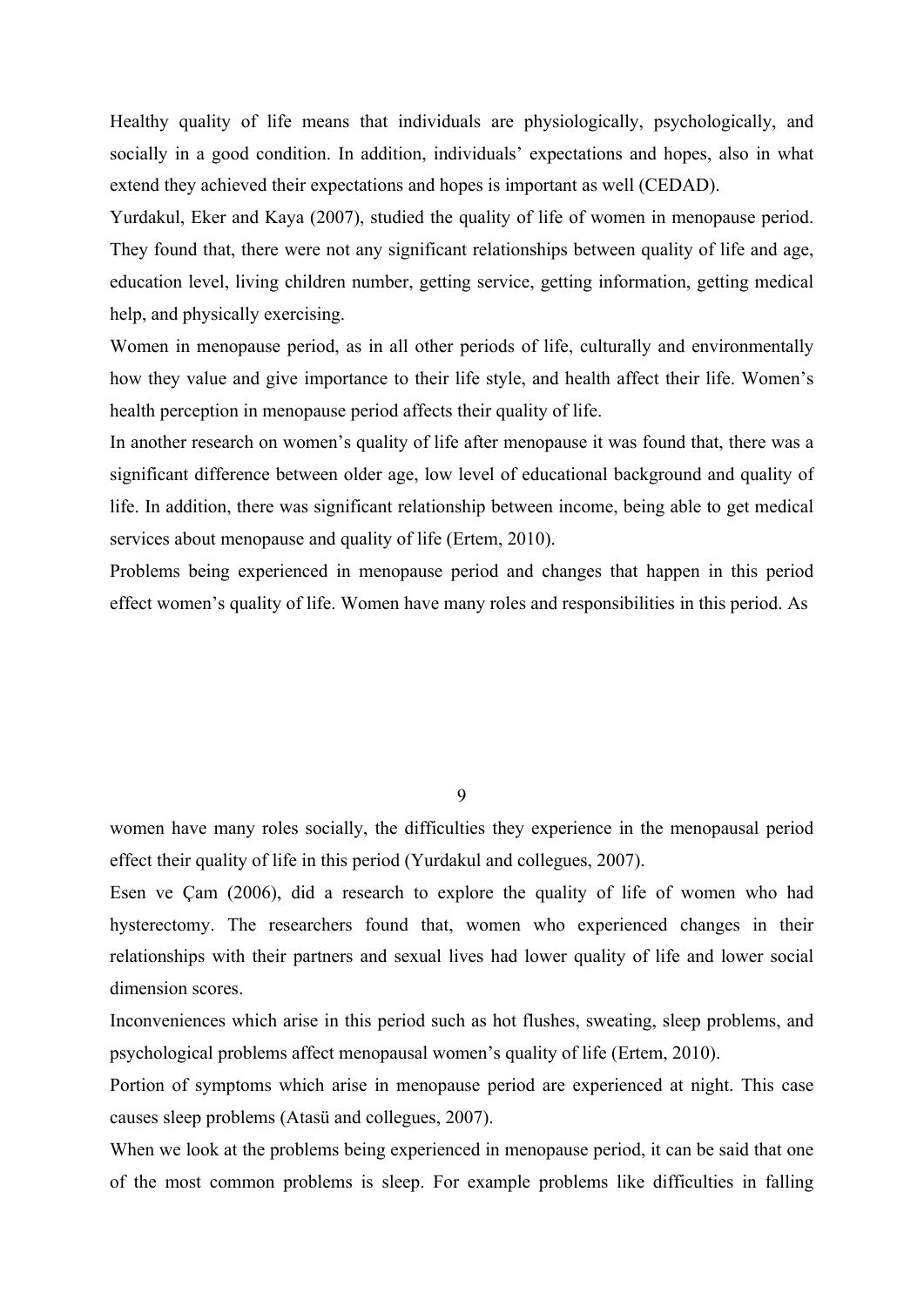asleep, waking up early and not being able to sleep again can be seen. These problems effect individuals' quality of life. These problems which start with menopause, continue to effect women's lives negatively for a while (Timur and colleagues, 2010).

Ulusoy and colleagues, 2013, conducted a research on women who were in the post menopause period. They found that, there was a significant relationship between women's sleep problems, vasomotor symptoms which raised in menopause period and depressive affect.

In addition to all the problems stated below, sexual problems are common in menopause period as well. When we look at the sexual problems which are experienced in menopause period, sexual desire loss, difficulties in achieving an orgasm can be mentioned. Estrogens deficiency, atrophy, and the changes in vagina are some of the reasons of sexual problems. Some of the reasons of sexual problems in menopause period are, women do not consider their selves attractive in this period, they do not like to be touched by others, and even when they are touched by their partners they do not get any pleasure (CEDAD).

10

#### **1.7 MENOPAUSE AND MARITAL ADJUSTMENT**

Marriage is an agreement done by common consent of two people. For many people, marriage is interpersonal relationship. Along the marriage, the difficulties experienced effect all the individuals' emotionally in a negative manner. The pairs who can establish healthy communication about marriage and family related issues can be considered as successful on marital adjustment. Marital adjustment is important issue which gives individuals happy relationships and satisfaction. Marital adjustment, when we look at the basics of marriage, is one of the most important factors which keep partners together. The researches done on marital adjustment and duration of marriage showed that, in the first years of marriage, marital adjustment is generally high. By the inclusion of a child to the family marital adjustment decreases. By the child leaves the house, marital adjustment increases and after that decreases again (Psikiloloji İstanbul Website, 2014).

Nehir and colleagues, 2009, researched the relationships between menopause symptoms, marital adjustment and quality of life. Their results showed that, women who were in menopause period had higher marital adjustment scores and higher quality of life scores. In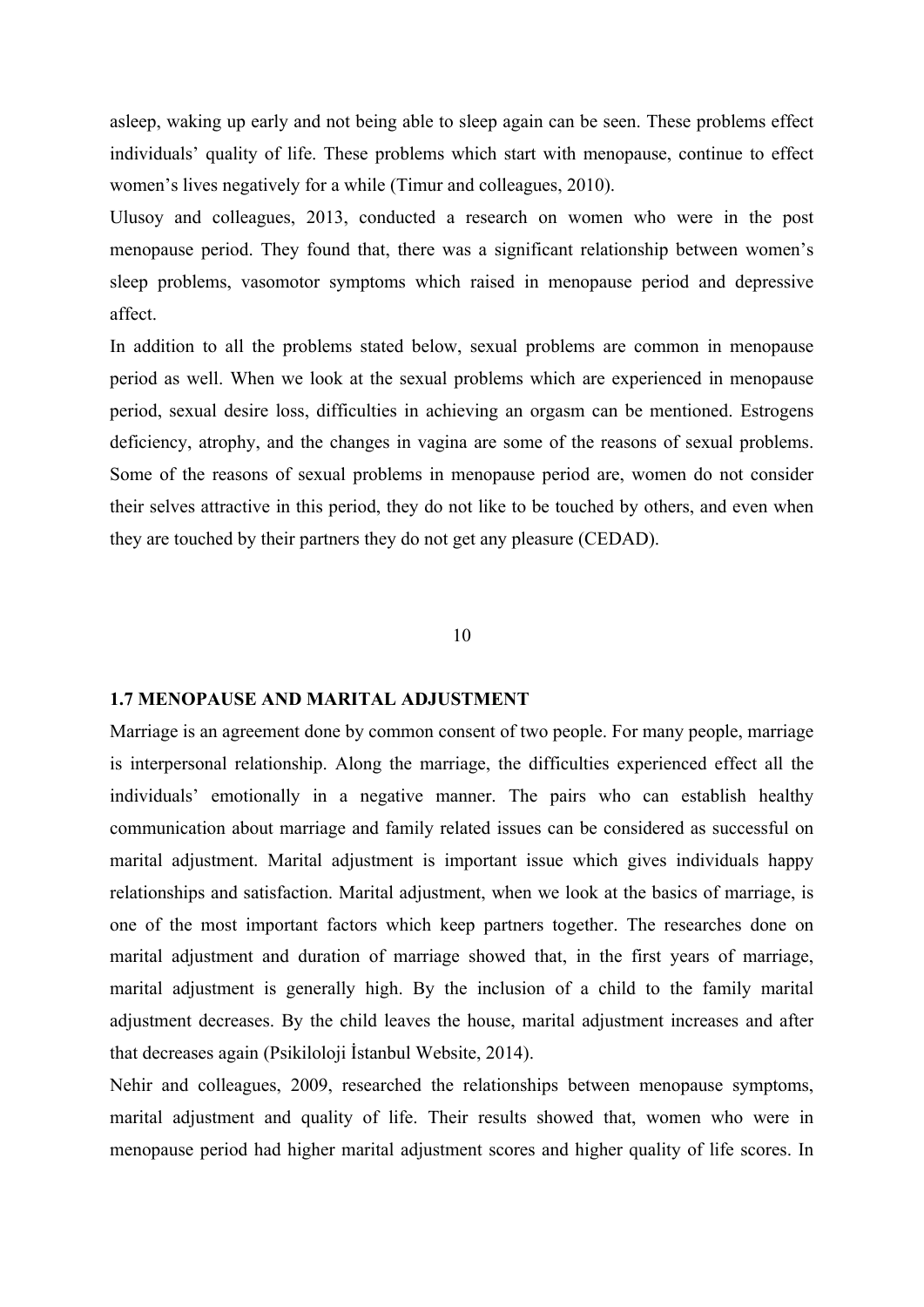the research, it was indicated that there were reverse relationship between marital adjustment and menopausal symptoms.

#### **2.METHOD**

#### **2.1 Aim of the Study**

Aim of the present study is to investigate the effects of marital adjustment, depression, self esteem, and some socio-demographic features of menopausal women on their menopausal complaints.

11

#### **2.2 Data Collection**

The present study was done by snowball technique. 110 women participated in the present study. Some of the participants' data was removed as the participants were not appropriate for conditions of accession. 3 of the participants were on period of menopause but were not married, 4 of the participants left some questions unanswered, and 6 of the participants were not appropriate for the age criteria; so, those 13 participants' data were removed.

#### **2.3 Materials**

Firstly, a question pack consisted of Socio-demographic information form, menopause symptoms assessment scale, marital adjustment inventory, Rosenberg self esteem scale, and Beck depression inventory were used for data collection.

#### **2.3.a Demographic Information Form**

This form is designed to obtain information about participants, and it consists of 18 items. In addition to general questions such as age, education status, economical condition, children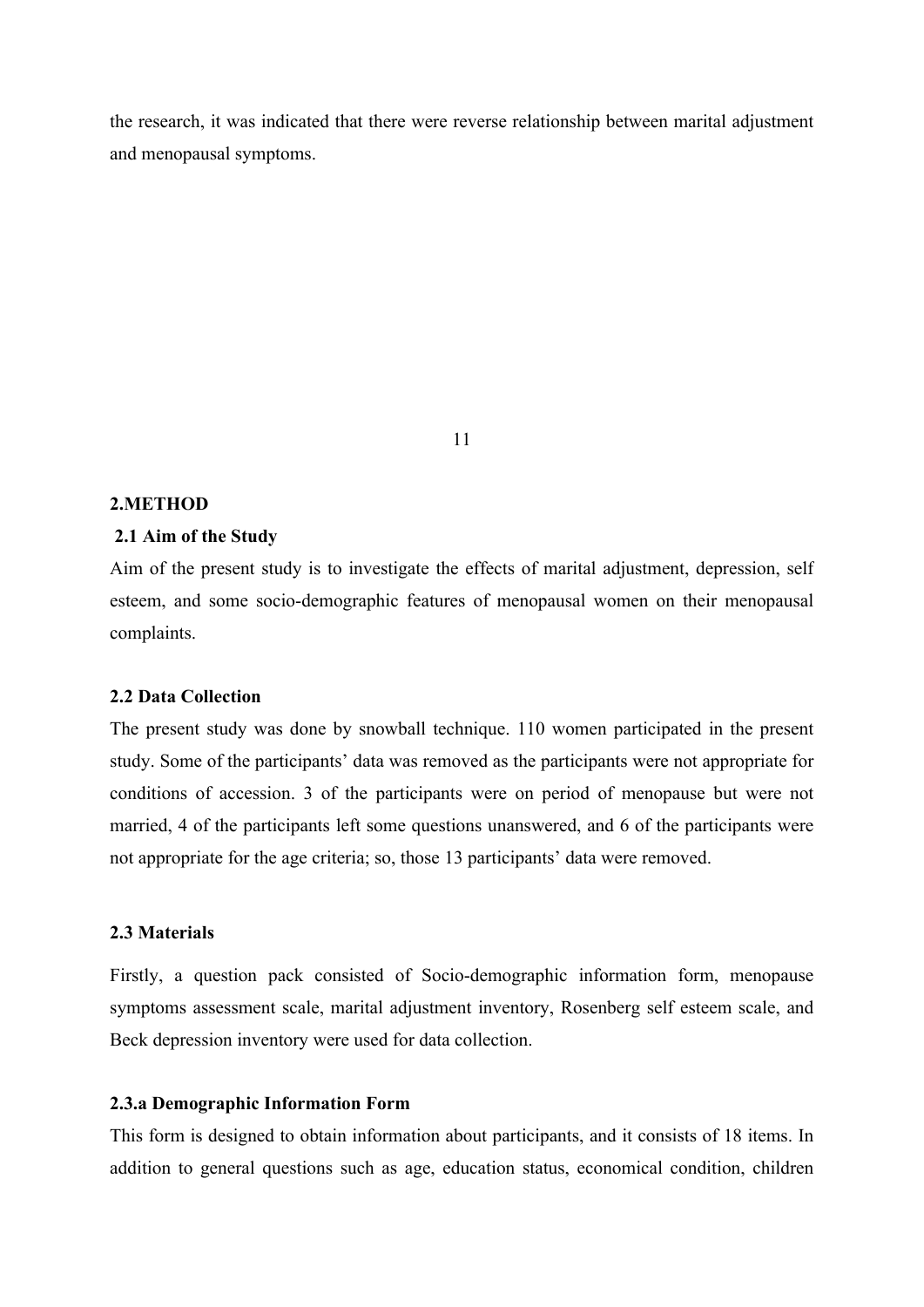number; there are questions about period of menopause (for example, how long have you been in menopause period, how your menstrual periods ended).

#### 12

## **2.3.b Menopause Symptoms Assessment Scale ( MSAS )**

This scale consists of 11 items that assesses menopausal complaints. It is five point likert scale; 0: not at all, 1: mild, 2: medium, 3: bad, and 4: very bad. It consists of three sub-scales

which are somatic, psychological, and urogenital. This scale was designed by Heinmann and colleagues (2000). Validity and reliability were studied by Gürkan, 2005. High scores show more menopausal complaints and reduced quality of life. Internal consistency coefficient was found as 0.84. The minimum score that participants can get from this scale is 0, and the maximum is 44 (Coban et. al., 2008).

The scale which is about menopausal complaints consists of three sub-scales.

1.Somatic complaints sub-scale: 1., 2., 3., and 11. items are questions about somatic complaints. In somatic complaints sub-scale there are complaints such as, hot flushes, night sweating, stenocardia, tremor, sleeping difficulties, not being able to sleep for a long time, arthralgia and myalgia, and rheumatism.

2.Psychological complaints sub-scale: 4., 5., 6., and 7. items are questions related to psychological problems. Psychological complaints sub-scale comprises symptoms such as, the individuals' feelings of him/her bad, sad and tearful, suffering from concentration difficulties, being forgetfulness, feelings of panic, anxiety, nervousness, tension, irritability, and dysmnesia.

3.Urogenital complaints sub-scale: 8., 9., and 10. items are questions related to urogenital problems. Symptoms such as difficulty in urination, thamuria, urinary incontinence, vaginal dryness and burning, difficulty in sexual intercourse, decrease in sexual intercourse, decrease in sexual desire and satisfaction are included (Tepe, 2012).

#### **2.3.c Marital Adjustment Inventory ( MAI )**

This scale was designed by Locke and Wallace in 1959. Validity and reliability were studied Tutarel and Kışlak, 1999. Internal consistency coefficient was found as .84. This scale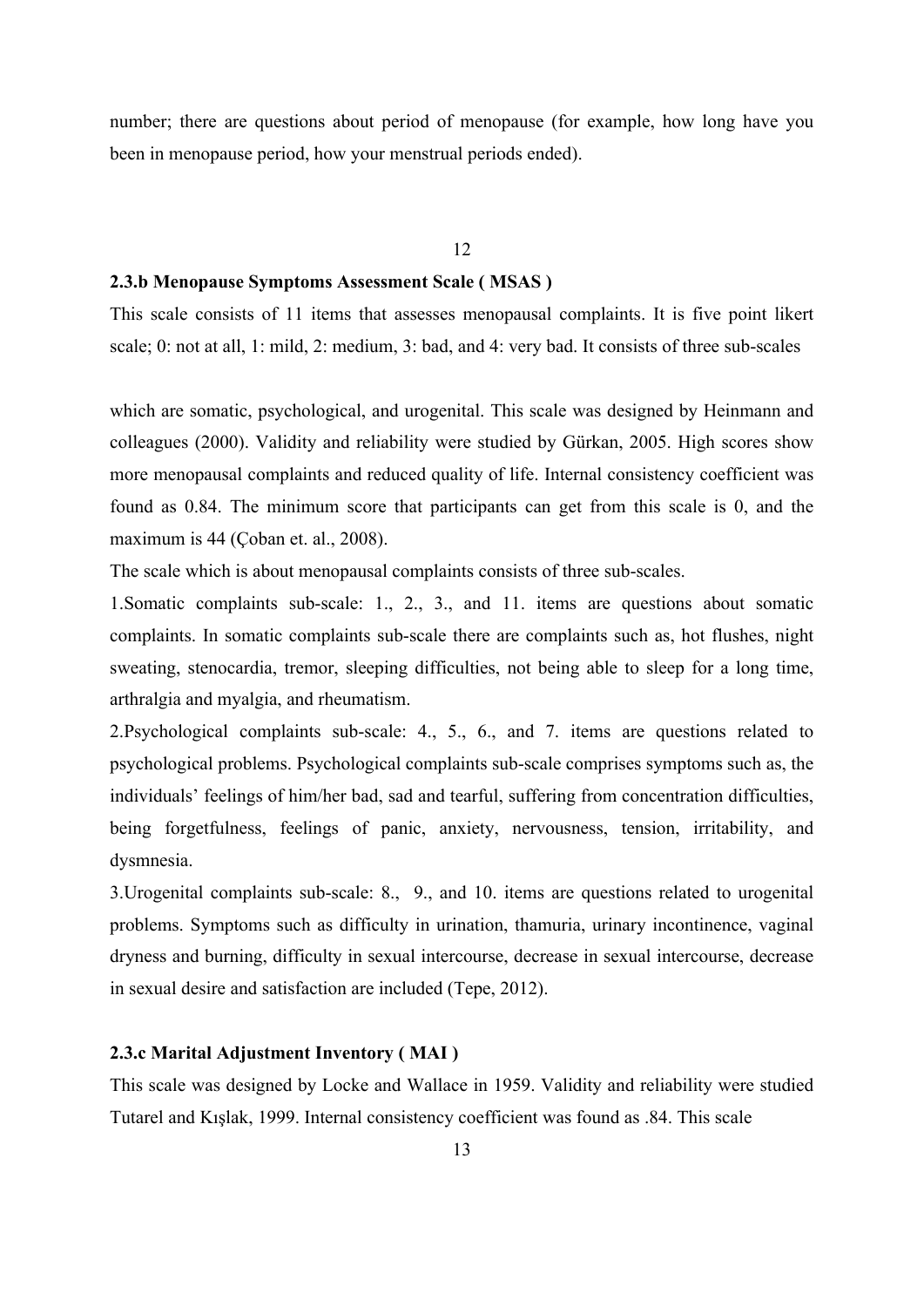consists of 15 items (Özbey, 2012). In the marital adjustment inventory, there are 8 items which question general adjustment, and accord and disaccord. The remaining 6 items are related to husband-wife commitment and communication (Çoban et. al., 2008).

## **2.3.d Rosenberg Self-Esteem Scale ( RSES )**

This scale was designed by Rosenberg (1965). Scale consists of 10 items. High scores show high self-esteem. Validity and reliability study in our country was done by Çuhadaroğlu in 1986 (Kılıç et. al., 2007).

## **2.3.e Beck Depression Inventory ( BDI )**

BDI consists of 21 items. Each item is evaluated between 0 and 3 points. High scores show increased intensity of depressive symptoms. Score interval is 0-63. Turkish validity and reliability study was done by Hisli in 1989 (Karlıdere ve Özşahin, 2008).

## **2.4 Data Analysis**

Data analysis was done on SPSS 20.0. Various t-tests, correlation and ANOVAs were employed for the analyses of the variables.

## **3. RESULTS**

14

## **Table 1a.Socio-demographic Variables of Sample**

|                        |                     | $n\binom{0}{0}$ |
|------------------------|---------------------|-----------------|
| <b>Education Level</b> |                     |                 |
|                        | Literate            | 3(2,7)          |
|                        |                     |                 |
|                        | Primary School      | 20(18,2)        |
|                        |                     |                 |
|                        | Middle School       | 18(16,4)        |
|                        |                     |                 |
|                        | High School         | 51(46,4)        |
|                        |                     |                 |
|                        | University or Above | 18(16,4)        |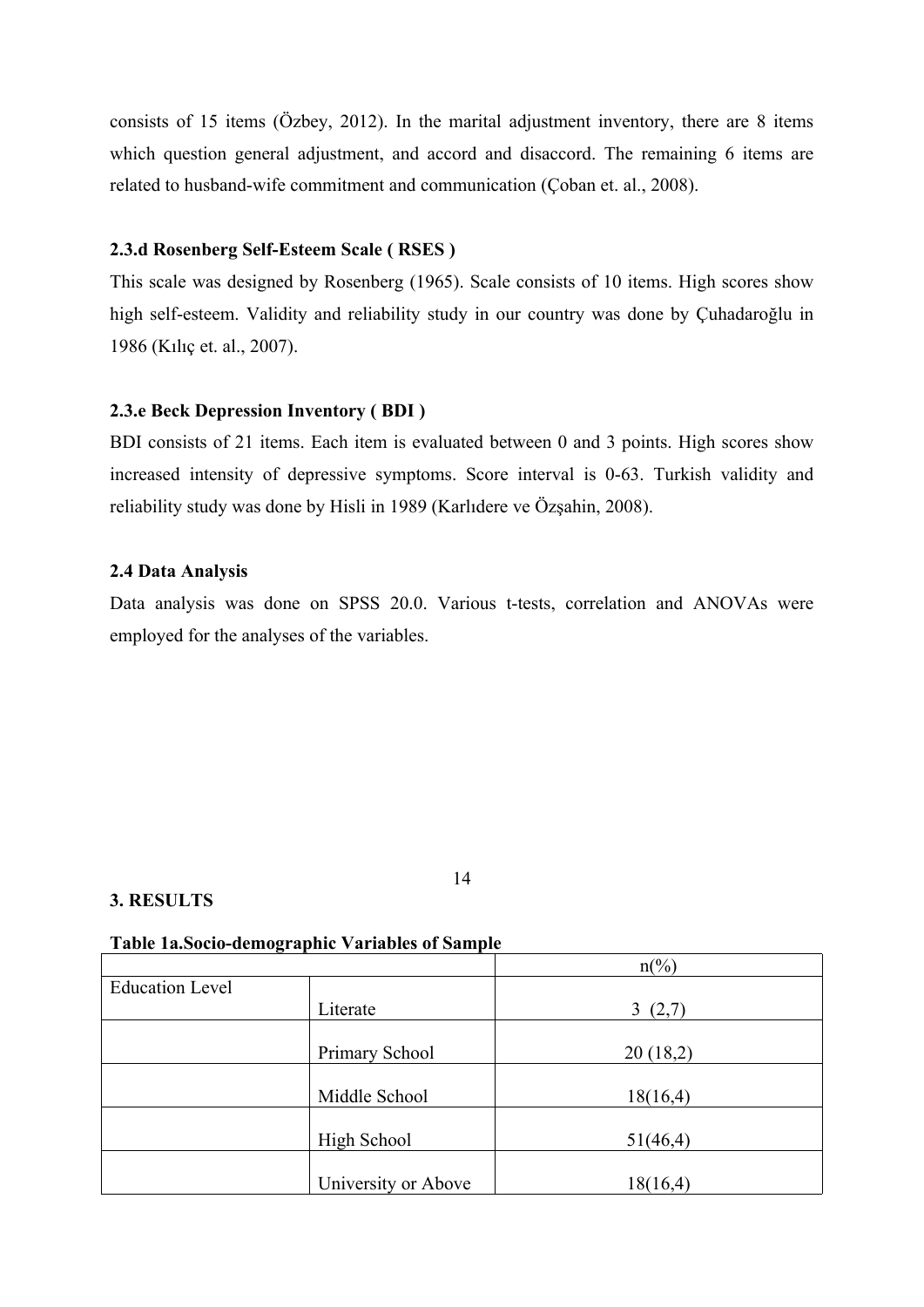|                                   | Total               | 110(100) |
|-----------------------------------|---------------------|----------|
| How long have you been            |                     |          |
| married?                          | $10-20$ years       | 4(3,6)   |
|                                   |                     |          |
|                                   | $20-30$ years       | 55(50)   |
|                                   | $30-40$ years       | 49(44,5) |
|                                   | $40-50$ years       | 2(1,8)   |
|                                   | Total               | 110(100) |
|                                   |                     |          |
| How many children do<br>you have? | None                | 4(3,6)   |
|                                   |                     |          |
|                                   | $\mathbf{1}$        | 13(11,8) |
|                                   |                     |          |
|                                   | 2-3 children        | 87(79,1) |
|                                   | 4 and above         | 6(5,5)   |
|                                   | Total               | 110(100) |
| Employment                        | Retired             | 30(27,3) |
|                                   |                     |          |
|                                   | Never been employed | 21(19,1) |
|                                   | Employed            | 59(53,6) |
|                                   | Total               | 110(100) |

## 15

2.7% of the participants were literate, 18.2% primary school graduate, 16.4% middle school graduate, 46.4% high school graduate, and 16.4% university or above. 3.6% of the participants were married for 10-20 years, 50% of them were married for 20-30 yıl, 44.5% were married for 30-40 years, and 1.8% of them were married for 40-50 years. 3.6% did not have any children, 11,8% had one child, 79.1% had 2-3 children, 5.5% had 4 children and above. 27.3% of the participants were retired, 19.1% were not employed for any time, and 53.6% were employed.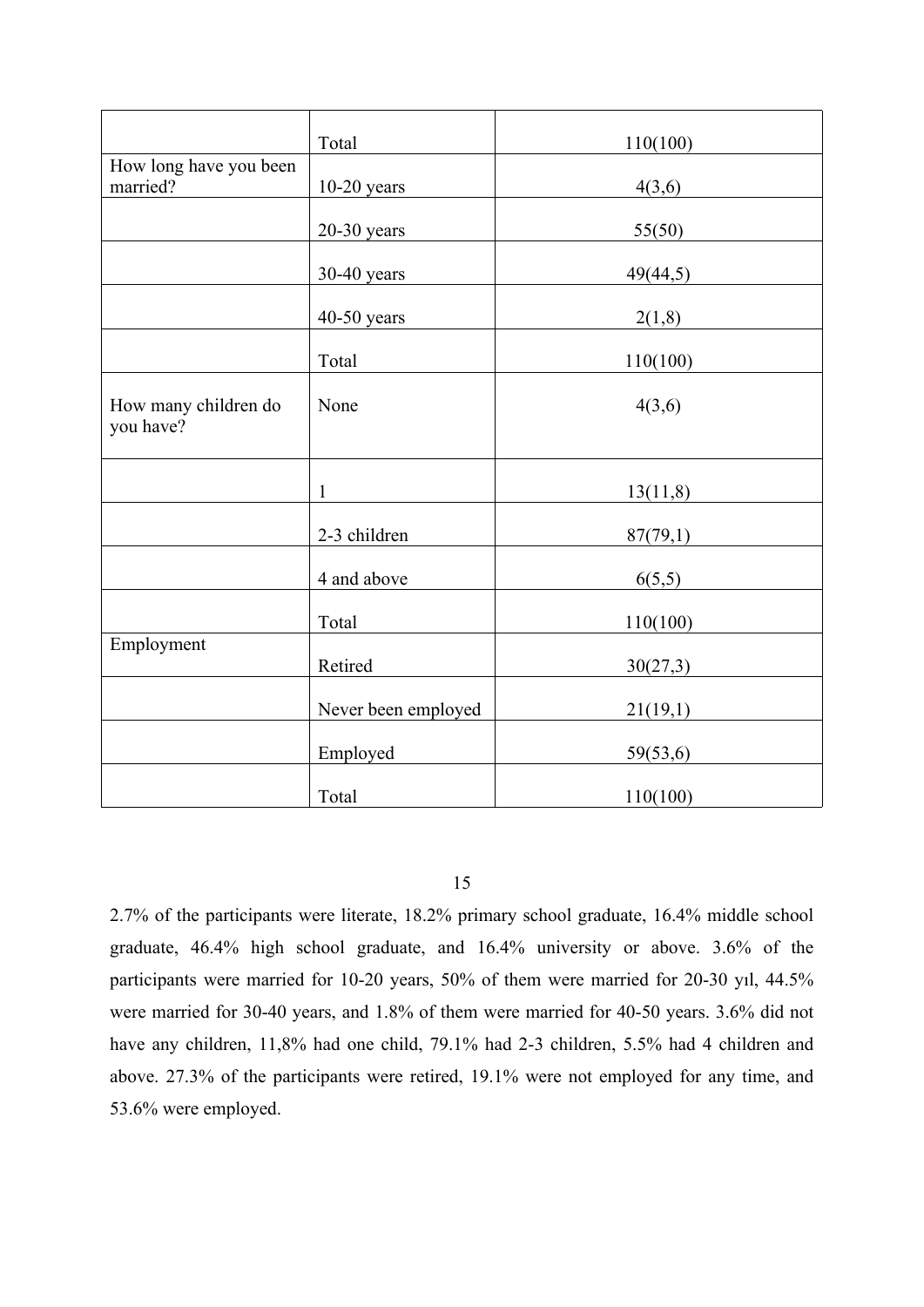## **Table 1b.Socio-demographic Variables of Sample**

|                                 |                      | $n\left(\frac{0}{0}\right)$ |
|---------------------------------|----------------------|-----------------------------|
| <b>Economical Candition</b>     |                      |                             |
|                                 | Very Good            | 1(.9)                       |
|                                 |                      |                             |
|                                 | Good                 | 56(50,9)                    |
|                                 | Medium               | 50(45,5)                    |
|                                 | Bad                  | 3(2,7)                      |
|                                 | Total                | 110(100)                    |
| Education<br>Partner's<br>Level | Primary School       | 27(24,5)                    |
|                                 | Middle School        | 16(14,5)                    |
|                                 | High School          | 41(37,3)                    |
|                                 | University and Above | 26(23,6)                    |
|                                 | Total                | 110(100)                    |
| Does your partner work?         | Employed             | 70(63,6)                    |
|                                 | Not Employed         | 40(36,4)                    |
|                                 | Total                | 110(100)                    |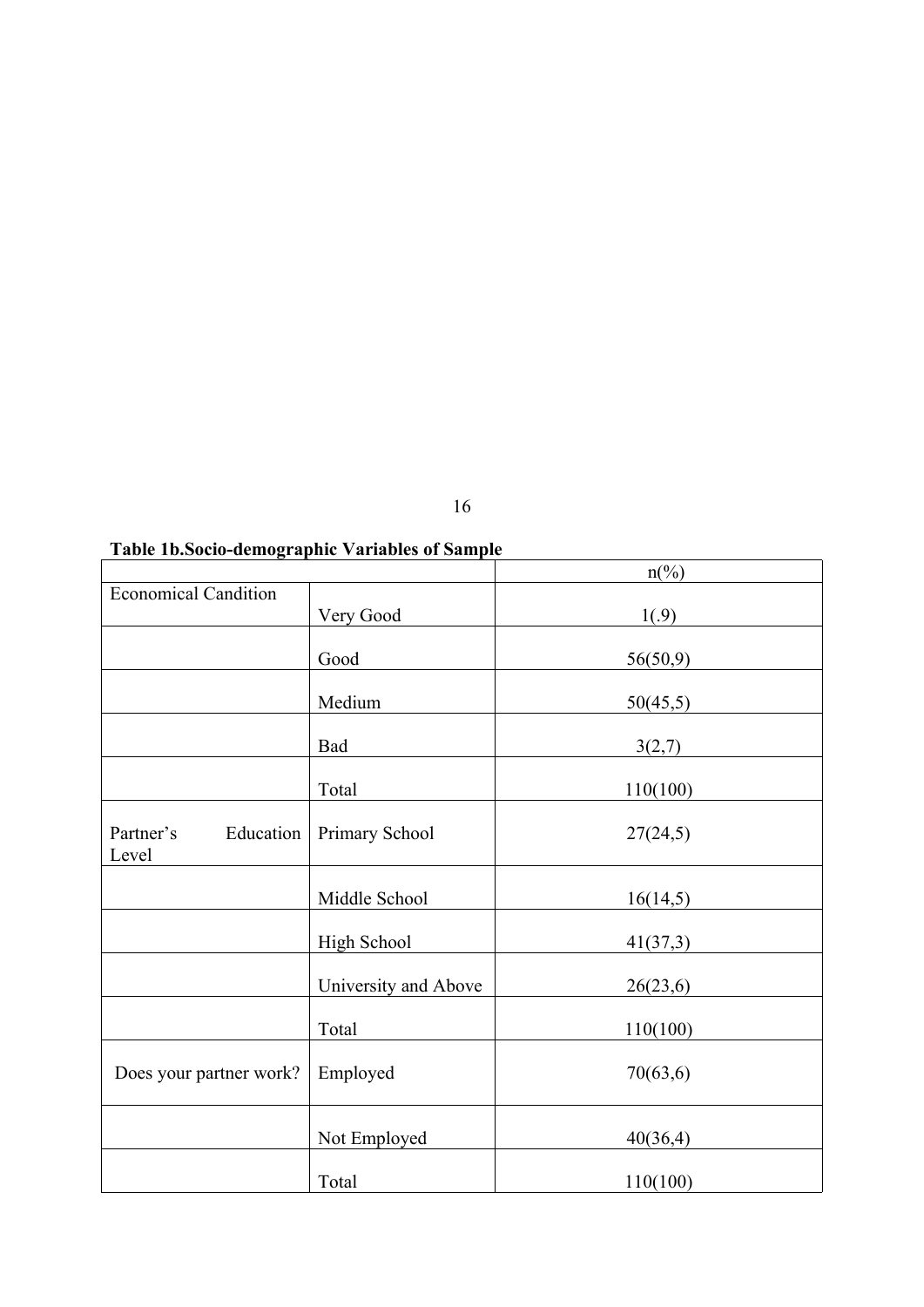| With who do you live in |                                                |          |
|-------------------------|------------------------------------------------|----------|
| the house?              | With my partner                                | 31(28,2) |
|                         | With my partner and<br>my children             | 71(64,5) |
|                         | With my<br>partner,<br>children, and relatives | 7(6,4)   |
|                         | Other                                          | 1(.9)    |
|                         | Total                                          | 110(100) |

Economical condition of 9% of the participants were vey good, 50.9% of them were good, 45.5%of them were medium, and 2.7% of them were bad. 24.5% of the participants' partners

were primary school graduate, 14.5% of them were middle school graduate, 37.3% of them were high school graduate, and 23.6% were university graduate or above. 63.6% of the participants' partners were employed and 36.4% of the participants' partners were not employed. 28.2% of the participants were living with their partners, 64.5% were living with their partners and children, 6.4% were living with their partners, children, and other relatives, and 9% said other.

<sup>17</sup>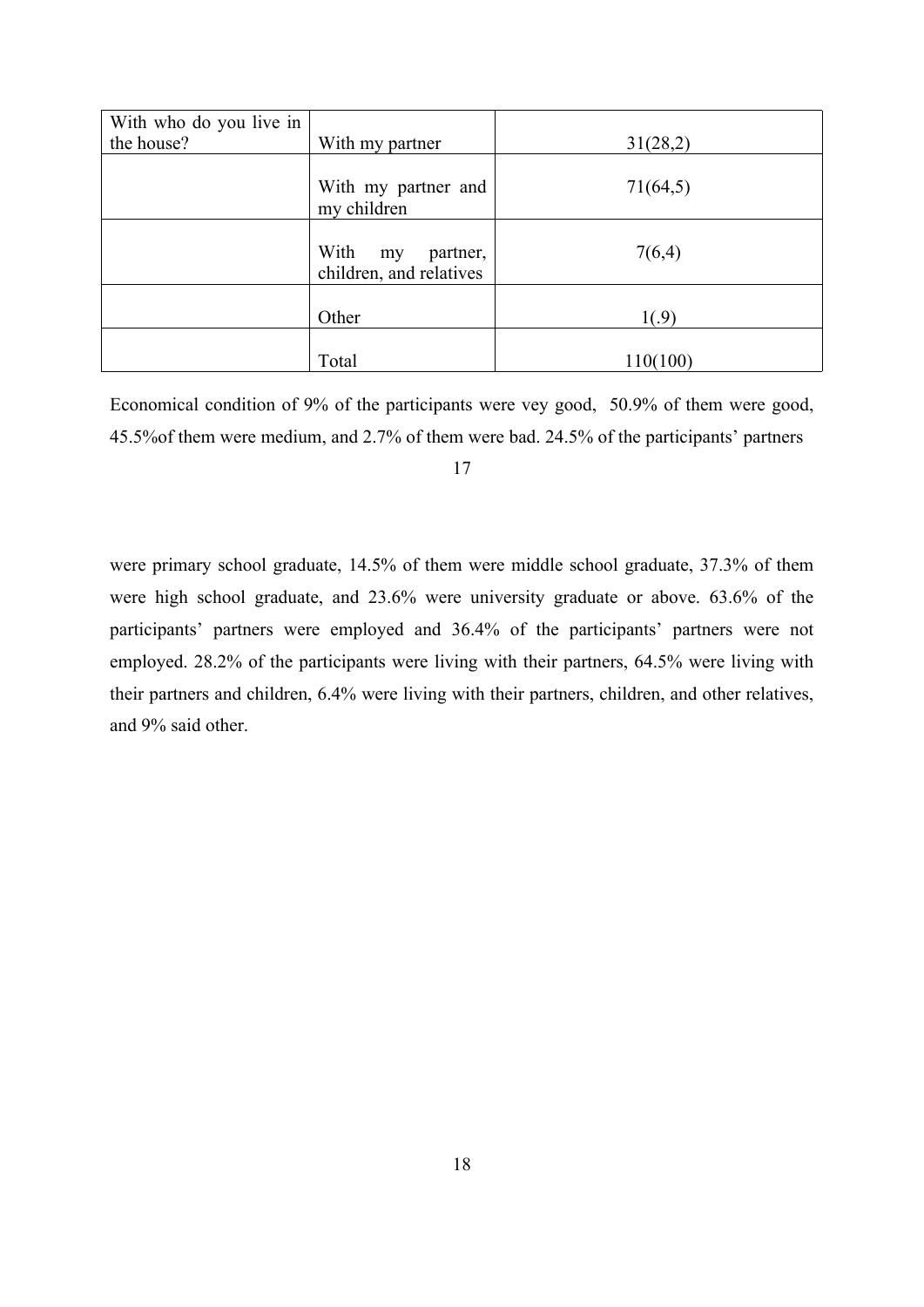|           | N  | $m \pm sd$       | F(p)                |
|-----------|----|------------------|---------------------|
| Very Good |    | $32.00 \pm 0.00$ | 2.887<br>$(0.039)*$ |
| Good      | 56 | $12.80 \pm 7.58$ |                     |
| Medium    | 50 | $15.00 \pm 7.76$ |                     |
| Bad       |    | $9.00 \pm 13.07$ |                     |

**Table 2. Comparison of economical condition and total means scores MSAS**

Total men scores of MSAS were compared according to the economical status of the participants by One way ANOVA. It was found that there was statistically significant difference (p=0.039). The menopause symptom scores were lower among participants whose economical status were good, comparing to the participants whose economical status were medium

#### 19

The present study includes 110 participants. Their mean age was 51.20±3.22(44-57). All participants were in menopause period. And their menopause period as monthly was 47.50±43.54(5-192).

Mean scores of somatic sub-scale of MSAS (p=0.590), mean scores of psychological subscale (p=0.449), and mean scores of urogenital sub-scale and number of children was compared. Statistically significant difference was not fround. .

Mean scores of somatic sub-scale of MSAS (p=0.386), mean scores of psychological subscale ( $p=0.467$ ), and mean scores of urogenital sub-scale ( $p=576$ ) and education level of partner was compared. Statistically significant difference was not found.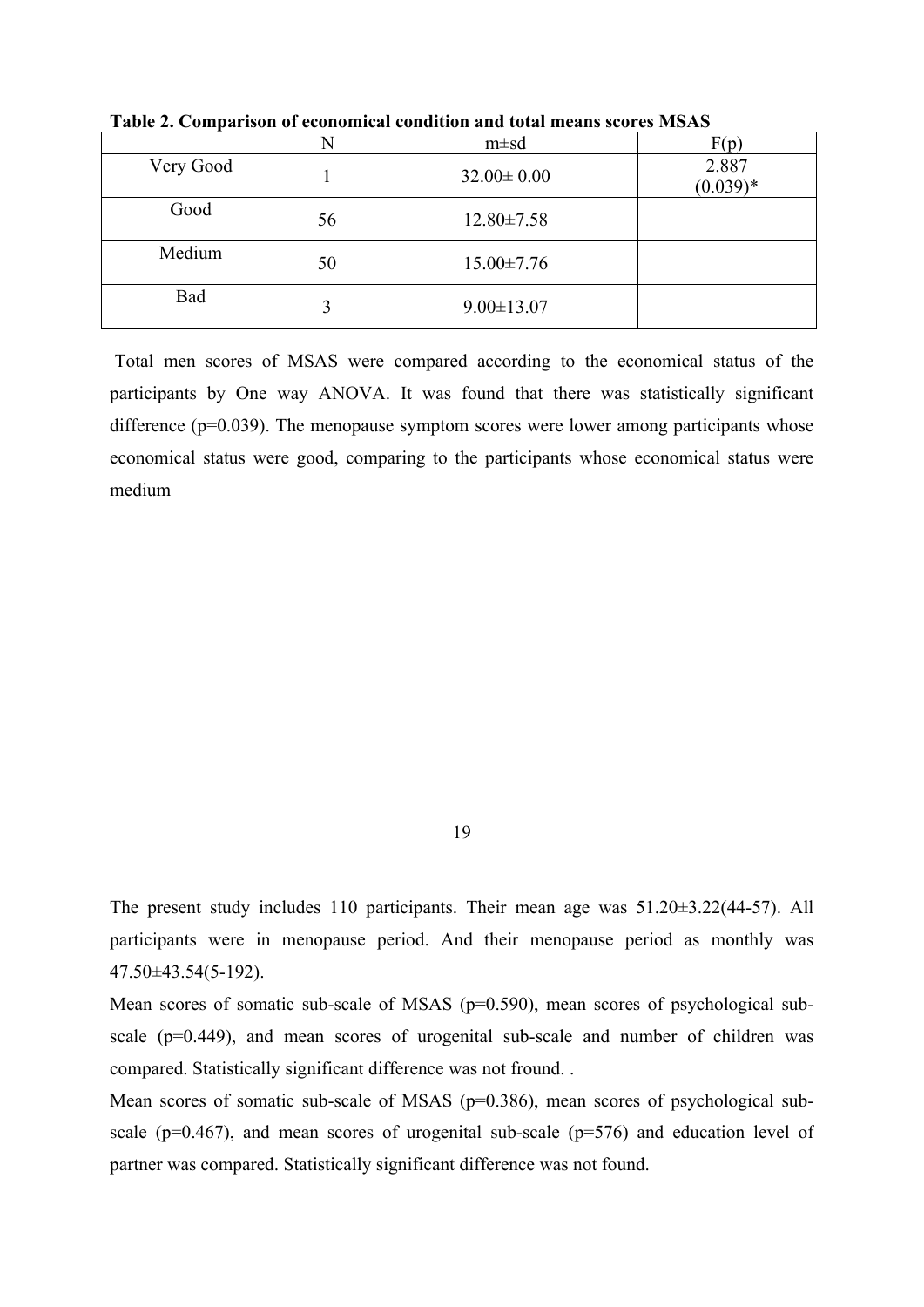Mean scores of somatic sub-scale of MSAS (p=0.824), mean scores of psychological subscale ( $p=0.414$ ), and mean scores of urogenital sub-scale ( $p=0.505$ ) and with who women live within the house was compared. Statistically significant difference was not found.

There was not any statistical differences between MAI score and how many months women had been in menopause period (p=0.870).

There was not any statistical differences between the comparison of MAI score and marriage duration of women in T-test result (p=0.604).

20

**Table 3. Comparison of employment of women and total mean scores of MSAS**

|                             | $\mathbf n$ | $m \pm sd$       | F(p)             |
|-----------------------------|-------------|------------------|------------------|
| Retired                     | 30          | 14.23±8.47       | 0.062<br>(0.940) |
| Have never been<br>employed | 21          | 14.04±7.98       |                  |
| Employed                    | 59          | $13.62 \pm 7.90$ |                  |

Total men scores of MSAS were compared according to the employment of the participants by One way ANOVA. It was found that there was not any statistically significant difference.

## **Table 4. Comparison of year of marriage woman and total means scores MSAS**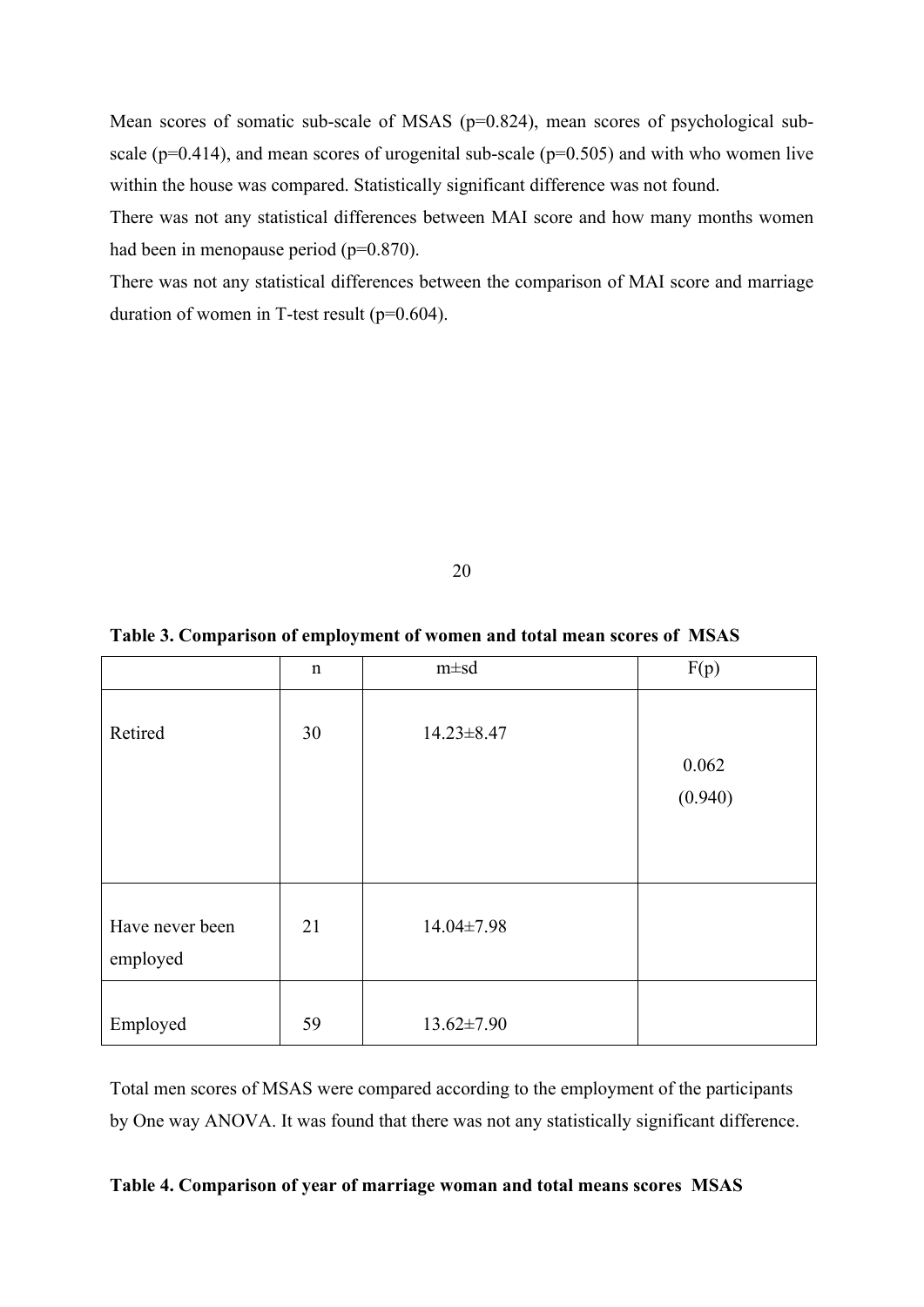|               | $\mathbf n$    | $m \pm sd$        | F(p)             |
|---------------|----------------|-------------------|------------------|
| $10-20$ years | $\overline{4}$ | $13.00 \pm 7.44$  | 0.364<br>(0.779) |
| $20-30$ years | 55             | 14.49±7.91        |                  |
| 30-40 years   | 49             | $13.12 \pm 8.21$  |                  |
| 40-50 years   | $\overline{2}$ | $17.00 \pm 11.31$ |                  |

Total men scores of MSAS were compared according to the year of marriage of the participants by One way ANOVA. It was found that there was not any statistically significant difference.

21

## **Table 5. Comparison of education level and total means scores MSAS**

|                  | $\mathbf n$ | $m \pm sd$       | F(p)             |
|------------------|-------------|------------------|------------------|
| literate         | 3           | $11.00 \pm 9.85$ |                  |
|                  |             |                  | 0.915<br>(0.458) |
| primary school   | 20          | $16.75 \pm 9.83$ |                  |
| Secondary school | 18          | $14.05 \pm 8.28$ |                  |
| High school      | 51          | 12.96±7.75       |                  |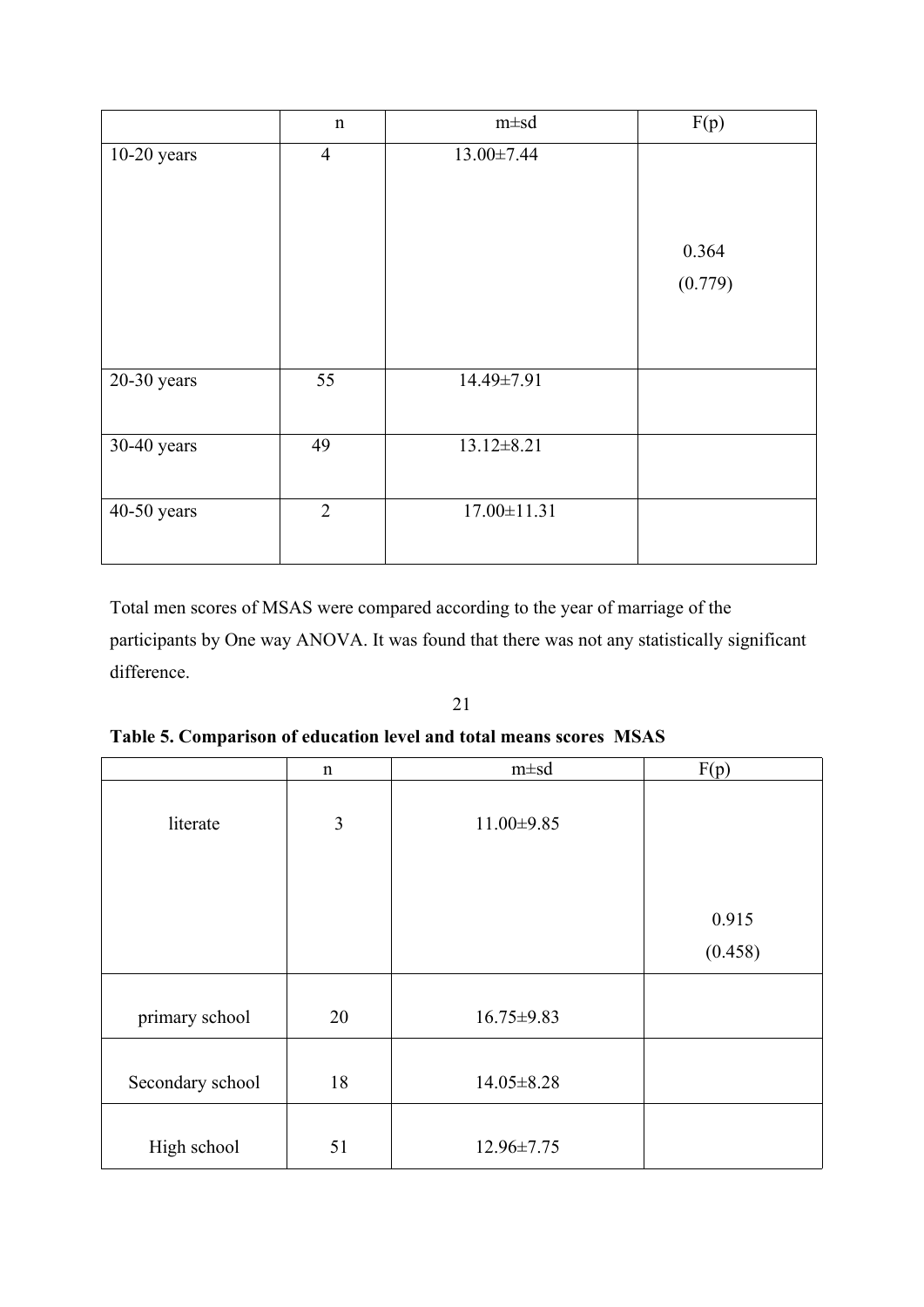| University/college | , O<br>10 | $13.55 \pm 8.00$ |  |
|--------------------|-----------|------------------|--|
|                    |           |                  |  |

Total men scores of MSAS were compared according to the education level of the participants by One way ANOVA. It was found that there was not any statistically significant difference.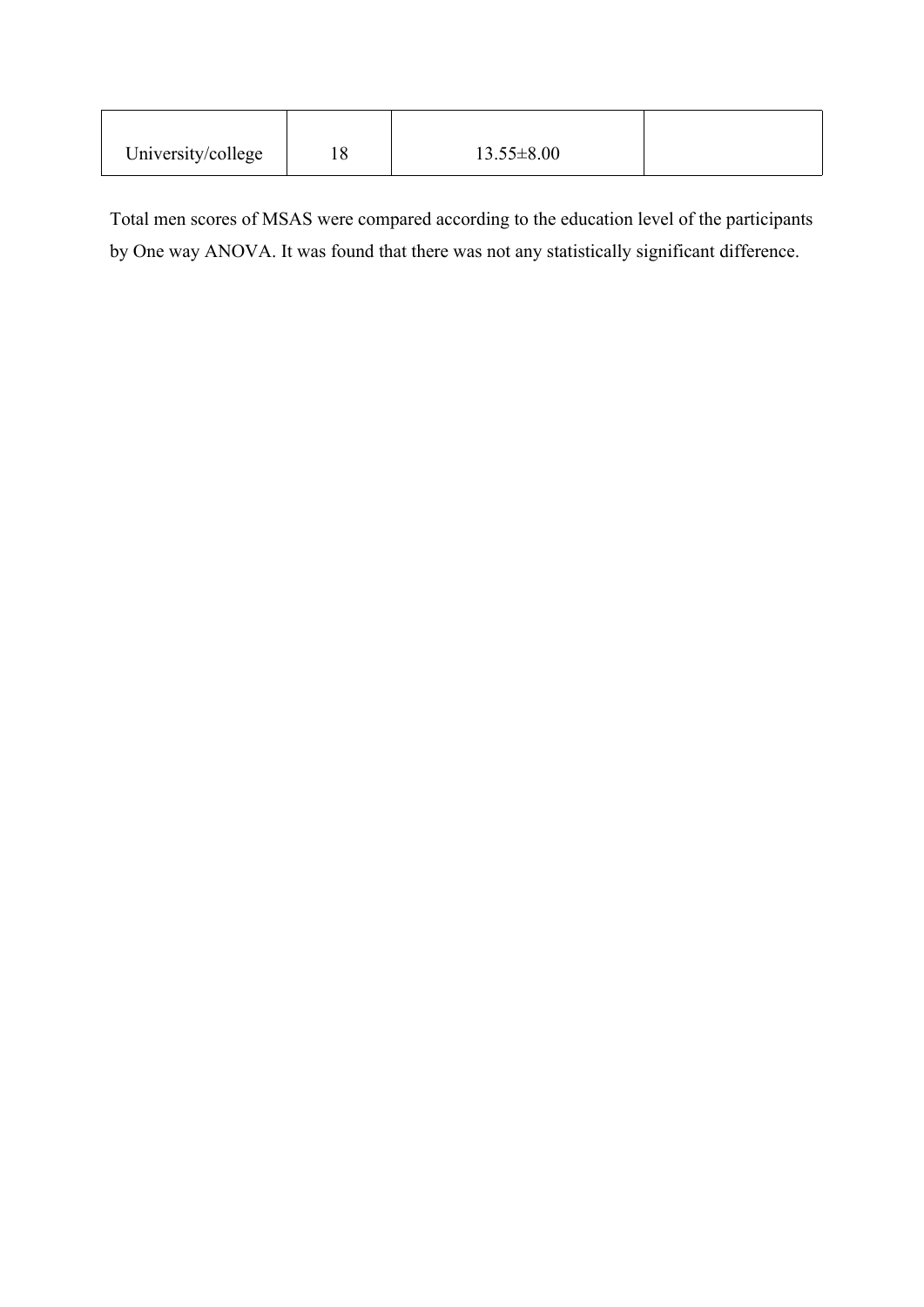|                        | $m \pm sd$       | t(p)     |
|------------------------|------------------|----------|
| There is no adjustment | $13.82 \pm 7.92$ | $-0.141$ |
|                        |                  | (0.928)  |
| There is adjustment    | $14.09 \pm 8.54$ |          |

**Table 6. Comparison of marital adjustment and MSAS scores**

MAI according to scale was grouped into two as there is no adjustment and there is adjustment. These two groups were compared by T-test according total means scores of MSAS. There were not any significant differences between two groups.

| Table 7. The relation between means scores of MSAS, BDI and RSES |  |  |  |
|------------------------------------------------------------------|--|--|--|
|------------------------------------------------------------------|--|--|--|

|                  | <b>MSAS</b>          |
|------------------|----------------------|
|                  | r(p)                 |
| BDI total score  | $r=0.41(0.000)*$     |
| RSES total score | $r = -0.28(0.003)^*$ |

When the correlation between MSAS total mean scores and BDI and RSES scores was examined, it was found that there was a medium positive correlation between MSAS scores and BDI scores (r= 0.41); there was a low negative correlation between MSAS scores and RSES scores. This means that, as the intensity of menopause symptoms increase, depression increases as well. As menopause intensity increases self-esteem decreases.

23

#### **4.DISCUSSION**

Aim of the present study was to determine the relationship between menopause symptoms and factors such as marital adjustment, self-esteem, depression, year number of marriage,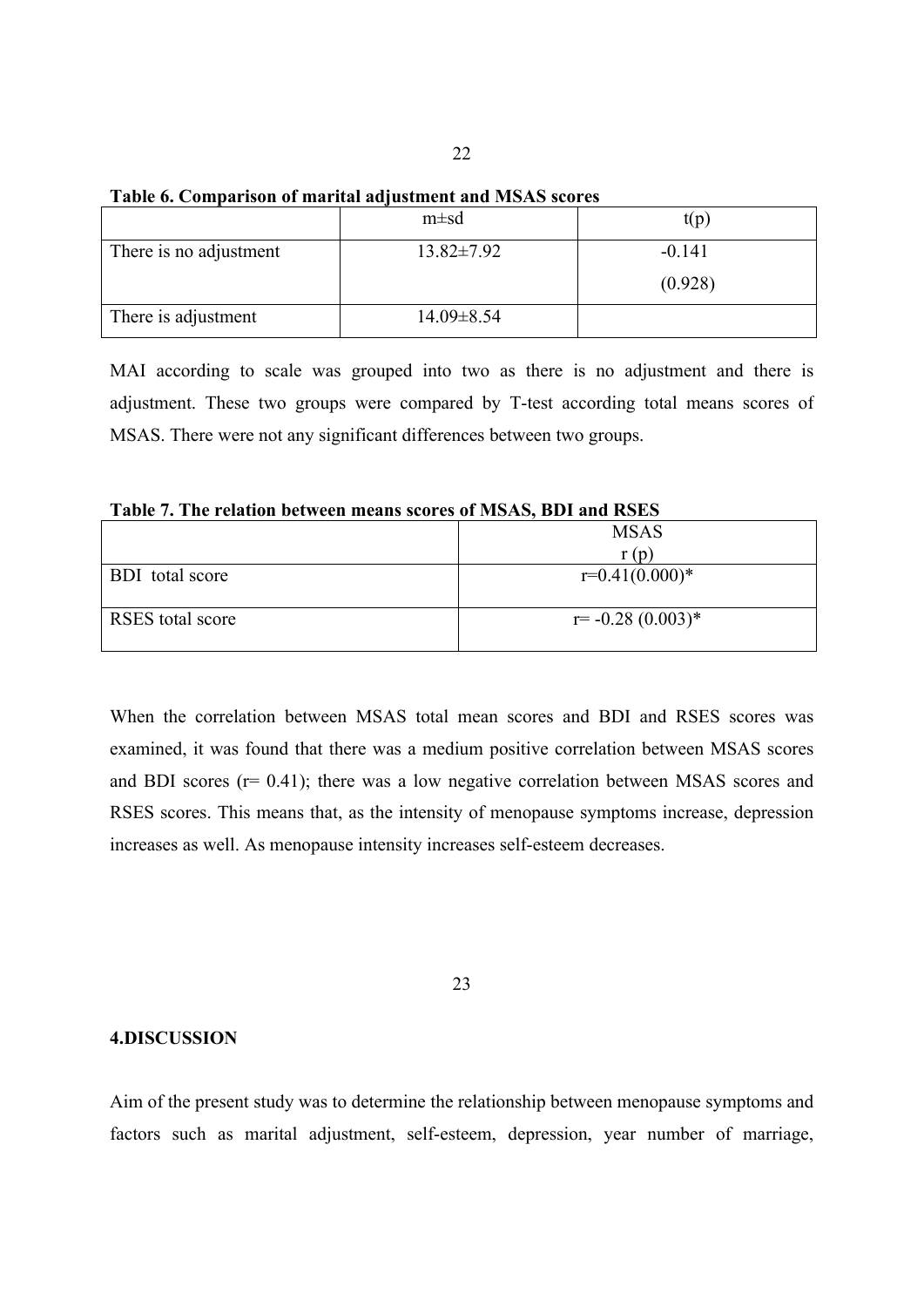economical condition, and educational background of the women in menopause period, in our society.

Mean age of the participants in menopause period was 51.20±3.22 (44-57). Demirgözbal found similar results in her study  $(51.8\pm 5.3)$ . In another study, it was found as  $48.2\pm 5.7$ (Chedraui and colleagues, 2009). The mean age we found in the present study is in the worldwide accepted age range.

It was determined that, 81.8% of the participants in the present study experienced menopause naturally. İntepe, 2007, found similar results in his/her study. In addition, Er found similar results as well.

In the present study, there were not any relationships between educational background, total menopause symptoms scores, and all of the sub-scales found. Karlıdere (1999), showed that there was a significant difference between surgical menopause and educational background. Miller and colleagues conducted a research on 354 women. They indicated that, low education levels of Brazilian women affected menopause period. The research that Gözbal conducted showed that, there was no statistically significant difference between urogenital sub-scale scores of menopause complaints scale and educational background; but there were statistically significant differences on psychological and somatic sub-scales. Nehir and colleagues did not find any statistically significant differences between menopause symptoms and educational background of women. Some of the researches in the literature found similar results with the present study; on the other hand, some researches found different results. In the present study, as the education levels of women were generally high, we might assume that women were informed about this topic and had many resources to get informed. Because generally in Cyprus, education level of women is high; that's why women might be informed about menopause and might prepare their selves to this period.

24

In the present study, there were not any relationships between employment of women, total menopause symptoms scores, and all of the sub-scales found. Nevber, 2007, compared MSAS total and somatic, urogenital sub-scale scores and employment of women, They found statistically significant difference. It is suggested that this fact might be because, as most of the employed women are also educated and they have their own economical powers.

In the present study, there were significant differences in the comparisons of MSAS total scores and somatic sub-scale sores, psychological sub-scale scores and urogenital sub-scale sores of both women who naturally experienced menopause and women who experienced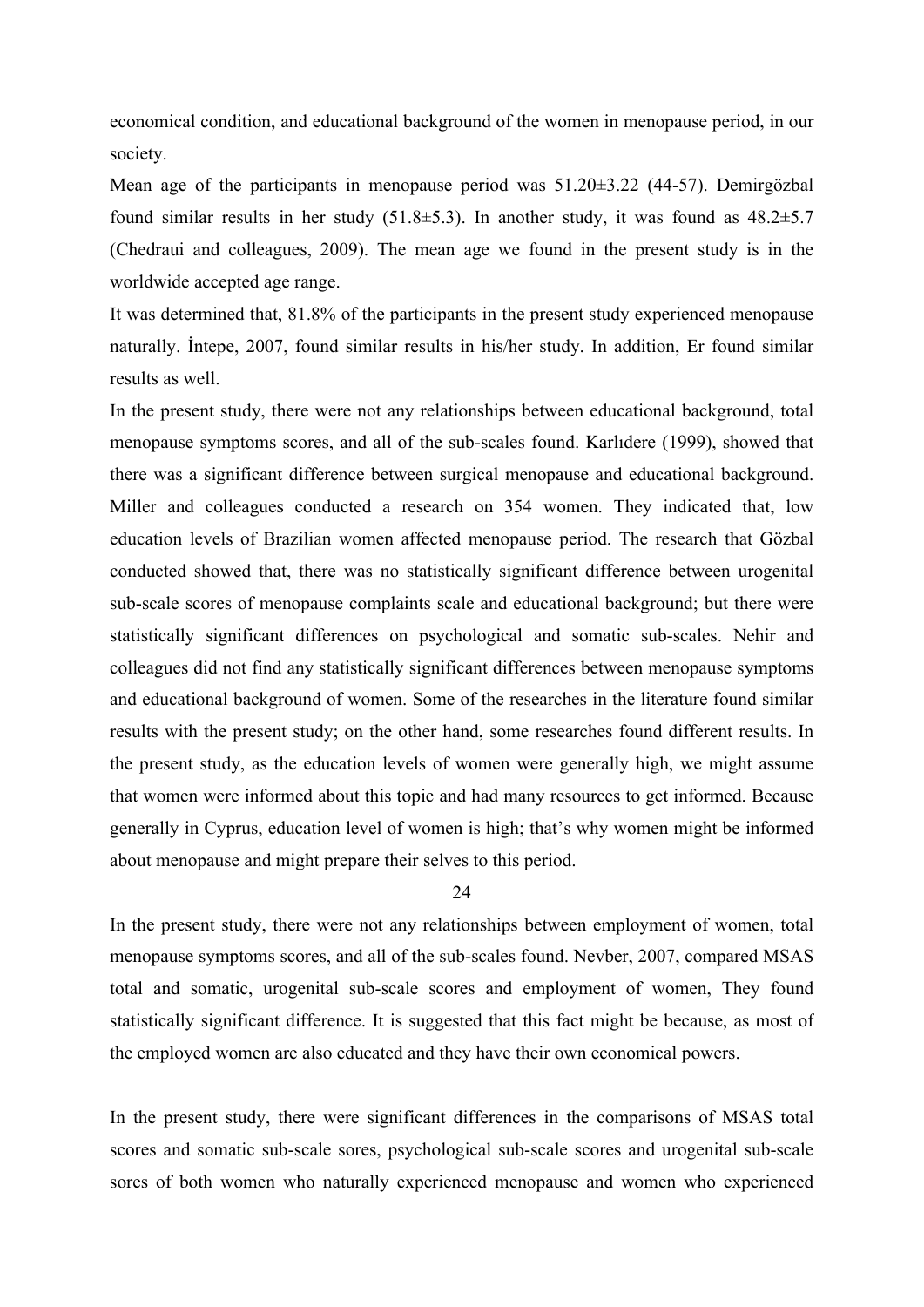menopause naturally. Er found similar results in his/her study. Also, Müler and colleagues found similar results as well.

In our study, there were not any significant relationships between marital adjustment and menopause symptoms. Nehir and colleagues indicated a relationship between menopause symptoms and marital adjustment in negative direction. Chedraui and colleagues stated that, there were relationship between menopause symptoms of women (somatic and psychological) who were in climacteric period and their relationships with their partners. In our study, it is assumed that women do not reflect their menopausal complaints to their partners and they live it alone. When we look at our society, we can see that women try to be strong even when they are ill. So, it is thought that they live menopause alone and do not reflect it to their husbands.

Marital adjustment and depression scores were compared in this study. It was found that women who had higher marital adjustment had higher depression scores. A study done with 226 married women showed that, women who had higher marital adjustment had less menopausal complaints (Çoban and colleagues, 2008). These results made us to think that, the fact that women had high marital adjustment and depression scores at the same time, might be that third factor might play role on this fact.

In our study, comparison of self-esteem and marital adjustment showed that, women who had lower marital adjustment had better self-images. There are not many researches on this aspect in the literature. Other factors might be influencing marital adjustment.

#### 25

In our study, there was a statistically significant difference between economical condition and menopause total scores and sub-scale scores. Kıvanç 2004 did not found any statistically significant differences between depression frequency of women and income level. In addition, Gözbal found that there were not any statistically significant differences between income level and menopause complaint scale and its' sub-scales (somatic, psychological, sexual). In the present study, we did not find similar results with the researches done on the area in the literature. The participants of the present study were in socio-economically high class. In this case, they might be able to get enough information and support. One of the reasons of our In the present study, there was not any statistically significant difference between number of children and menopause symptoms. İntepe 2007, showed that there was statistically significant relationships between premenopause and postmenopause period women on depression scores.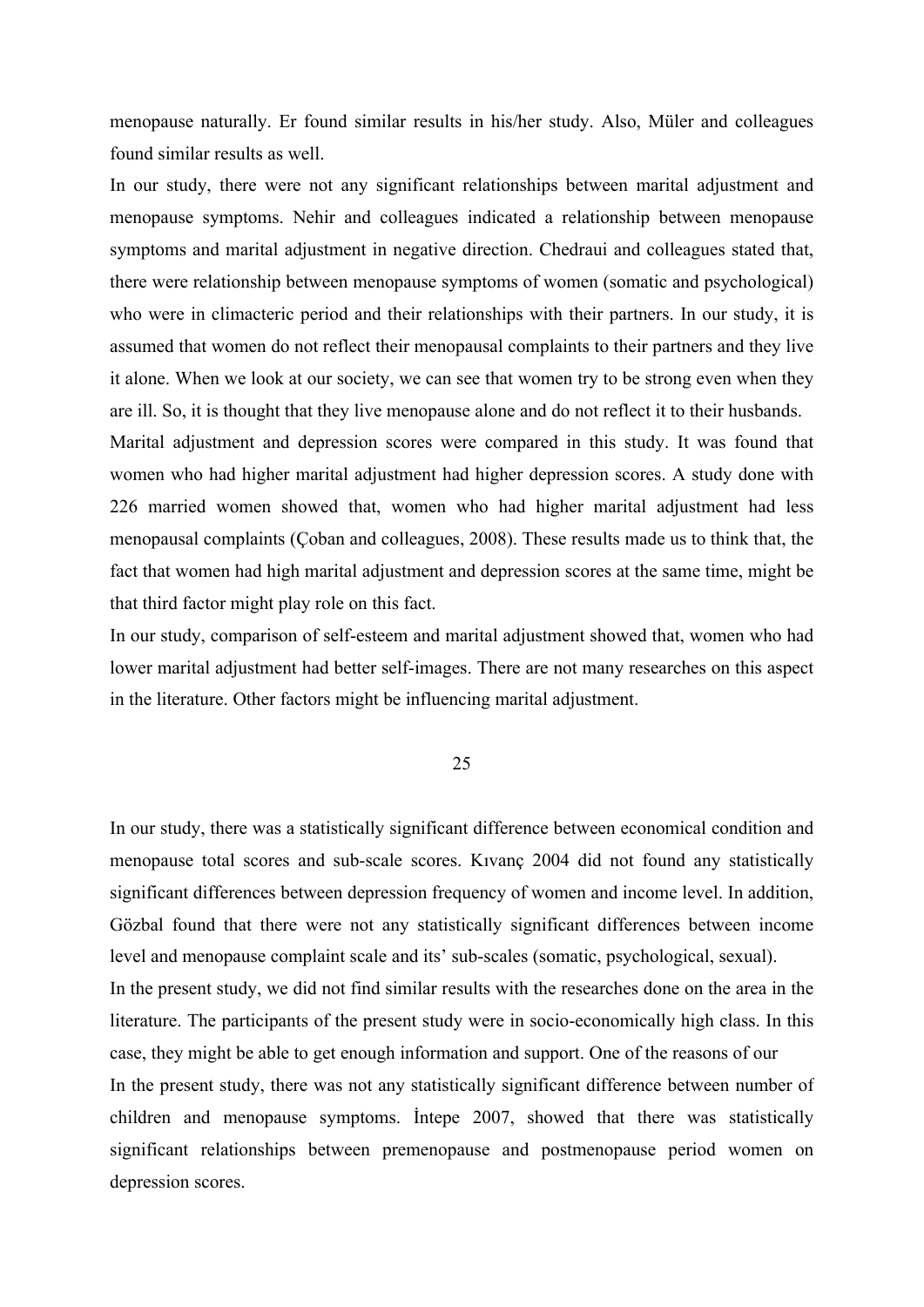In this study, between menopause symptoms and depression scores there was medium correlation in positive direction found. In the research of Chedraui and colleagues, it was found that there was no correlation between menopause symptoms (somatic and psychological) of women in climacteric period and depressive symptoms. There was not any statistical difference between premenopause and postmenopause on frequency of depression (İntepe2007). Karlıder and colleagues found positive relationship between surgical menopause and menopause symptoms total, depressive symptoms and intensity. When natural menopause and menopause symptoms total, depressive symptoms and intensity was compared, similar positive relationship was found. There was not any statistical differences were found between anxiety, depression, menopause symptoms and sexual satisfaction of women who were on natural and surgical menopause (Varma and colleagues, 2006). There were not any statistically significant differences between anxiety and depression levels of group of women in menopause period and group of women on premenopause period (Bezircioğlu and colleagues, 2004). Tonuç and colleagues found that, there were significant relationships between depression scores and somatic sub-scale, psychological sub-scale and total scores. Reasons of these results might be women's perceptions style in menopause period, restlessness happens caused by environmental factors, and roles that society gives to women. There were not any

26

statistically significant differences between hormone intake of women and menopause symptoms total and sub-scale scores. Bezircioğlu and colleagues did not found any statistically significant differences between women who take hormones in women who do not, according to psychological symptoms and ability loss in the period after menopause.

In the present study, there was low correlation between menopause symptoms and Rosenberg scores in negative direction. As menopause complaints increased, self-esteem decreased. According to these results, it can be said that, increase of somatic complaints affect women socially and culturally. Women might be thinking that they are not young, beautiful and attractive anymore because of the vasomotor symptoms they experience in this period (Atasü and colleagues, 2010)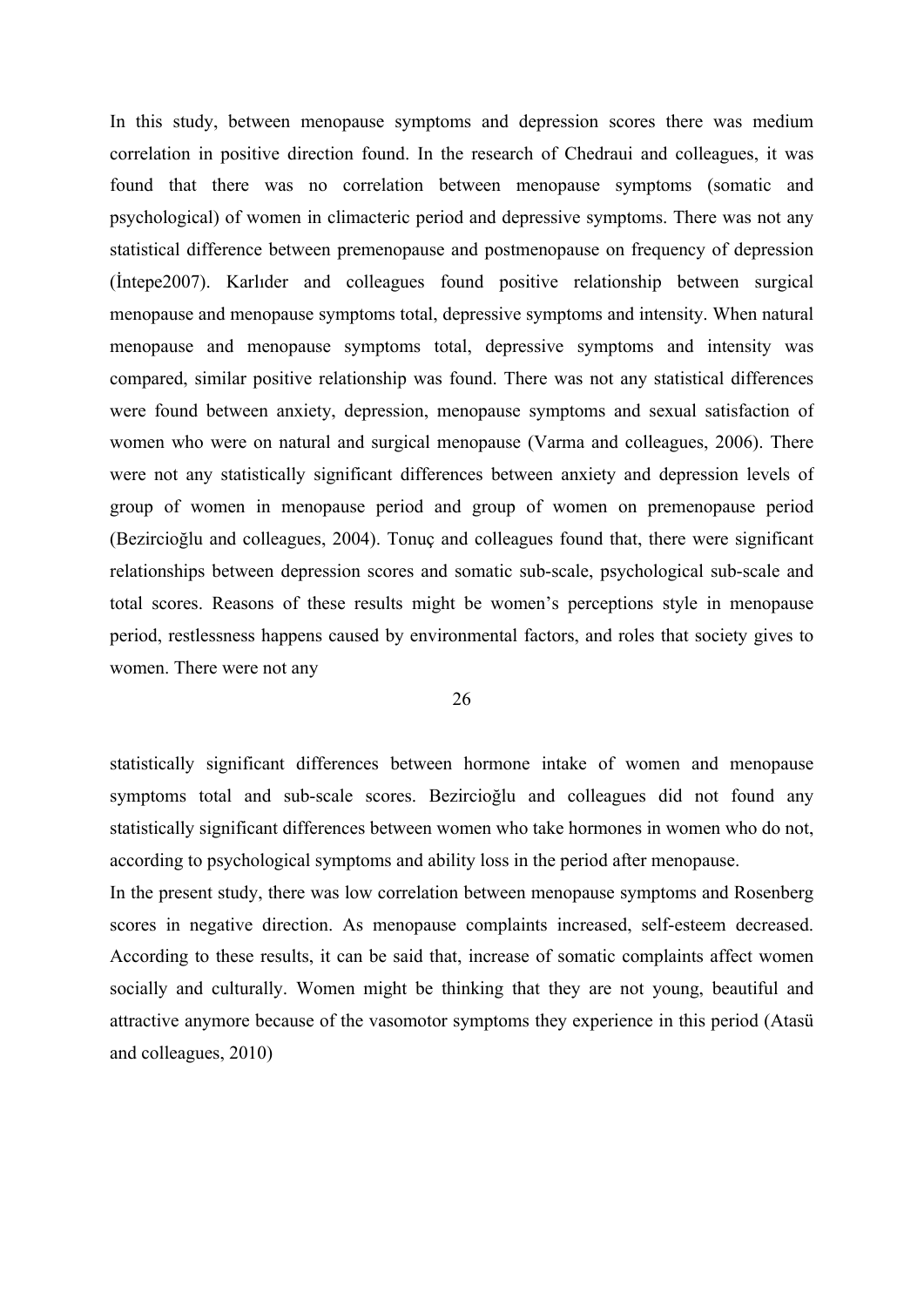#### **5. CONCLUSION**

According to the results of the present study, as menopause symptoms increase, depression scores increase as well .Women in the menopause period need to get psychiatric and psychological support in addition to medical and hormonal support; because, women experience psychological distress in menopause period.

27

It was thought that researches on groups with more participants can find different results than this study. More information needs to be given to women on menopause period to make them experience this period more easily.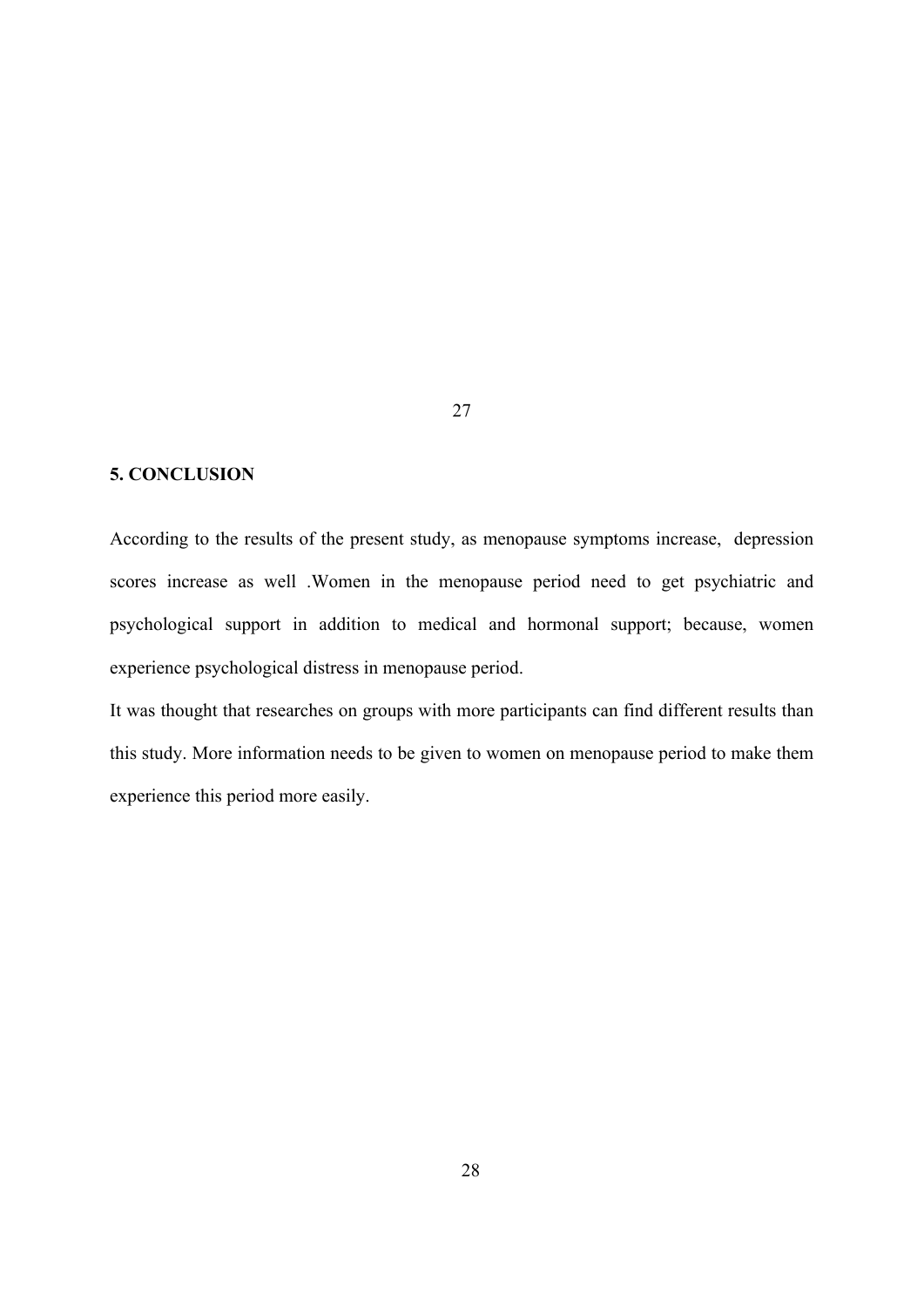$\overline{?}$ 

4  $\theta_9'$  %  $J\%P$  2  $\theta\%? < ;\theta\#%$  / 4 : " AB  $1 \t 2 \t 4 \t 1 \t 2 \t 1 \t 4 \t 2 \t 4 \t 4 \t ; < -@.11$ 4 # % D # R  $+$   $+$   $+$   $+$   $+$   $+$  $? < A$  $\%$ # / 04 C / 2  $\%$  -% <;;.%' 4' 2 480# 0  $\mathbf{1}$  $0 \t 0 \t # \t 9 \t 7 \t +$  $9 \frac{9}{6}$  $$19\%$ ,  $$0\%$  # %'4 4 1) % - ? < < A . %#8 \$ C  $\overline{4}$  $#$ 0 C / / , 0 0 " ; B - @ .!; L L ?  $\Delta \sim$  $($  \$)%' N-% < ; ; . % + D 4 > "  $-5$ 4N D \$ \$ + \$ \$ ";-E.% 9 %O #%I% %J "O%?<<L.% + 9  $\left($  $\mathcal{S}$  $\left($  $\mathbb{S}$ 9  $\frac{1}{3}$  $\left($  $\text{\$}$  ;  $\text{\$} = \text{\$\circledcirc$}$  LB A <  $\text{\$\circledcirc$}$  % & %) % \$ J % # 2 I % 9 \$ 7#% ? << H . % 0 0 0  $+$  ' 4 42 \* C4 # 9 20 4 4 # / 04 7# 0 14 7 + 1 40 " ??-E.!@A@ @AL%  $6\%$ ? < ; < . %4 4 # 4 / 2  $\mathbb{S}$  \*  $F - A F < AF F$ % 9  $\# 6$  2 4 4 # %?<;<‱%%%0 (020#/2  $1: 0/2 40 4 C 2 / 4.0 00 # / 041$  $7 +$  0 0 2 %

 $? L$ 

% & D %? << E . % 0 D 2 4 4 2 ' 9 \$ " 7 +  $J$  2  $/$ , 0 0 0 " ??-;;<F;;F% 0 %, " %' 4 %' 4 ( 1 4 0 7 1 4 1 34 4  $140'42$  ( 1 + C 2 4 1 "  $\frac{6}{5}$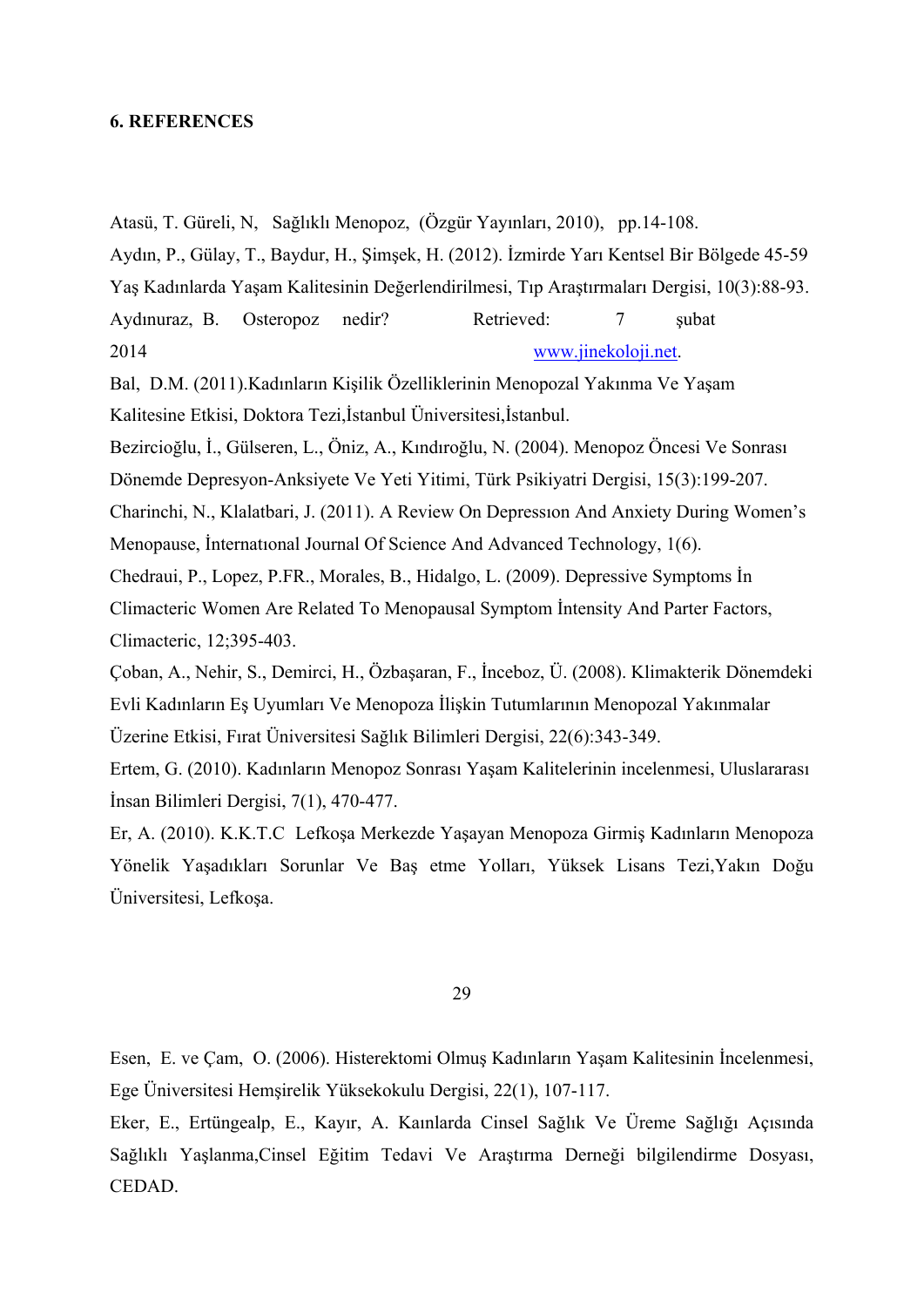$+ 0$  $20\,$  % 0 R + ?? \$ 0 ? <  $\%$  0 %  $\%$  \$ 6: " % % 04 1 % l % < F. % # : ' 4 - % H < . 0  $7 + 4 + \%$  $#$  ' 4 9  $J\%9\%5 < F.\%$  # C  $+$  C.  $010$  :  $*$  # 40# 9  $\%$  $4$  %; LLL. %#  $8, , , , ,$  $, \#$  $9 \t9 \t20 \t9 \t$ *# 40# 6, 0$  $\infty$  (  $400\%$  $4 \times 842 \times 7 << 1.$  % # 8, , , , 0 , # C (09 9 20 9 \$  $\qquad$  0 0  $\qquad$  ; ; % ; B L ' #  $$4"$  %; LF @ . % 0 # C + - %; A I; LO. / 4  $4%$  $'4$  1 6 % I-% <  $\lt$  B . % # :  $'4$  4 4 9 20 0 /, 0  $0 + 0 + 0$  $\%$ C 0 9 9 2 0  $*$  # 4 0 #  $4 + 3\% \vee \% < L \cdot \%$  #  $'$  \$  $'$  % # 6  $/$  24 R + ! ?< \$ 0 ?<  $\frac{9}{6}$  #  $\frac{9}{8}$ 

#### $@<$

%' J%N%0 % % "% J%/% % % J%-%<;<1.\$  $\overline{O}$  $\updownarrow$  " + D  $9<sup>1</sup>$ 9  $\mathbf{L}^{\text{max}}$  $$?B!FBHEB%$  $%$  %-?<<E.%\$ (\$ " C O 9 \$ N %  $\overline{\phantom{a}}$  $$ " D # \t%$  %N; ? A - A ; A ? ; H %  $\mathbf{1}$ %& %  $$J\%8# 2 1\%9 $ #\%? << L.\% #$  $\overline{)}$  $C + *0$  / 2 ' 7# 0 ( 4 " @ ; ! ; B ? 8# %?<;?.%+ + \*0 C "4 40 4 09 4 & \$ 0 4 4 & : # + 42 44 9 209 \$ ' 1 "  $? \leq$   $: A \otimes E ? \%$  $8#$ ",  $)$  % ? < < F . % 0 :  $0'$  4  $A$  2 40 4 # #  $7 + 9$  %  $C = 2 & 40 / 400$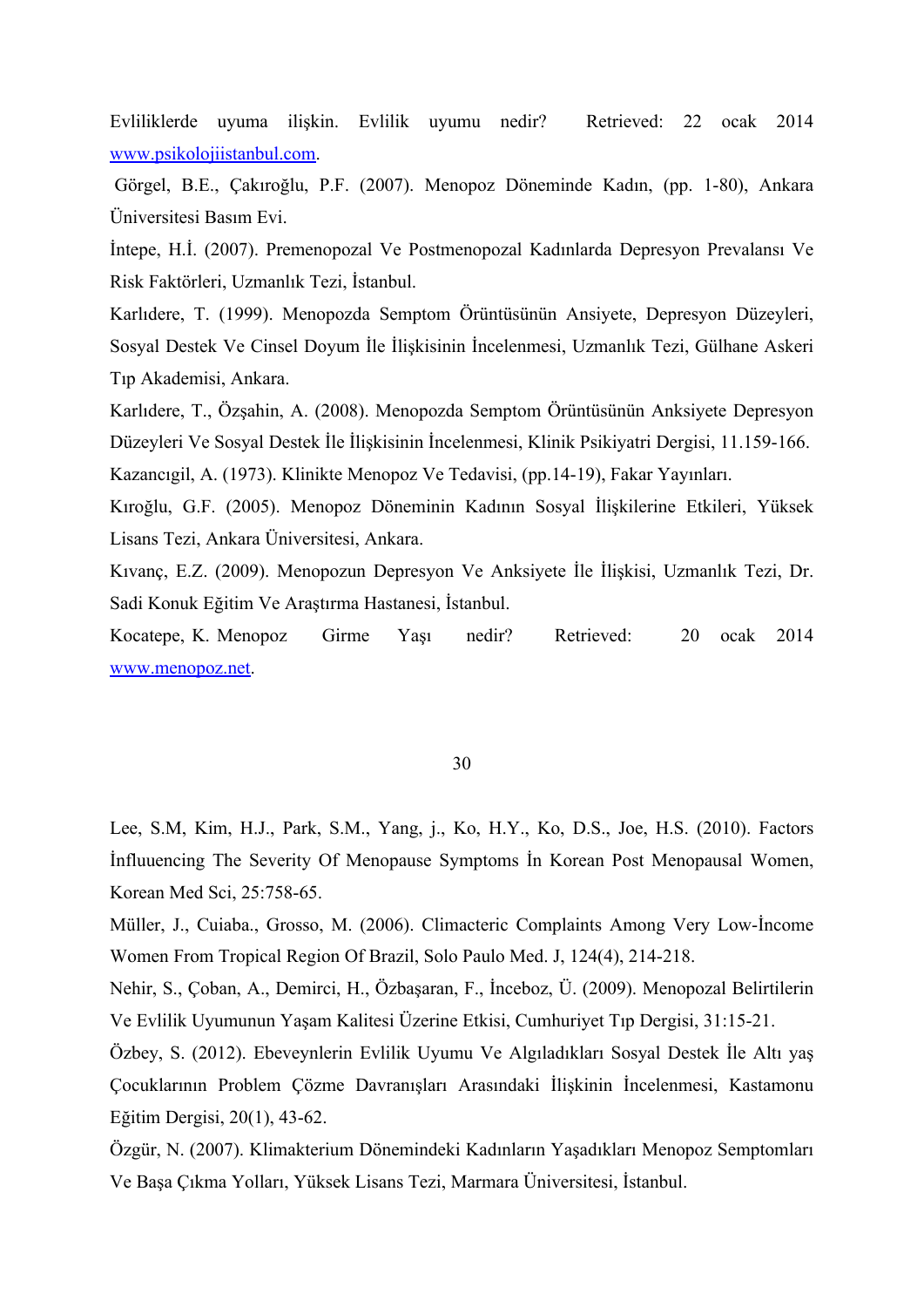Sağsöz, N., Oğuztürk, Ö., Bayram, M., Kamacı, M. (2001). Anxiety And Depression Before And After The Menopause, Arch Gynecol Obstet, 264:199-202.

Seyisoğlu, H. (2006). 99 Sayfada Menopoz, (S.1-7), Türkiye İş Bankası Kültür Yayınları.

Şahingöz, M. (2008).Kadın Hastalıkları Polikiliğine Başvuran Menopoz Sonrası Dönemindeki Kadınlarda Duygudurum Ve Anksiyete Bozukluklarının yaygınlığı Ve İlişkili Etmenler, Uzmanlık Tezi, Selçuk Üniversitesi, Konya.

Tepe, S. (2012). Adana il Havlutlu Beldesinde 35-64 Yaş Kadınlarda Cinsel İşlevlerde Menopozun Etkisi, Uzmanlık Tezi, Çukurova Üniversitesi, Adana.

Timur, S., Şahin, H.N. (2010). Menopoz Ve Uyku, Maltepe Üniversitesi Hemşirelik Bilim Ve Sanat Dergisi, 3(3).

Tonuç, B., Kaplan, P.M., Balık, G.Ö., Gül, H. (2006). Trakya Üniversitesi Hastanesi Menopoz Polikliniğine Başvuran Kadınlarda Yaşam Kalitesi, 3(4), 281:287.

## 31

Ulusoy, N.M. (2013). Kadınlarda Uyku Sorunlarının Menopoz İle İlişkisi, Gümüşhane Üniversitesi Sağlık Bilimleri Dergisi, 2(2), 206-213.

Varma, S.G., Karadağ, F., Oğuzhanoğlu, K.N., Özdel, O., Kökten, S. (2006). Menopoz: Klimakterik Belirtiler Ve Cinsel Doyum Arasındaki İlişki, New Symposıum Journal, 44(4).

Yurdkul, M., Eker A., Kaya, D. (2007). Menopozal Dönemdeki Kadınların Yaşam Kalitesinin Değerlendirilmesi, Fırat Üniversitesi Sağlık Bilimleri Dergisi, 21(5), 187-193.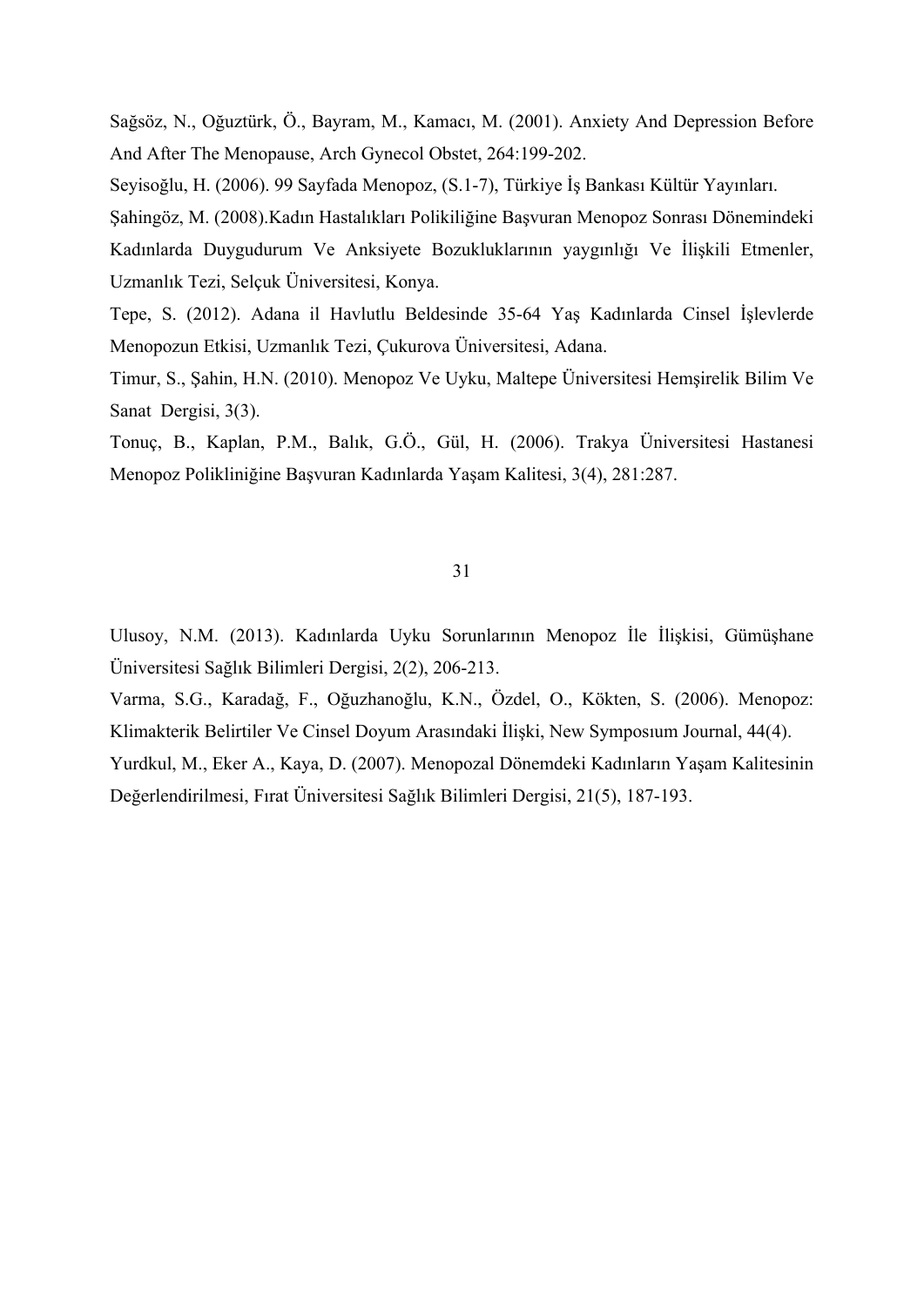#### **7. APPENDIX**

Aşağıda sizin için bulunan anket formu bilimsel bir araştırmanın parçasıdır. Anket formunda yaşantılarınız ile ilgili sorular yer almaktadır. İsminizin verilmesi istenmemektedir. Size ait bilgiler kesinlikle gizli kalacaktır. Anket formu bilimsel amaçlar ile düzenlenmiştir. Yanıtlarınızın içten ve doğru olarak vermeniz bu anket sonuçlarının toplum için yararlı bir bilgi olarak kullanılmasını sağlayacaktır.

33

## SOSYODEMOGRAFİK BİLGİ FORMU

- 1. Yaşınız…….
- 2. Eğitim durumunuz?
	- a) Okur-yazar
	- b) İlkokul
	- c) Ortaokul
	- d) Lise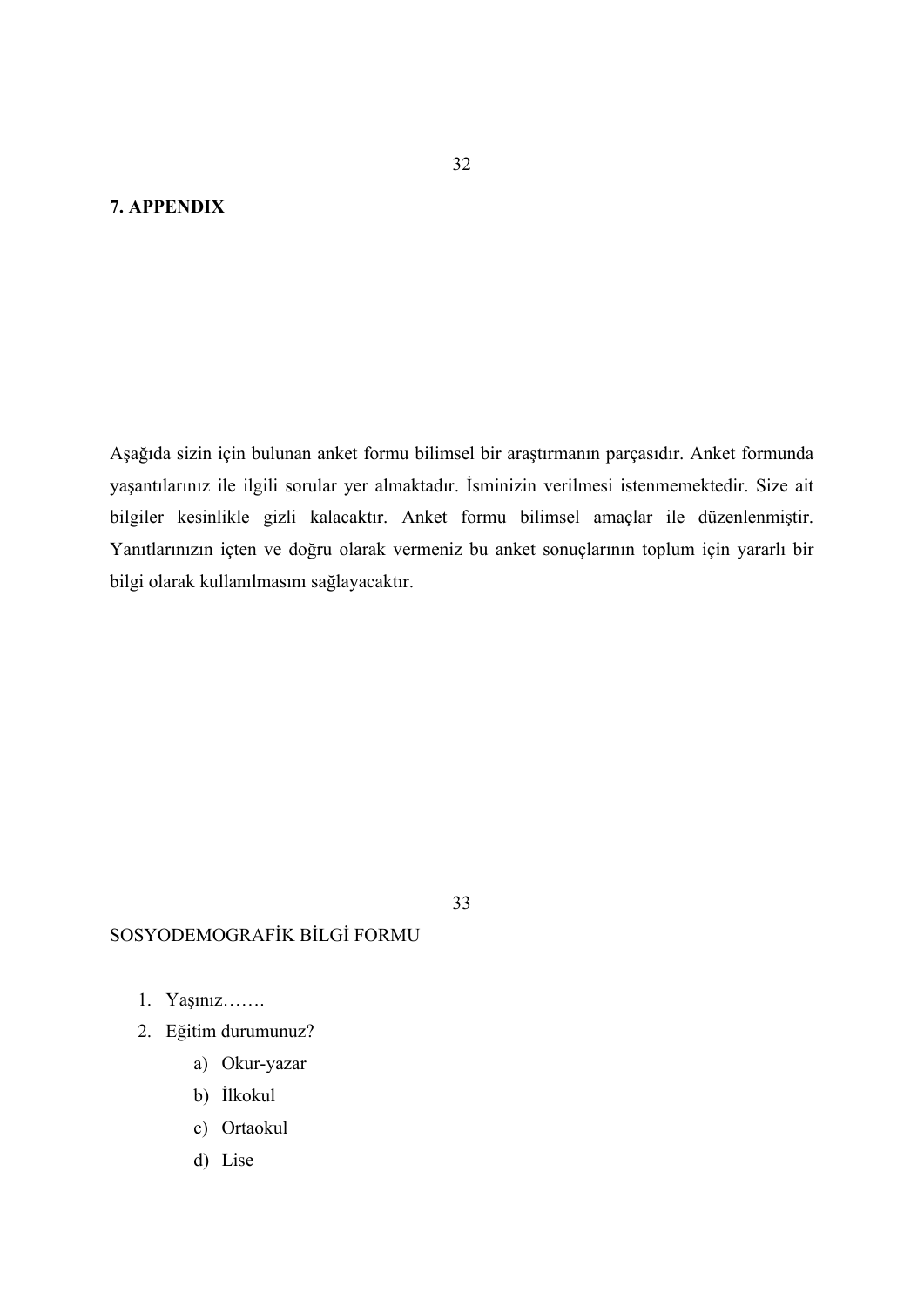- e) Üniversite/yüksekokul
- 3.Medeni Durumunuz ?...............

4.Kaç yıldır evli?

- a) 10-20 yıl
- b) 20-30 yıl
- c) 30-40 yıl
- d) 40-50 yıl
- 5.Kaç yaşında evlendi? .........................

6.Kaç çocuğu var?

- a) yok
- b) bir
- c) 2-3 çocuk
- d) 4 ve yukarısı

7.Çalışma durumunuz?

- a) Emekli
- b) Hiç çalışmamış
- c) Çalışıyor…

34

## 8. Ekonomik durumunuz?

- a) Çok iyi
- b) İyi
- c) Orta
- d) kötü

9.Eşinizin eğitim durumu?

- a) Okur-yazar
- b) İlkokul
- c) Ortaokul
- d) Lise
- e) Üniversite/yüksekokul

## 10.Eşiniz çalışıyor mu?

- a) Çalışıyor
- b) çalışmıyor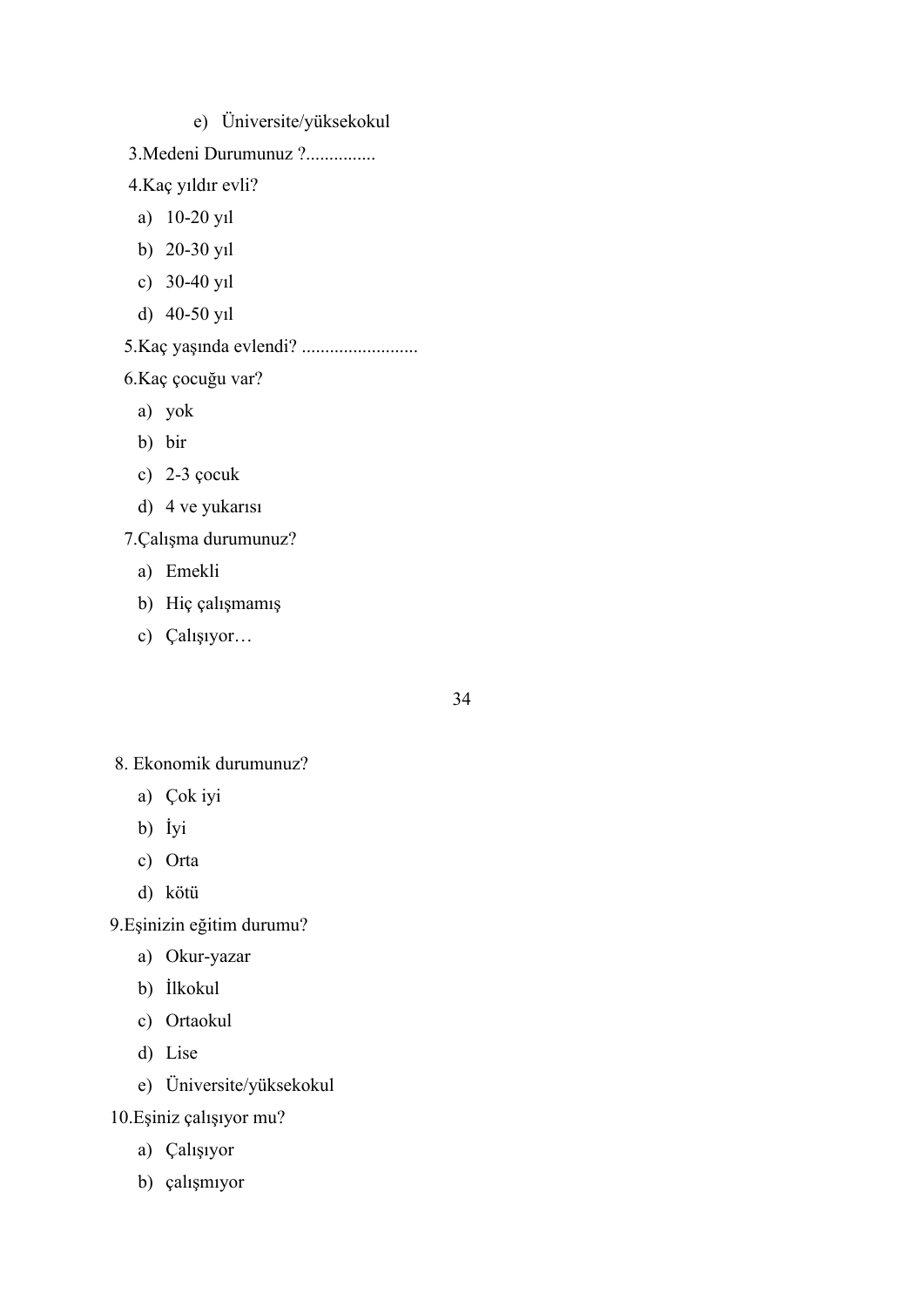11.Evde kiminle yaşıyorsunuz?

- a) eşimle birlikte
- b) Eşim ve çocuklarımla birlikte
- c) Eşim ,çocuklarım ve aile yakınlarımla

12.kaç yıldır menopozdasınız?...............................

13.Adet döneminden nasıl kesildiniz ?

- a) Doğal yolla menopoz
- b) Cerrahi yolla menopoz

## 35

14.menopoza girdikten sonra hormon tedavisi aldınız mı?

a) Evet b) Hayır

15.Menopoz dönemini nasıl geçiriyorsunuz?

a)çok rahat

b)orta rahatlıkta

c)az rahat

d)sıkıntılı

16.Menopoz dönemiyle ilgili bir bilgiye ne kadar sahipsiniz?

a)çok b)yeterince c) az d)hiç

17. Herhangi bir psikiyatrik hastalığınız var mı ? (Geçmişte ya da şimdi)

( a) Evet Geçmişte ( ) Şimdi ( ) Nedir?................................

( b) Hayır

## 18.Herhangi bir jinekolojik ameliyat geçirdiniz mi? ( a) Evet ( b) Hayır

Nedir?........................ Ne zaman?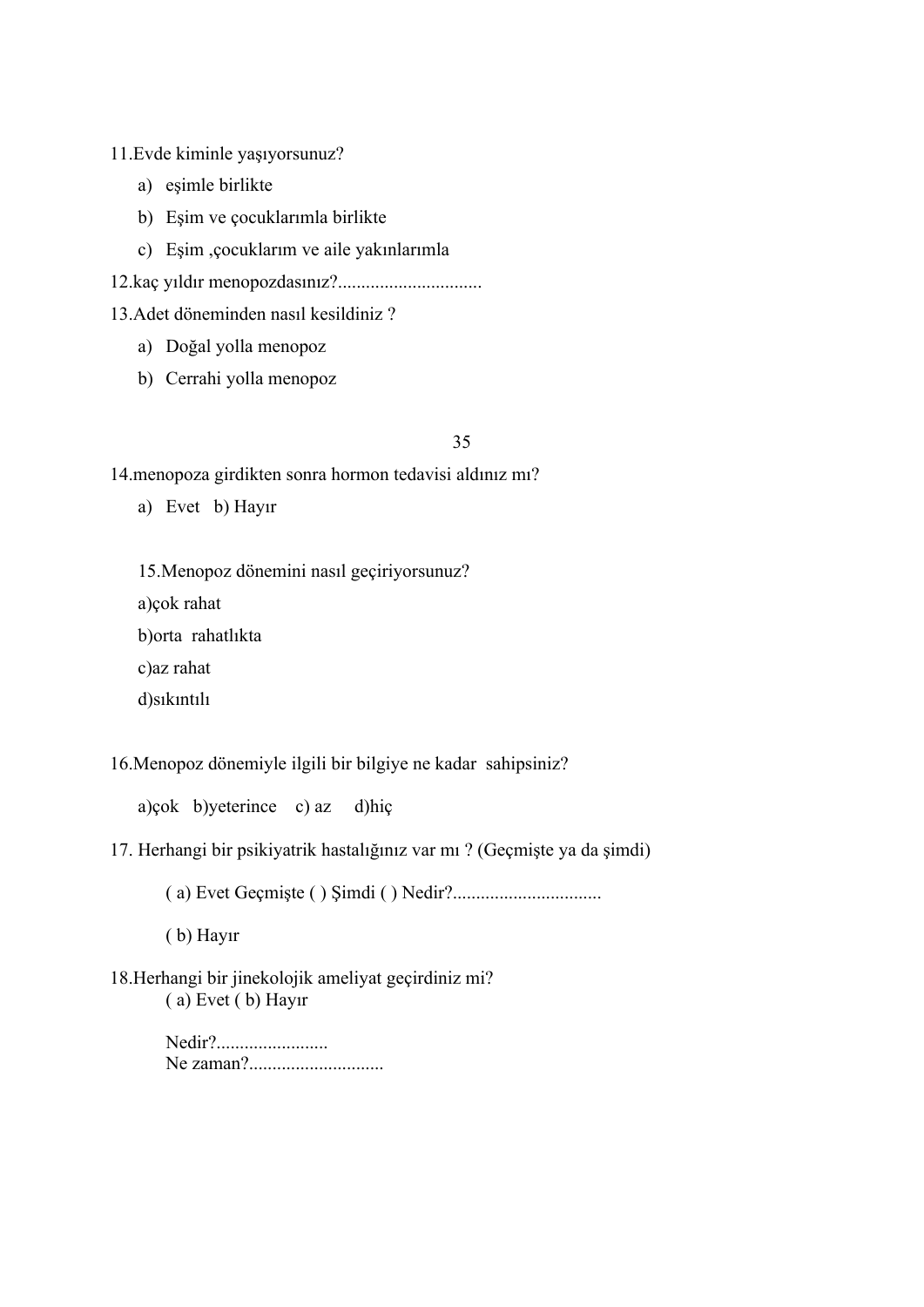## 36

## BÖLÜM 1

Aşağıda belirtilen Menopoz semptomlarını değerlendirme ölçeğimizdeki yakınmalardan yaşadıklarınız varsa lütfen bu yakınmaları ne düzeyde yaşadığınızı ölçeğimiz üzerinde işaretleyiniz. Şikayetinizin olmadığı yakınmalar için "hiç yok" seçeneğini işaretleyiniz.

|                                                                                                                                       | Hiç yok          | Hafif        | Orta             | <b>Siddetli</b> | Cok<br>șiddetli         |
|---------------------------------------------------------------------------------------------------------------------------------------|------------------|--------------|------------------|-----------------|-------------------------|
| 1. Sıcak basması, terlemeler (terleme                                                                                                 |                  |              |                  |                 |                         |
| nöbetleri)                                                                                                                            | $\boldsymbol{0}$ | $\mathbf{1}$ | $\boldsymbol{2}$ | $\mathbf{3}$    | $\overline{\mathbf{4}}$ |
| 2. Kalp rahatsızlıkları (normalde<br>hissetmediğiniz şekilde kalpte sıkışma,<br>tekleme, çarpıntı hissi)                              | $\boldsymbol{0}$ | $\mathbf{1}$ | $\boldsymbol{2}$ | $\mathbf{3}$    | $\overline{\mathbf{4}}$ |
| 3. Uyku sorunları (Uykuya dalmada<br>güçlük, uzun süre uyuyamama, erken<br>uyanma)                                                    | $\bf{0}$         | $\mathbf{1}$ | $\boldsymbol{2}$ | $\mathbf{3}$    | $\overline{\mathbf{4}}$ |
| 4. Keyifsizlik hali (kendini kötü, üzgün,<br>ağlamaklı hissetme, isteksizlik, ruh<br>halinde değişiklik)                              | $\boldsymbol{0}$ | $\mathbf{1}$ | $\boldsymbol{2}$ | 3               | $\overline{\mathbf{4}}$ |
| 5. Sinirlilik (Sinirlilik, gerginlik ve<br>çabuk öfkelenme hissi)                                                                     | $\boldsymbol{0}$ | $\mathbf{1}$ | $\overline{2}$   | 3               | $\overline{\mathbf{4}}$ |
| 6. Endişe (içsel huzursuzluk, panik<br>hissi)                                                                                         | $\boldsymbol{0}$ | $\mathbf{1}$ | $\boldsymbol{2}$ | $\mathbf{3}$    | $\overline{\mathbf{4}}$ |
| 7. Fiziksel ve zihinsel yorgunluk (Gün<br>içinde yaptığı işlerde azalma, hafizada<br>zayıflama, konsantrasyon zorluğu,<br>unutkanlık) | $\bf{0}$         | $\mathbf{1}$ | $\overline{2}$   | 3               | $\overline{\mathbf{4}}$ |
| 8. Cinsel sorunlar (cinsel istekte, cinsel<br>ilişkide ve tatmin olmada değişiklik)                                                   | $\bf{0}$         | $\mathbf{1}$ | $\overline{2}$   | 3               | $\overline{\mathbf{4}}$ |
| 9. İdrar sorunları (idrar yaparken<br>güçlük, sık idrara çıkma, idrar kaçırma)                                                        | $\boldsymbol{0}$ | $\mathbf{1}$ | $\overline{2}$   | $\mathbf{3}$    | $\overline{\mathbf{4}}$ |
| 10. Vajinada (haznede) kuruluk<br>(vajinada kuruluk ve yanma hissi, cinsel<br>birleşmede zorlanma)                                    | $\boldsymbol{0}$ | $\mathbf{1}$ | $\overline{2}$   | $\mathbf{3}$    | $\overline{\mathbf{4}}$ |
| 11. Eklem ve kas rahatsızlıkları<br>(eklemlerde ağrı, romatizmal şikayetler)                                                          | $\boldsymbol{0}$ | $\mathbf{1}$ | $\overline{2}$   | 3               | $\overline{\mathbf{4}}$ |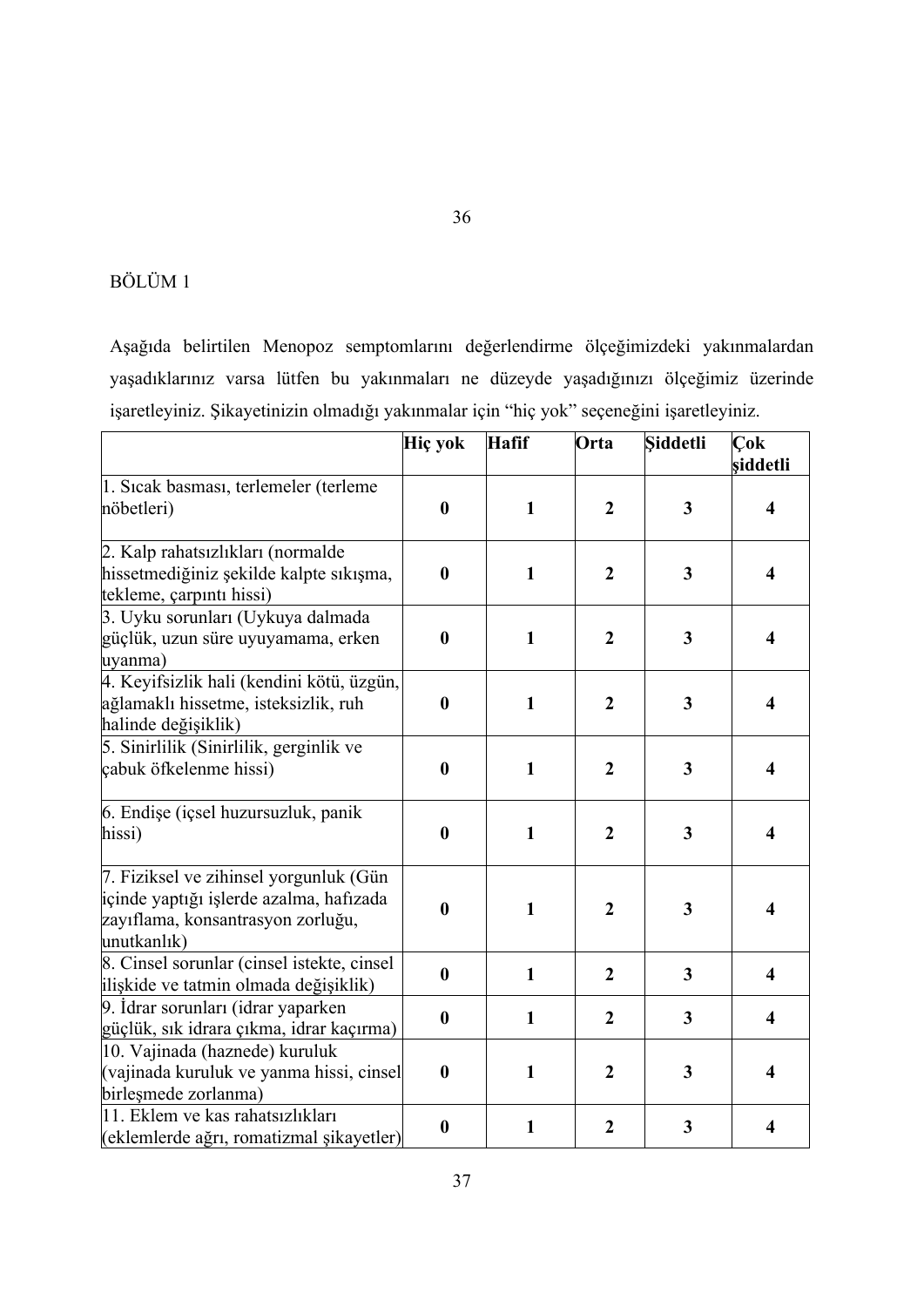## **BÖLÜM II**

**Aşağıda evlilik uyumunuzla ilgili sorular verilmiştir. Size en uyun olanı lütfen daire içine alınınız.**

**1**.**Bu maddede** yer alan ölçeği kullanarak, bütün yönleri ile evliliğinizdeki mutluluk düzeyini en iyi temsil ettiğine inandığınız noktayı **daire** içine alınız. Ortadaki **'**mutlu**'** sözcüğü üzerindeki nokta, çoğu kişinin evlilikten duyduğu mutluluk derecesini temsil eder ve ölçek kademeli olarak sol ucunda evliliği çok mutsuz olan küçük bir azınlığı, sağ ucunda ise evliliği çok mutlu küçük bir azınlığı temsil etmektedir.

| $\boldsymbol{0}$ |  |       |  |              |
|------------------|--|-------|--|--------------|
| Çok<br>mutsuz    |  | Mutlu |  | Çok<br>mutlu |

38

**Aşağıdaki maddelerde** verilen konulara ilişkin olarak, siz ve eşiniz arasındaki **anlaşma ya da anlaşmazlık** derecesini yaklaşık olarak belirtiniz. Lütfen her maddeyi değerlendiriniz.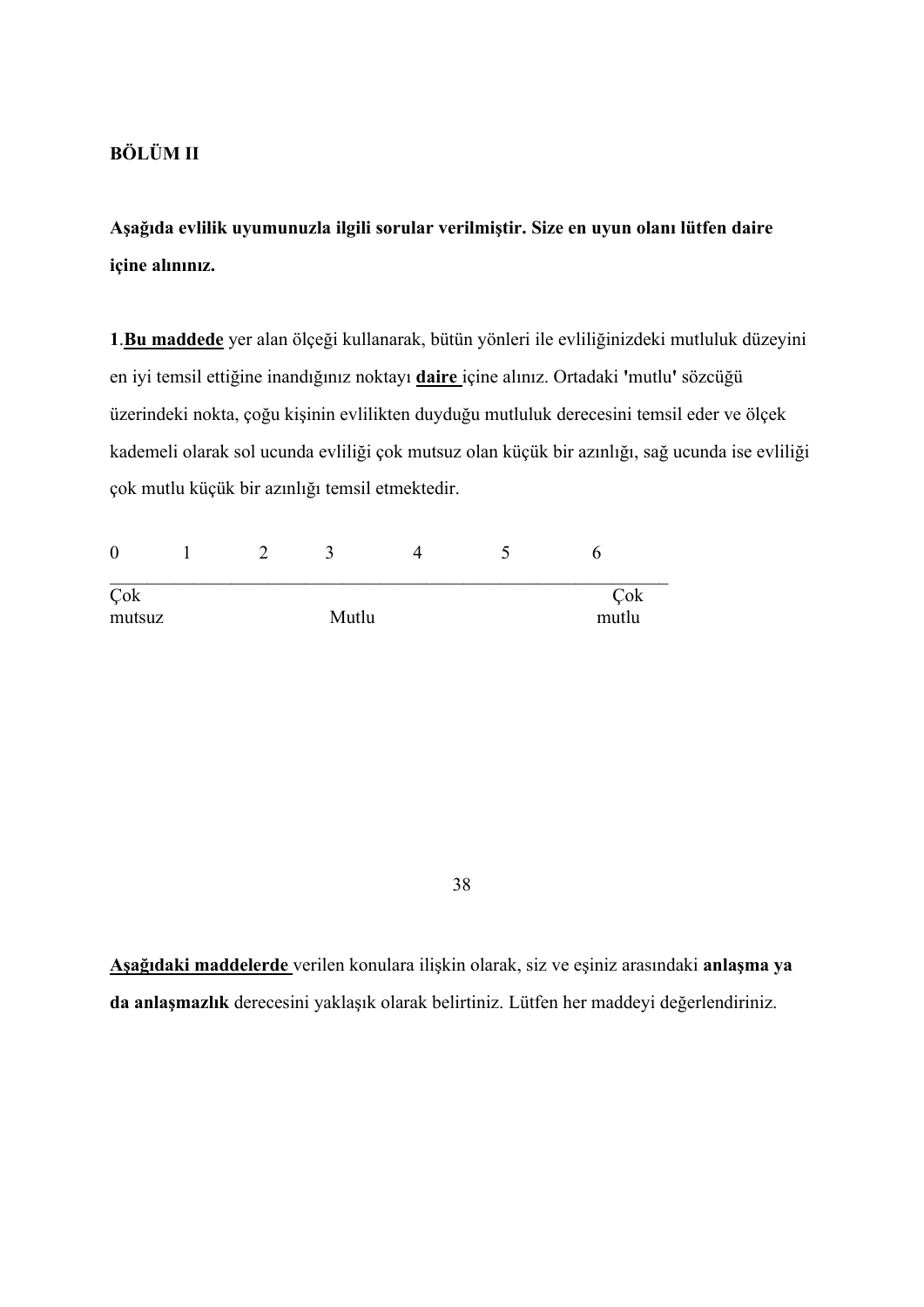|        | Her Zaman<br>Anlaşırız<br>(1) | Zaman<br>Anlaşırız<br>(2) | Hemen Her<br>(3) | Ara Sıra<br>Anlaşamadığımız<br>Olur |     | Sıklıkla<br>Anlaşamayız<br>(4) | Hemen Her<br>Zaman<br>Anlaşamayız<br>(5) | Her Zaman<br>Anlaşamayız<br>(6) |     |
|--------|-------------------------------|---------------------------|------------------|-------------------------------------|-----|--------------------------------|------------------------------------------|---------------------------------|-----|
| 2.Aile | bütçesini<br>idare etme       | (1)                       | (2)              |                                     | (3) | (4)                            | (5)                                      |                                 | (6) |
|        | 3. Boş zaman<br>etkinlikleri  | (1)                       | (2)              |                                     | (3) | (4)                            | (5)                                      |                                 | (6) |

39

**Aşağıdaki maddelerde** verilen konulara ilişkin olarak, siz ve eşiniz arasındaki **anlaşma ya da anlaşmazlık** derecesini yaklaşık olarak belirtiniz. Lütfen her maddeyi değerlendiriniz

| Her Zaman<br>Anlaşırız  | Hemen Her   Ara Sıra<br>Zaman |             | Anlaşamadığımız | Sıklıkla<br>Anlaşamayız | Hemen Her<br>Zaman | Her Zaman<br>Anlaşamayız |
|-------------------------|-------------------------------|-------------|-----------------|-------------------------|--------------------|--------------------------|
| (1)                     | Anlaşırız<br>(2)              | Olur<br>(3) |                 | (4)                     | Anlaşamayız<br>(5) | (6)                      |
| 4.Duyguların<br>ifadesi | (1)                           | (2)         | (3)             | (4)                     | (5)                | (6)                      |
| 5. Arkadaşlar (1)       |                               | (2)         | (3)             | (4)                     | (5)                | (6)                      |

 $\_$  , and the contribution of the contribution of  $\mathcal{L}_\mathcal{A}$  , and the contribution of  $\mathcal{L}_\mathcal{A}$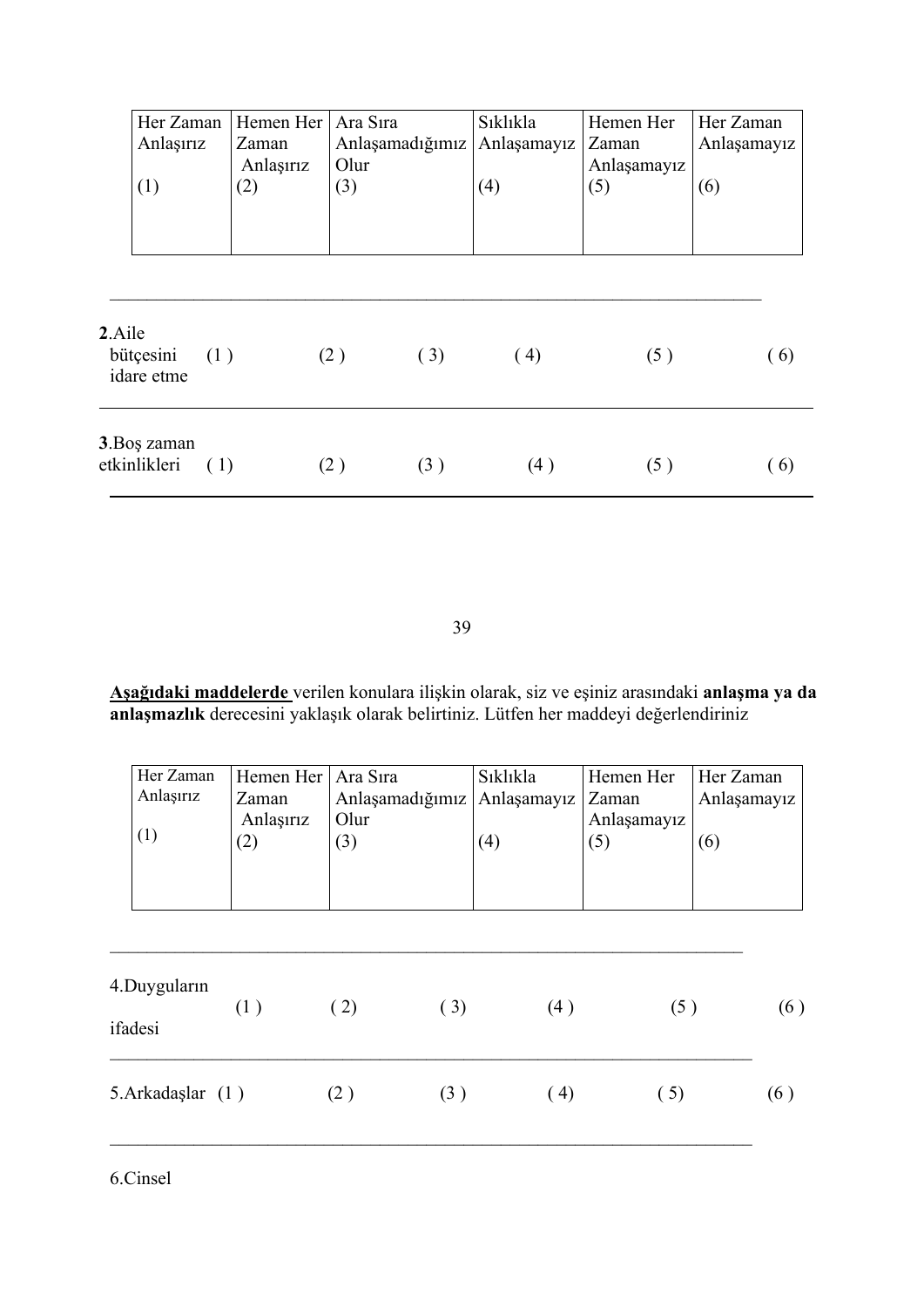| ilişkiler         | (1)                                                                      | (2)                   | (3)                        | (4)                                                       | (5)                    | (6) |  |  |
|-------------------|--------------------------------------------------------------------------|-----------------------|----------------------------|-----------------------------------------------------------|------------------------|-----|--|--|
|                   | 40                                                                       |                       |                            |                                                           |                        |     |  |  |
| 7. Toplumsal      |                                                                          |                       |                            |                                                           |                        |     |  |  |
| kurallara<br>uyma | (1)<br>(doğru,iyi veya uygun davranış)<br>$\lambda$ viit iii i $\lambda$ | (2)<br>$\blacksquare$ | (3)<br>11.11<br>$\sim$ 1 1 | (4)<br>$\bullet$ .<br><br><br><br><br><br><br><br>$\cdot$ | (5)<br>$1.1.1$ $1.1.1$ | (6) |  |  |

**Aşağıdaki maddelerde** verilen konulara ilişkin olarak, siz ve eşiniz arasındaki **anlaşma ya da anlaşmazlık** derecesini yaklaşık olarak belirtiniz. Lütfen her maddeyi değerlendiriniz

| Her Zaman | Hemen Her   Ara Sıra |                               | Sıklıkla | Hemen Her   | Her Zaman   |
|-----------|----------------------|-------------------------------|----------|-------------|-------------|
| Anlaşırız | Zaman                | Anlaşamadığımız   Anlaşamayız |          | Zaman       | Anlaşamayız |
|           | Anlaşırız            | Olur                          |          | Anlaşamayız |             |
| (1)       |                      | (3)                           | (4)      | (5)         | (6)         |
|           |                      |                               |          |             |             |
|           |                      |                               |          |             |             |
|           |                      |                               |          |             |             |
|           |                      |                               |          |             |             |
|           |                      |                               |          |             |             |

| 8.Yaşam<br>felsefesi $(1)$ | (2) | (3) | (4) |  |
|----------------------------|-----|-----|-----|--|
| (6)                        |     |     |     |  |

 $\_$  , and the contribution of the contribution of  $\mathcal{L}_\mathcal{A}$  , and the contribution of  $\mathcal{L}_\mathcal{A}$ 

| 9.Esin<br>Akrabalarıyla (1)<br>anlaşma | $(2^{-}$ | (3) | (4 | $(5^{-}$ | (6) |
|----------------------------------------|----------|-----|----|----------|-----|
|                                        |          |     |    |          |     |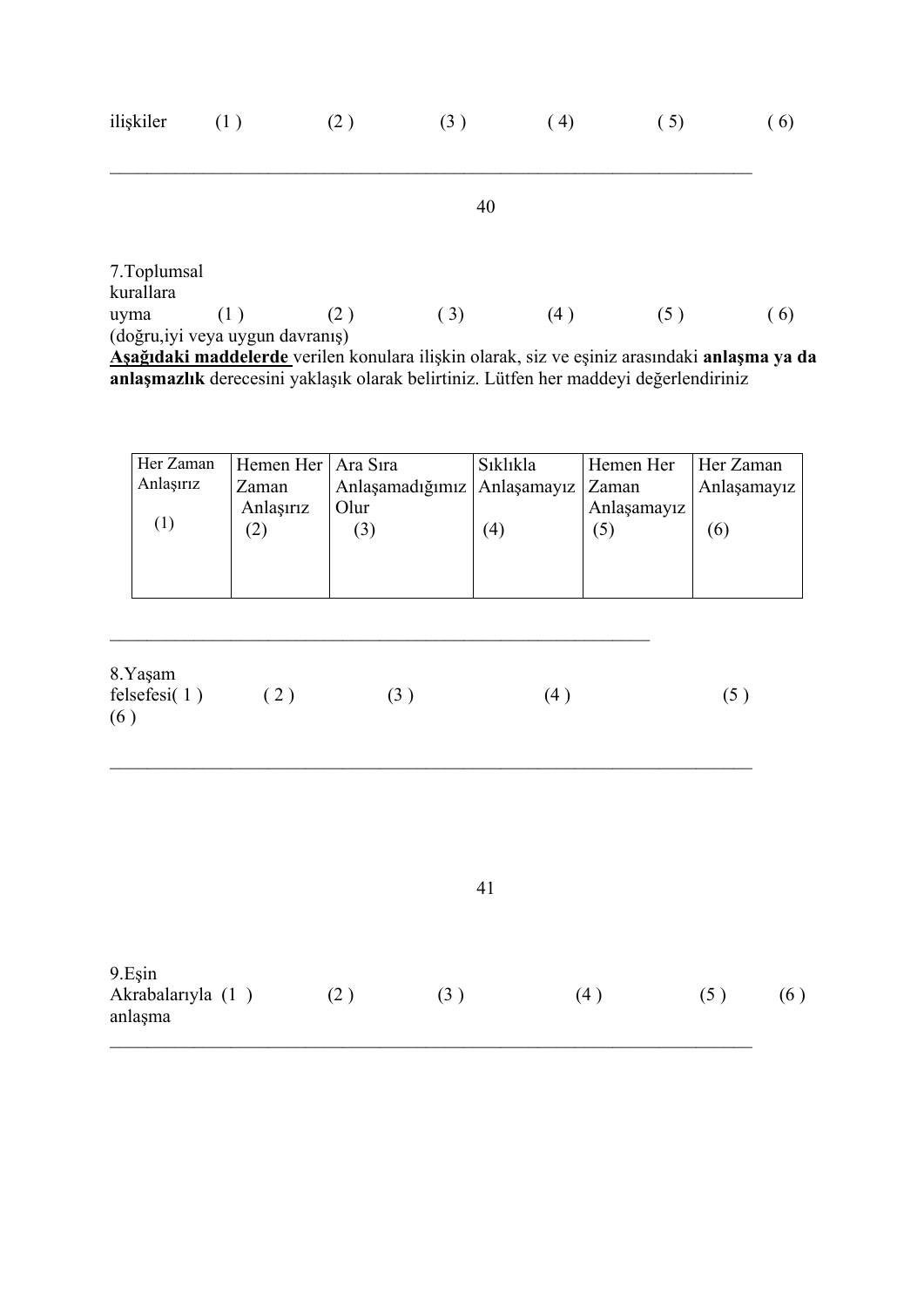Lütfen evliliğinizi en iyi ifade ettiğine inandığınız bir cevabın altını çiziniz.

10. Ortaya çıkan uyumsuzluklar genellikle: a)erkeğin susması ile b)kadının susması ile c)karşılıklı anlaşmaya varılarak sonuçlanır

11. Ev dışı etkinliklerinizin ne kadarını eşinizle birlikte yaparsınız? a)hepsini b)bazılarını c)çok azını d)hiçbirini

12. Boş zamanlarınızda genellikle aşağıdakilerden hangisini tercih edersiniz? a)dışarıda bir şeyler yapmayı b)evde oturmayı

Eşiniz genellikle aşağıdakilerden hangisini tercih eder? a)dışarıda bir şeyler yapmayı b)evde oturmayı

#### 43

13. Hiç evlenmemiş olmayı istediğiniz olur mu? a)sık sık b)arada sırada c)çok seyrek d)hiçbir zaman

14. Hayatınızı yeniden yaşayabilseydiniz,

#### 42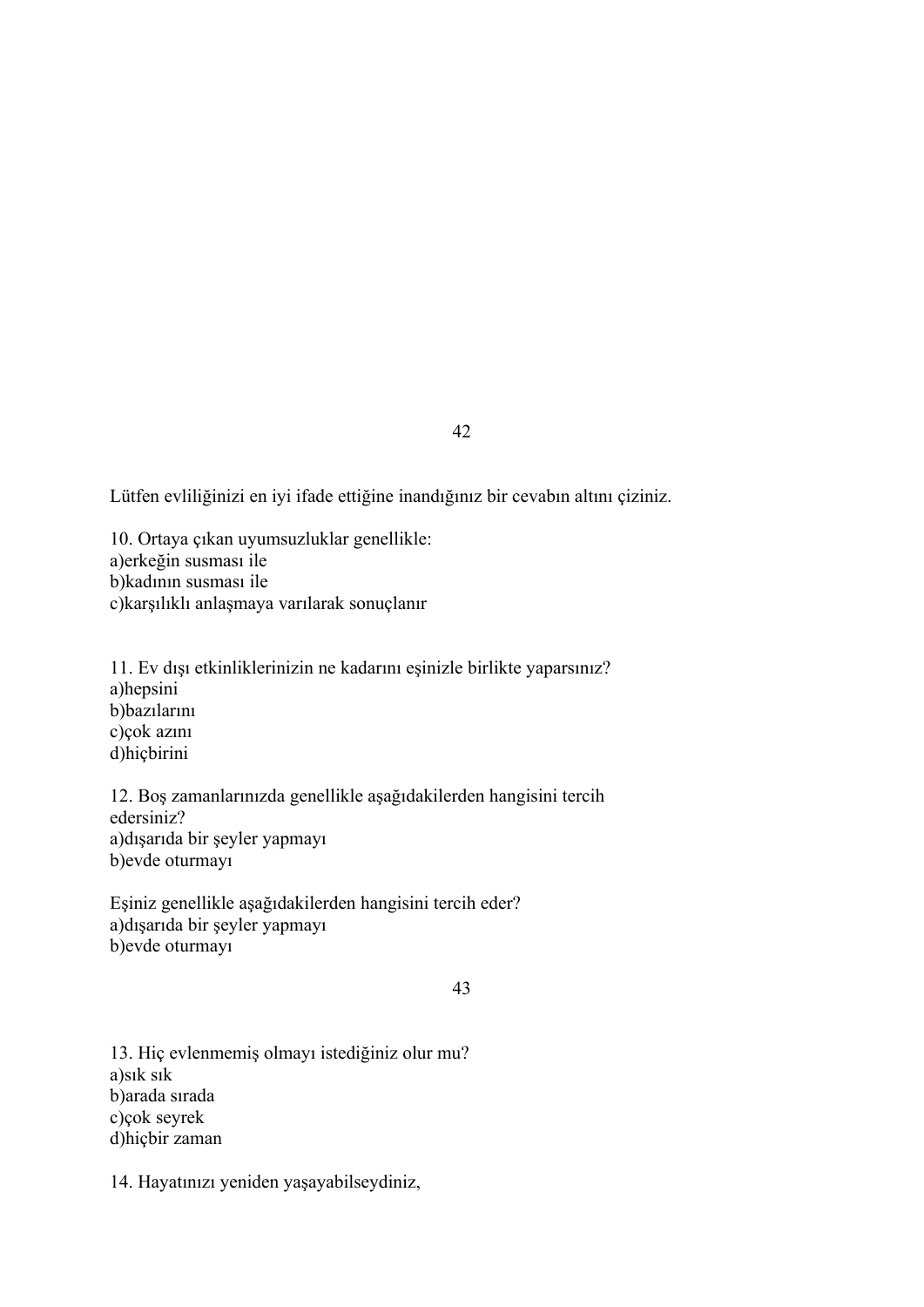a)aynı kişiyle evlenirdiniz b)farklı bir kişiyle evlenirdiniz c)hiç evlenmezdiniz

15. Eşinize güvenir, sırlarınızı ona açar mısınız? a)hemen hemen hiçbir zaman b)nadiren c)çoğu konularda d)her konuda

## **BÖLÜM III ROSENBERG BENLİK SAYGISI ÖLÇEĞİ**

**Aşağıdaki maddeler kendiniz hakkında ne düşünüp genel olarak ne hissettiğinize ilişkin olarak hazırlanıştır. Lütfen her maddeyi dikkatlice okuyup kendiniz hakkında ne hissettiğinizi işaretleyin.**

44

## **MADDE 1**

**1.** Kendimi en az diğer insanlar kadar değerli buluyorum.

a. ÇOK DOĞRU b. DOĞRU c. YANLIŞ d. ÇOK YANLIŞ

**2.** Bazı olumlu özelliklerim olduğunu düşünüyorum.

a. ÇOK DOĞRU b. DOĞRU c. YANLIŞ d. ÇOK YANLIŞ

**3.** Genelde kendimi başarısız bir kişi olarak görme eğilimindeyim.

a. ÇOK DOĞRU b. DOĞRU c. YANLIŞ d. ÇOK YANLIŞ

## **MADDE 2**

**4.** Ben de diğer insanların birçoğunun yapabildiği kadar birşeyler yapabilirim.

a. ÇOK DOĞRU b. DOĞRU c. YANLIŞ d. ÇOK YANLIŞ

**5.** Kendimde gurur duyacak fazla birşey bulamıyorum.

a. ÇOK DOĞRU b. DOĞRU c. YANLIŞ d. ÇOK YANLIŞ

## **MADDE 3**

**6.** Kendime karşı olumlu bir tutum içindeyim.

a. ÇOK DOĞRU b. DOĞRU c. YANLIŞ d. ÇOK YANLIŞ

## **MADDE 4**

**7.** Genel olarak kendimden memnunum.

a. ÇOK DOĞRU b. DOĞRU c. YANLIŞ d. ÇOK YANLIŞ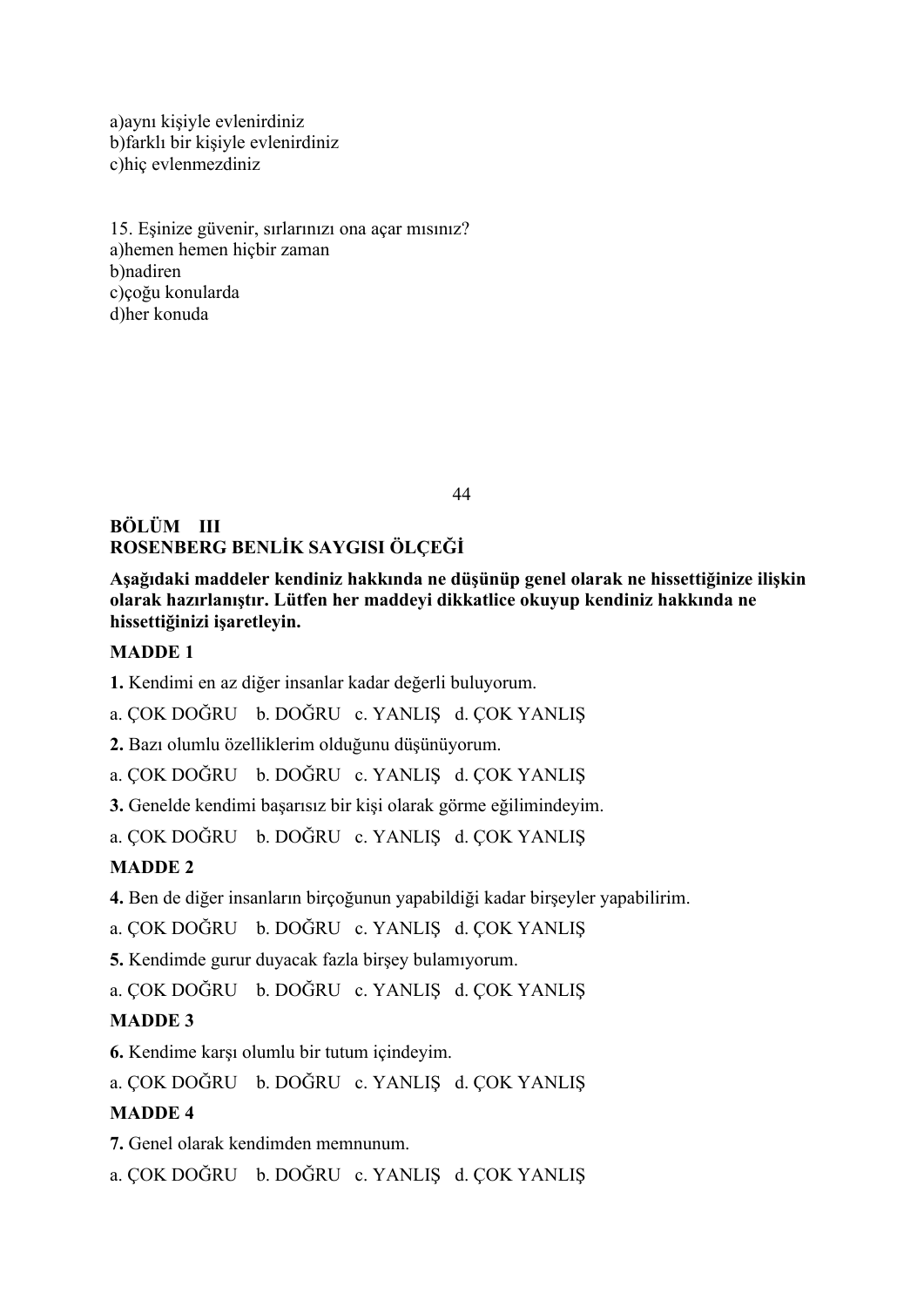## **MADDE 5**

**8.** Kendime karşı daha fazla saygı duyabilmeyi isterdim.

a. ÇOK DOĞRU b. DOĞRU c. YANLIŞ d. ÇOK YANLIŞ

## **MADDE 6**

**9.** Bazen kesinlikle kendimin bir işe yaramadığını düşünüyorum.

a. ÇOK DOĞRU b. DOĞRU c. YANLIŞ d. ÇOK YANLIŞ

## 45

**10.** Bazen kendimin hiç de yeterli bir insan olmadığımı düşünüyorum. a. ÇOK DOĞRU b. DOĞRU c. YANLIŞ d. ÇOK YANLIŞ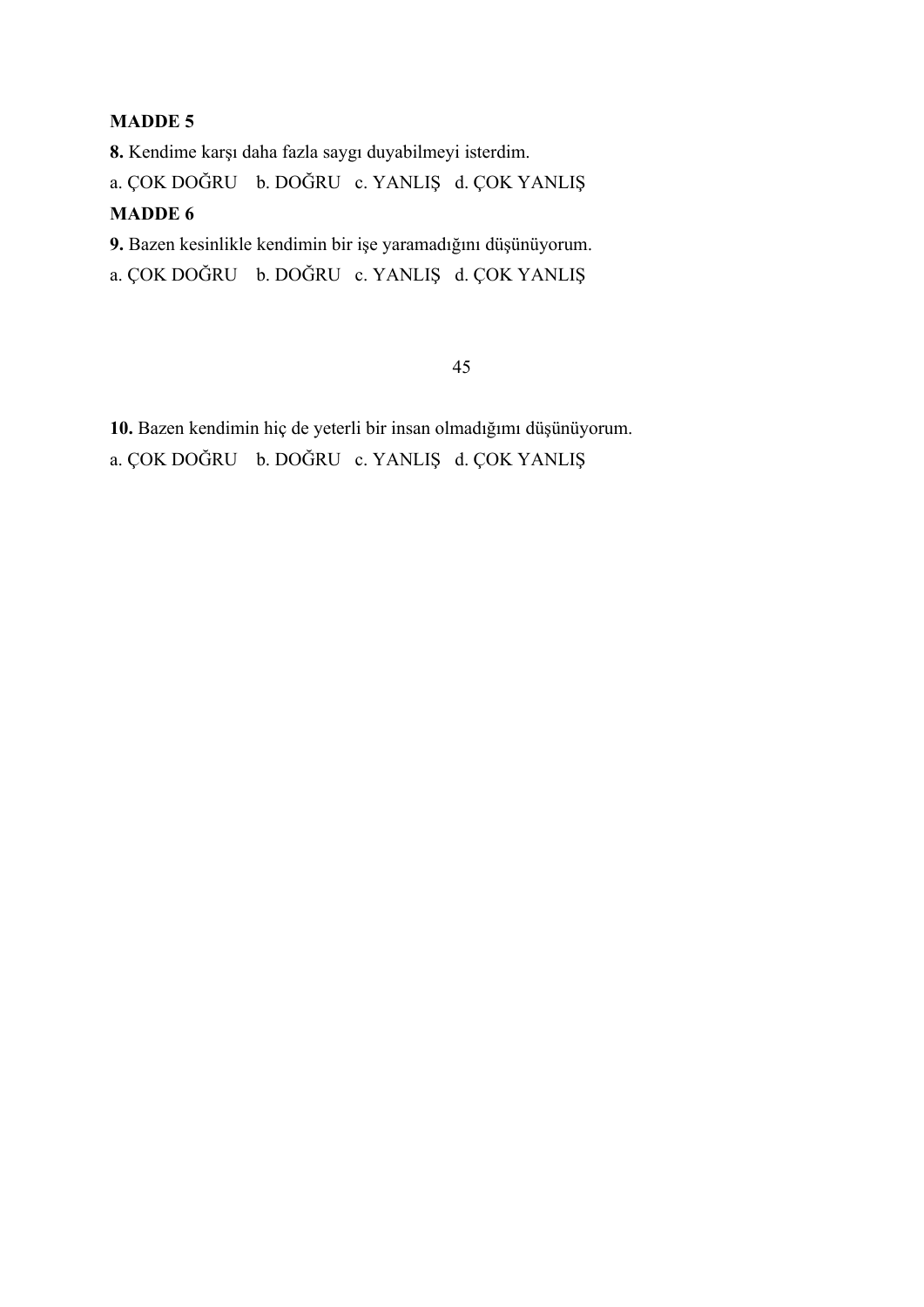## **BÖLÜM IV**

## **BECK DEPRESYON ENVANTERİ**

 Aşağıda,kişilerin ruh durumlarını ifade ederken kullandıkları bazı cümleler verilmiştir. Her madde, bir çeşit ruh durumunu anlatmaktadır. Her madde maddede o durumun derecesini belirleyen 4 seçenek vardır. Lütfen bu seçenekleri dikkatlice okuyunuz. Son bir hafta içindeki (şu an dahil) kendi ruh durumunuzu göz önünde bulundurarak, size en uygun olan ifadeyi isaretleyiniz.

- **1.** a) Kendimi üzgün hissetmiyorum b)Kendimi üzgün hissediyorum c)Her zaman için üzgünüm ve kendimi bu duygudan kurtaramıyorum d) Öylesine üzgün ve mutsuzum ki dayanamıyorum
- 2. a) Gelecekten umutsuz değilim b)Gelecek konusunda umutsuzum c)Gelecekten beklediğim hiçbir şey yok d)Benim için gelecek olmadığı gibi bu durum düzelmeyecek
- 3. a) Kendimi başarısız görmüyorum b)Herkesten daha fazla başarısızlıklarım oldu sayılır. c)Geriye dönüp baktığımda, pek çok başarısızlıklarımın olduğunu görüyorum. d)Kendimi bir insan olarak tümüyle başarısız görüyorum.
- 4. a)Her şeyden eskisi kadar zevk alabiliyorum. b)Her şeyden eskisi kadar zevk alamıyorum. c)Artık hiçbir şeyden gerçek bir zevk alamıyorum. d) Beni doyuran hiçbir şey yok. Her şey çok sıkıcı.

47

- 5. a) Kendimi suçlu hissetmiyorum. b) Arada bir kendimi suçlu hissettiğim oluyor. c)Kendimi çoğunlukla suçlu hissediyorum. d)Kendimi her an için suçlu hissediyorum.
- 6. a)Cezalandırılıyormuşum gibi duygular içinde değilim. b)Sanki , bazı şeyler için cezalandırılabilirmişim gibi duygular içindeyim. c)Cezalandırılacakmışım gibi duygular yaşıyorum. d) Bazı şeyler için cezalandırılıyorum.

46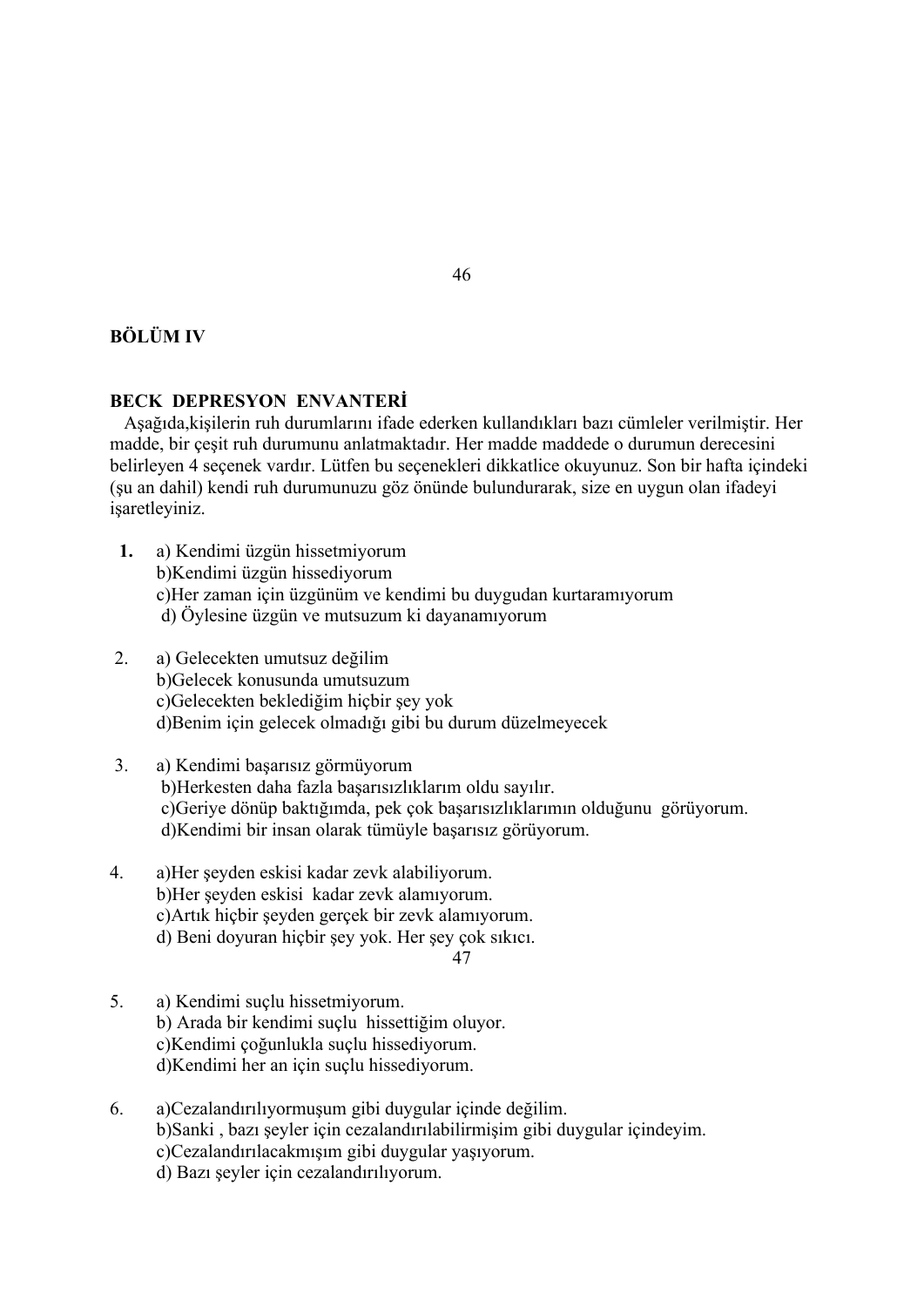- 7. a)Kendimi hayal kırıklığına uğratmadım. b)Kendimi hayal kırıklığına uğrattım. c)Kendimden hiç hoşlanmıyorum. d)Kendimden nefret ediyorum.
- 8. a)Kendimi diğer insanlardan daha kötü durumda görmüyorum. b)Kendimi zayıflıklarım ve hatalarım için eleştiriyorum. c)Kendimi hatalarım için her zaman suçluyorum. d)Her kötü olayda kendimi suçluyorum.
- 9. a)Kendimi öldürmek gibi düşüncelerim yok. b)Bazen , kendimi öldürmeyi düşünüyorum ama böyle bir şeyi yapamam. c)Kendimi öldürebilmeyi çok isterdim. d)Eğer fırsatını bulursam kendimi öldürürüm.

#### 48

- 10. a)Herkesten daha fazla ağladığımı sanmıyorum. b)Eskisine göre şimdilerde daha çok ağlıyorum. c)Şimdilerde her an ağlıyorum. d)Eskiden ağlayabilirdim,şimdilerde istesem de ağlayamıyorum
- 11. a)Eskisine göre daha sinirli veya tedirgin sayılmam. b)Her zamankinden biraz daha fazla tedirginim. c)Çoğu zaman sinirli ve tedirginim. d)Şimdilerde her an için tedirgin ve sinirliyim.
- 12. a) Diğer insanlara karşı ilgimi kaybetmedim. b)Eskisine göre insanlarla daha az ilgiliyim. c)Diğer insanlara karşı ilgimin çoğunu kaybettim. d)Diğer insanlara karşı hiç ilgim kalmadı..
- 13. a)Eskisi gibi rahat ve kolay kararlar verebiliyorum. b)Eskisine kıyasla, şimdilerde kara vermeyi daha çok erteliyorum. c)Eskisine göre, karar vermekte oldukça güçlük çekiyorum. d)Artık hiç karar veremiyorum.
- 14. a)Eskisinden daha kötü bir dış görünüşüm olduğunu sanmıyorum. b) Sanki yaşlanmış ve çekiciliğimi kaybetmişim gibi düşünüyor ve üzülüyorum. c)Dış görünüşümde artık değiştirilmesi mümkün olmayan ve beni çirkinleştiren değişiklikler olduğunu hissediyorum.

d)Çok çirkin olduğumu düşünüyorum.